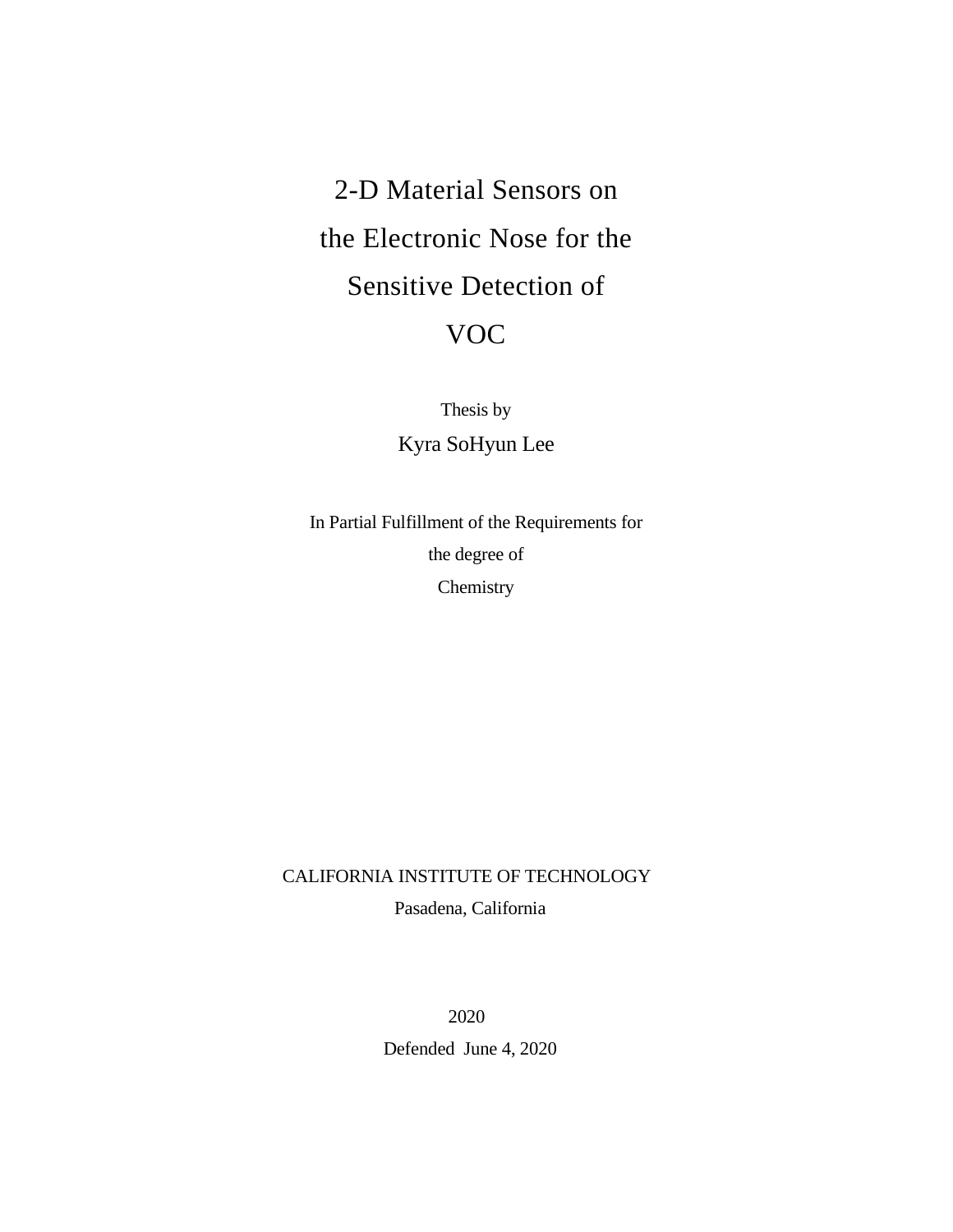$@$  2020

Kyra SoHyun Lee

ORCID: 0000-0002-2100-1534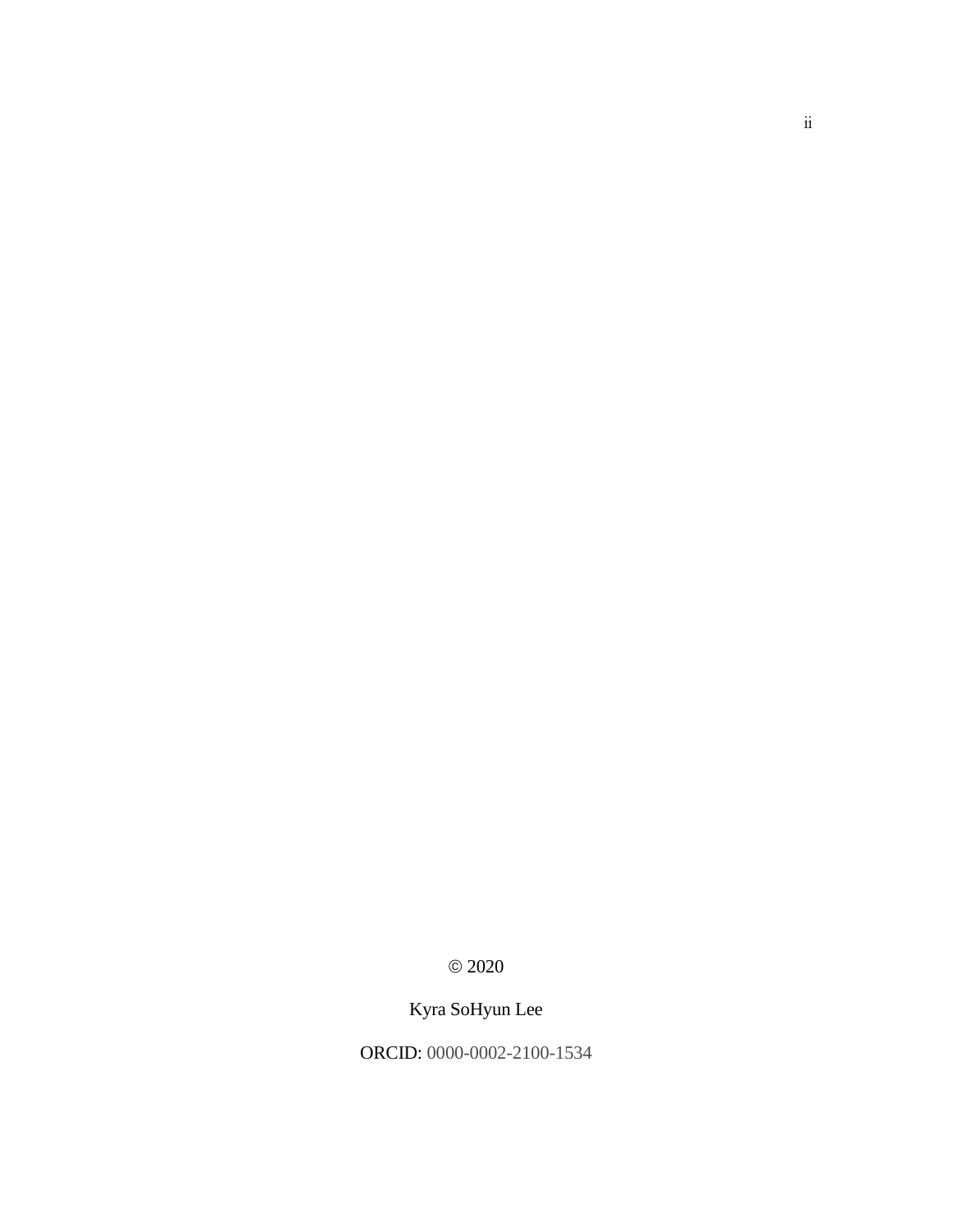This work has been an incredible part of my journey. I would like to thank my families, friends, Nate Lewis and the Lewis Group for supporting me and being by my side throughout this process. I am eternally grateful to everyone for supporting me as I grew, not only personally, but also through my research.

I would like to personally thank Nate, Barbara and Kimberly, Ellen, Annelise, and Sean from the Lewis Group for all the research and incredible moral support they have given me to help me to grow.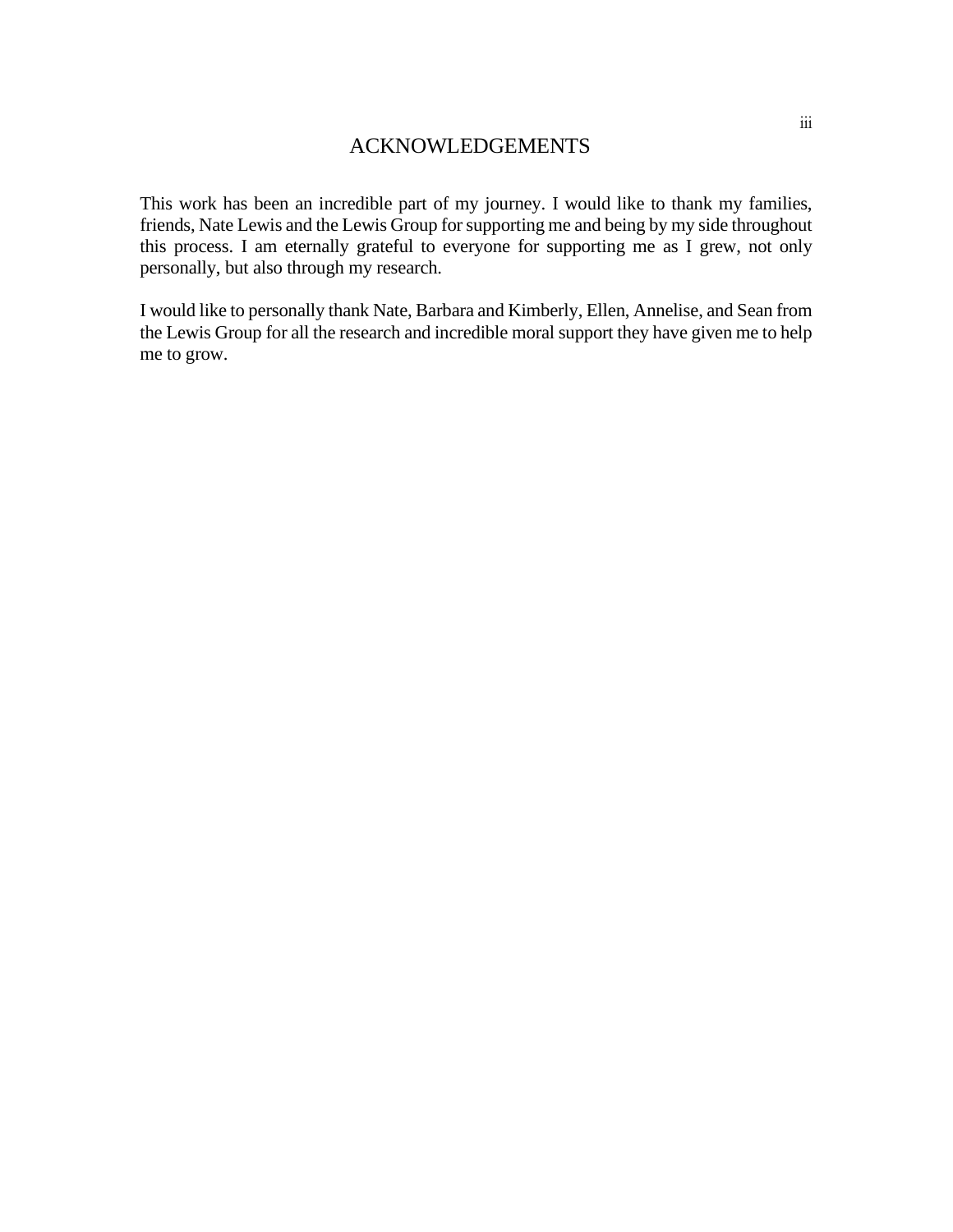# ABSTRACTS

#### **Chapter 1**

 When coated with a polymer surface layer and suspended on 3-D textured glass electrodes, the hybrid combination of polymer and graphene yields sensitive chemiresistive vapor sensors. The expansion and contraction of the polymer layer when it absorbs/reacts with the VOCs, is proposed to produce tremendous train on the suspended graphene. Hence, when VOCs permeates into the polymer layer, sizable electrical resistive changes as folds and creases is induced in the graphene due to its high gauge factor. The hybrid suspended polymer/Gr sensor exhibits substantial responses to polar organic vapors, especially pyridine, while also exhibiting reversibility and the potential future tunability in the types of polymers used as the reactive surface layer.

#### **Chapter 2**

Various polar and non-polar functional groups were covalently bonded onto MoS<sub>2</sub> yielding incredibly sensitive chemiresistive vapor sensors. The VOCs' interaction to the functional end groups produced tremendous signal, while also exhibiting reproducibility and reversibility. Future work will further standardize the sensors while also exploring tunability in the types of groups used.

#### **Chapter 3**

 This chapter reflects the very start of my PhD research, and one of the important lessons to learn about the electronic nose. It is an example that I wish my predecessors taught me (all had graduated by the time I began my research) that I hope to pass onto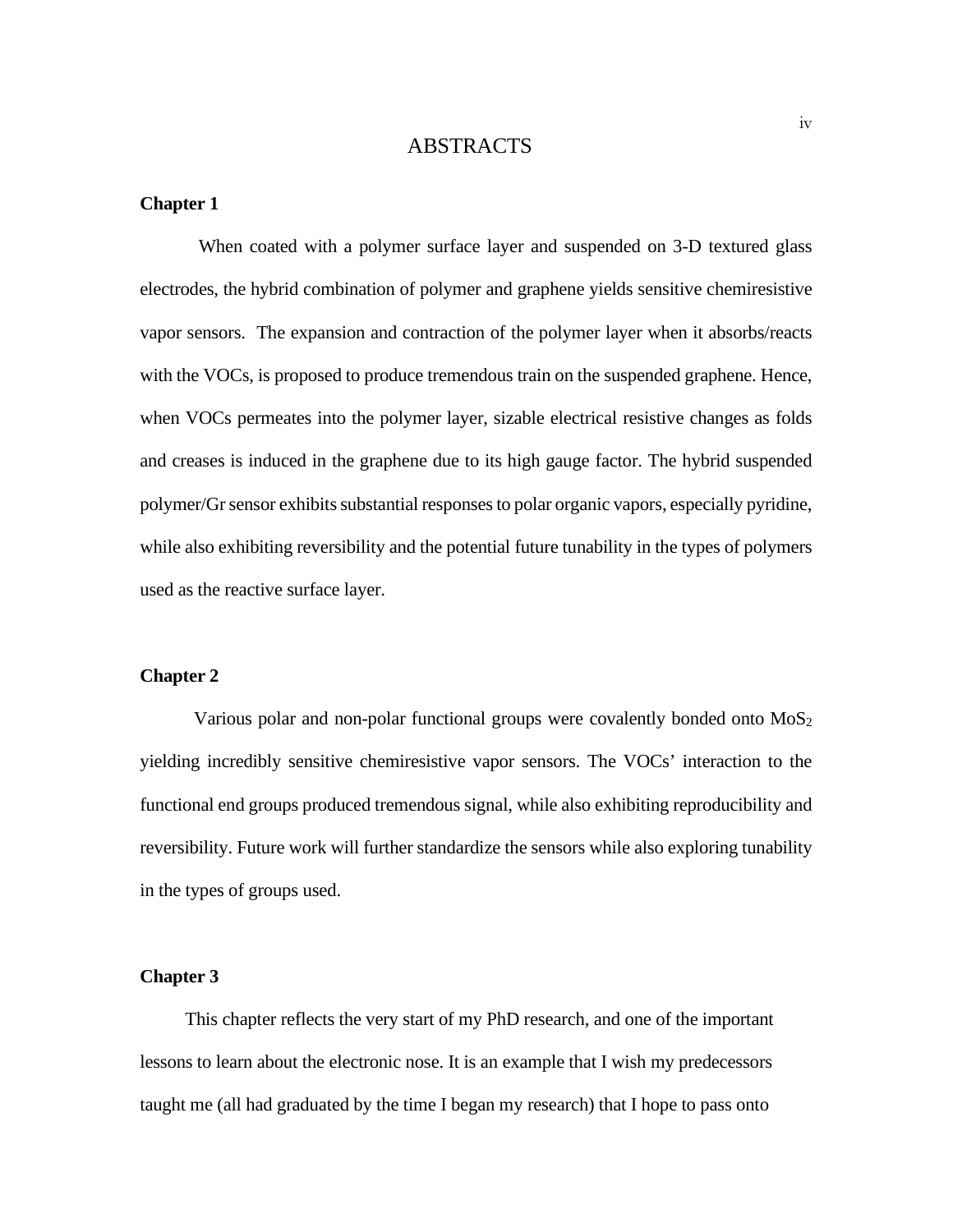future nose users. It is just one example of many projects that had similar end result. Many key lessons can be learned for future nose users. Readers can choose to skip reading this.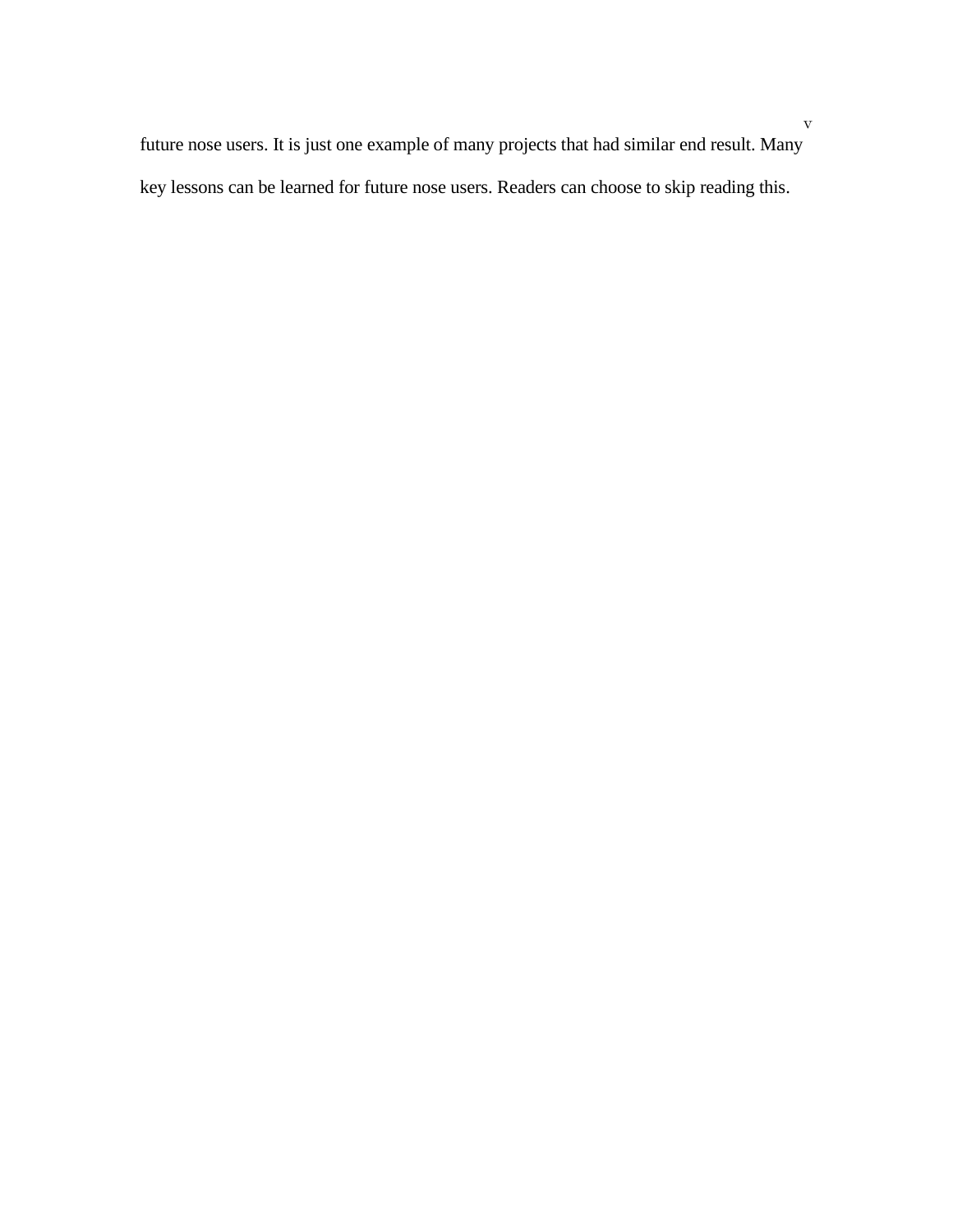# PUBLISHED CONTENT AND CONTRIBUTIONS

Lee, S. et al. (2020). "Strain-based chemiresistive polymer-coated graphene vapor sensors". In: Materials Nanoletters. Submitted Aug 2020.

• Lee, S. participated in conception of the project, solving, analyzing, prepared the data and participated in writing the manuscript.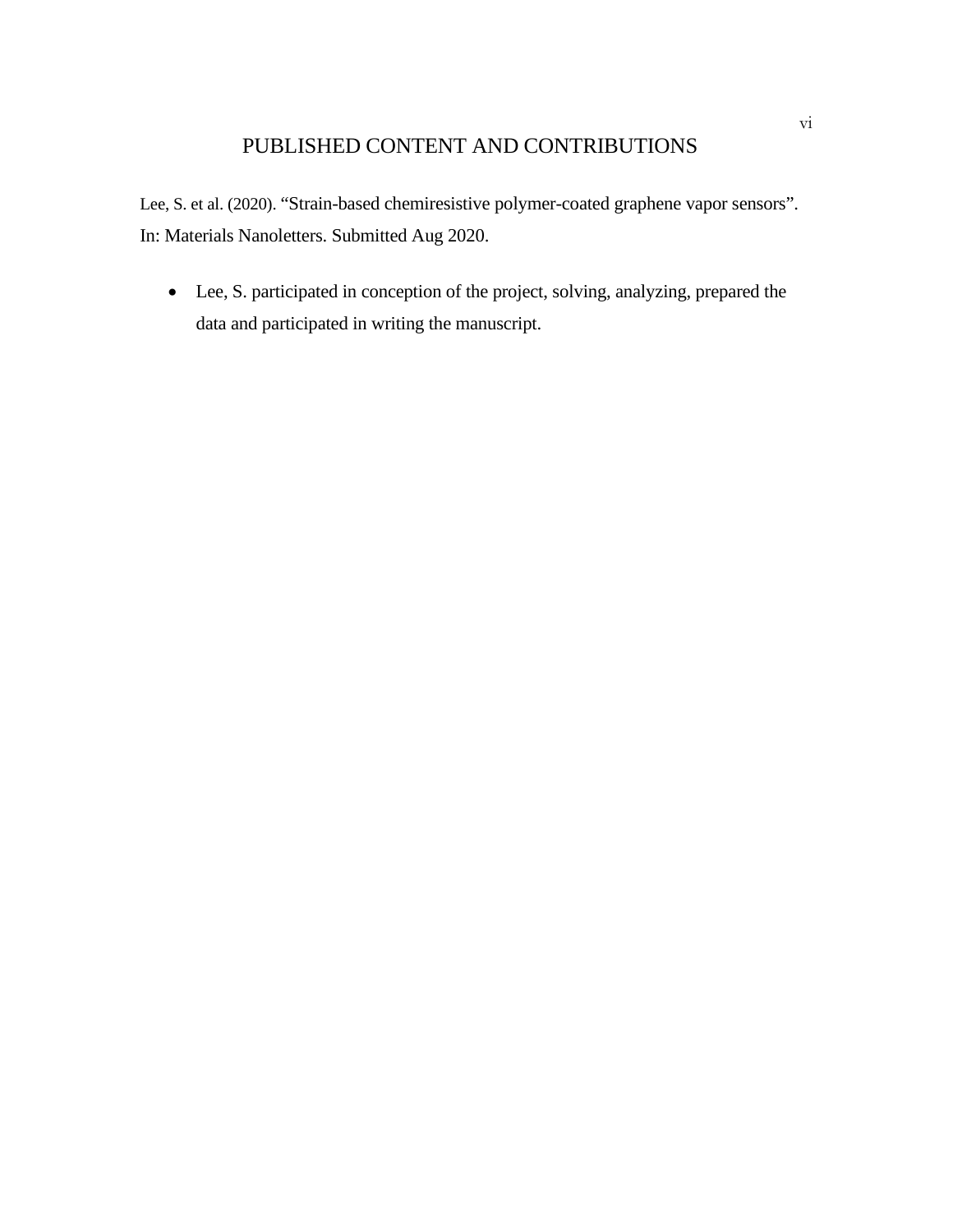# TABLE OF CONTENTS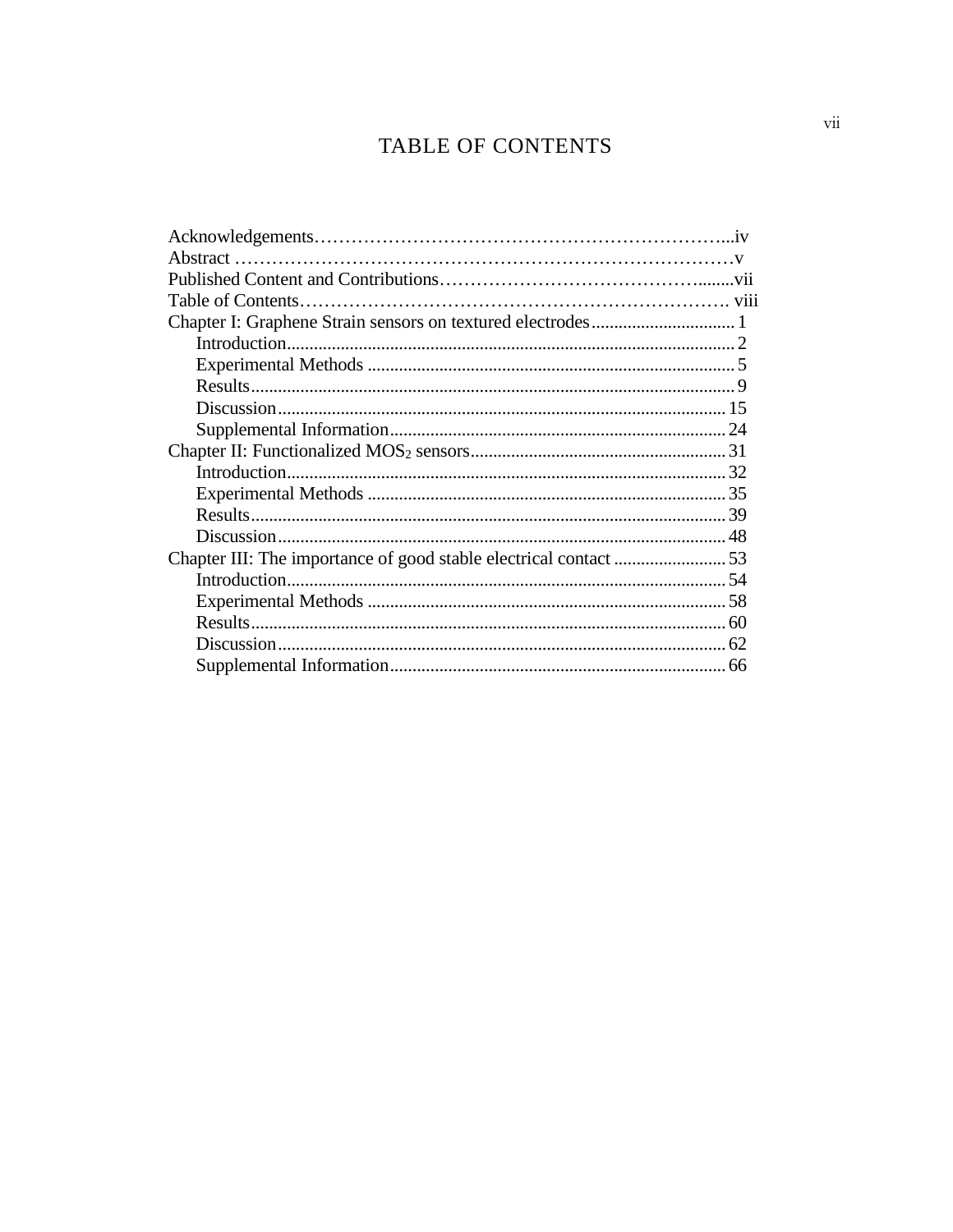#### *Chapter 1*

#### GRAPHENE STRAIN SENSORS ON TEXTURED ELECTRODES

Lee, S. et al. (2020). "Strain-based chemiresistive polymer-coated graphene vapor sensors". In: Materials Nanoletters. Submitted May 2020

#### **Introduction**

Artificial olfactory systems, or electronic noses, has for a number of years attracted great interest for a number of applications such as air quality checking, disease diagnostics, and etc. Based on an array of cross-reactive, chemically sensitive resistive sensors provide a simple technological implementation of a vapor detection by mimicking the functionality of biological olfactory systems. When exposed to volatile organic vapors, the analyte chemiadsorbs and/or reacts with the sensing material of interest, thereby producing a change in resistance. The various volatile organic compounds (VOCs) of interest are recognized and classified using pattern recognition algorithms and a neural network. 9,10,11 Previous electronic nose sensors were developed using a variety of materials such as intrinsically conducting or non-conducting polymers loaded with conducting material such as carbon black and graphene, as well as individually functionalized metallic nanoparticles and other related systems.<sup>9, 11</sup>

 Two-dimensional materials such as graphene have shown boundless potential for sensors as well as in numerous different applications such as nano-electronics, and biomedical technologies, while also providing adaptable and flexible architectures to further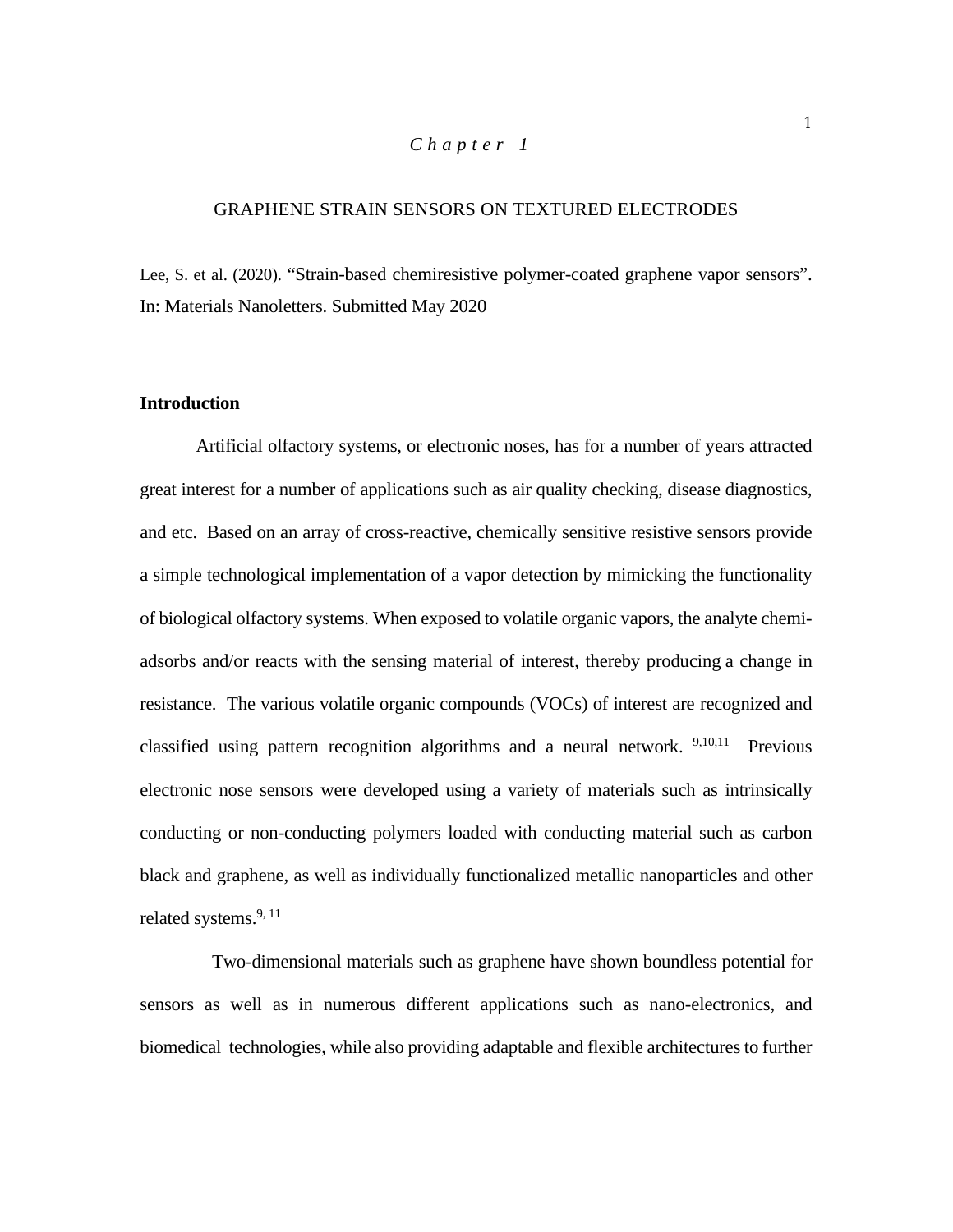its potential and use.<sup>13,18,19,21</sup> Monolayer graphene is exclusively composed of  $sp^2$ hybridized carbon atoms equipped with free  $p<sub>z</sub>$  orbitals where the  $p<sub>z</sub>$ -orbitals are responsible for the incredible electronic sensitivity of graphene, leading to its incorporation of graphene in various electrical, and chemical sensors. Hybrid material sensors of a combination of graphene and various other materials such as nanoparticles and/or polymers have also been widely explored. $^{12}$ 

Overlaying graphene across columns or over channels to suspend it, yields an approach to creating a very sensitive strain-based graphene sensor producing large effects on the nano-molecular scale. Large chemiresistive responses were previously observed when an overlay of monolayer graphene on one-dimensional (1D) ZnO rods was exposed to polar analytes.<sup>13</sup> Previous exploration on suspension of graphene monolayers were fabricated using time-intensive methods such as electron-beam lithography complicating its mass scale up with its sensitive architecture.

Particularly graphene pressure sensors are known in literature to be extremely sensitive to small changes when stimulated where strain can be translated into large signals. These strain-based graphene devices when subjected to large compressive or inflation forces, results in a flexible deformation of the graphene lattice, producing large variations in the resistance of graphene at the surface. Herein, our specific strain sensor was developed by layering a monolayer graphene in a stretchable polymer where-in this strain-based approach is possible because the graphene lattice can undergo significant amounts of deformation without shattering.<sup>1</sup> Typically, usage of hybrid polymer-coated graphene monolayers are less frequently employed as a chemi-resistive sensors due to graphene's chemical inertness and the typical polymer integrated with graphene (i.e. polydimethysiloxane PDMS) does not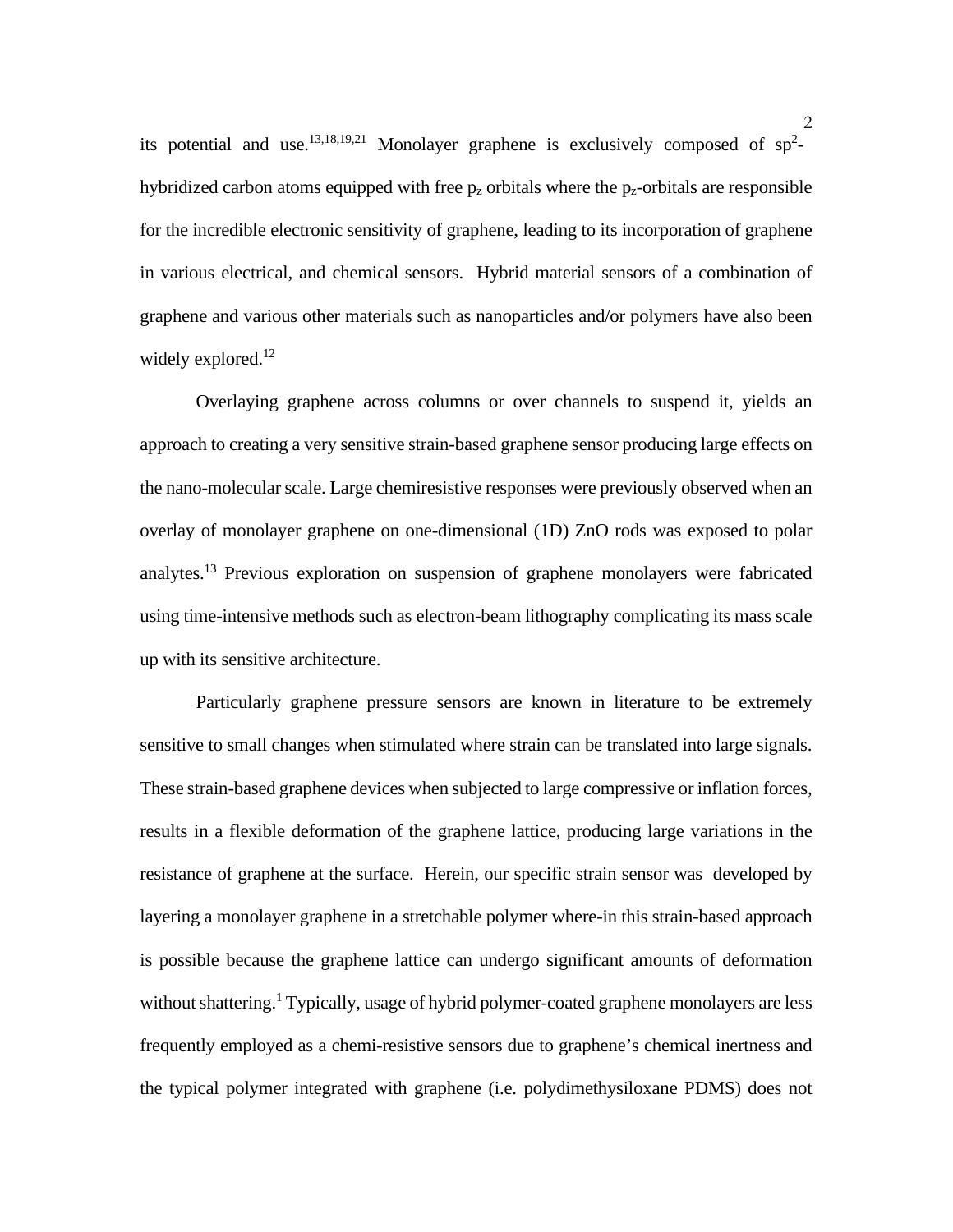respond well to various VOCs.<sup>20</sup> However, strain-based sensors often have extremely high gauge factors, providing quantifiable changes in resistance with minute amounts of deformation.<sup>2,7</sup> Also, utilizing various polymers along with the graphene produces hybrid synergistic effects while also substantially improving the robustness of the graphene.

Sensors integrated with just singular layer of graphene alone deteriorates from a lack of sensitivity, due to monolayer graphene's natural chemical inertness. Therefore, limited covalent functionalization has become a pervasive method to control the physical, optical, and electrical properties of graphene. However, across graphene's basal plane the uneven distribution of functional groups poses a hurdle to the integration of covalently functionalized graphene into commercially scalable devices due to the typical requirement of the high degree of fidelity necessary for a successful scale-up. Current methods for covalent functionalization often use the defects in graphene's basal plane to attach various functional groups to its surface-however this method decomposes the quality of the graphene lattice.<sup>14</sup> Therefore, graphene polymer hybrid material composites have been introduces to explore new functionalities without compromising its structure/basal plane. Hybrid polymer composites offer greater reproducibility and strength than either the polymer or graphene alone. <sup>18</sup> However, these composites although have been used in several device implementations, they still require the usage of oxidized graphene flakes instead of pristine graphene. 16,17,18

Herein we describe the facile fabrication method for the suspended hybrid monolayer graphene producing a chemi-resistive sensor with incredible responsivity to pyridine and various other VOCs. A textured 3-D pillar silicon oxide electrode substrate was developed to suspend and support the hybrid graphene substrate. By hanging or suspending the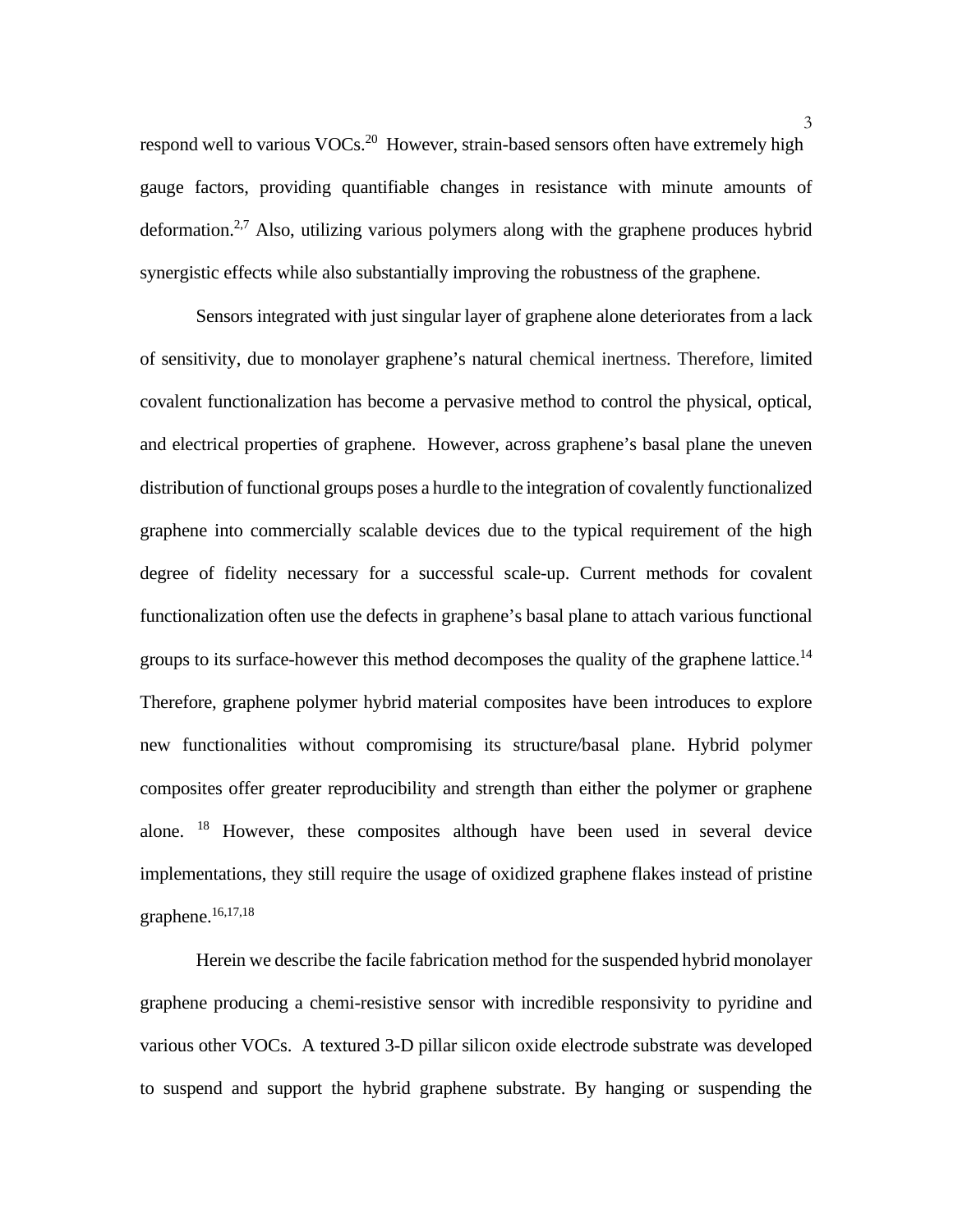graphene on these columns/textured electrodes, the hybrid material is given the ability to enlarge and move in the x-y-z plane because of the polymer overlayer reacting to the various VOCs. Therefore, as the suspended material expands and contracts, we can exploit the chemical and physical properties of the graphene as various curvature, folds and creases is induced within the material, changing its electronic properties. Numerous studies have reported the properties that result from folding and wrinkling of graphene, as well as the unique behavior due to the curvature of suspended graphene under mechanical stimulation.<sup>13</sup> As a result, the resulting chemiresistive sensors can access both the sensitivity of the graphene monolayer and the specific response to organic vapors of different polymer overlayers.

#### **Methods**

#### *Materials*

CVD-grown monolayer graphene on Cu (Cu/Gr) was purchased from Advanced Chemical Supplier Materials with grain sizes reported by the manufacturer to be 50 μm in diameter. Poly (ethylene-*co*-vinyl acetate) (PEVA: vinyl acetate at 18 weight %) was purchased from Sigma Aldrich while black pearls 2000 carbon black (CB) was purchased from Cabot Corporation. All solvents were obtained from VWR and Sigma Aldrich and used without further purification.

#### *Sensor Fabrication*

All methods for textured 3-D pillar sensor electrode preparation was conducted in a class 100 cleanroom, where the initial  $SiO<sub>2</sub>$  (Glass) slides obtained from VWR first undergoing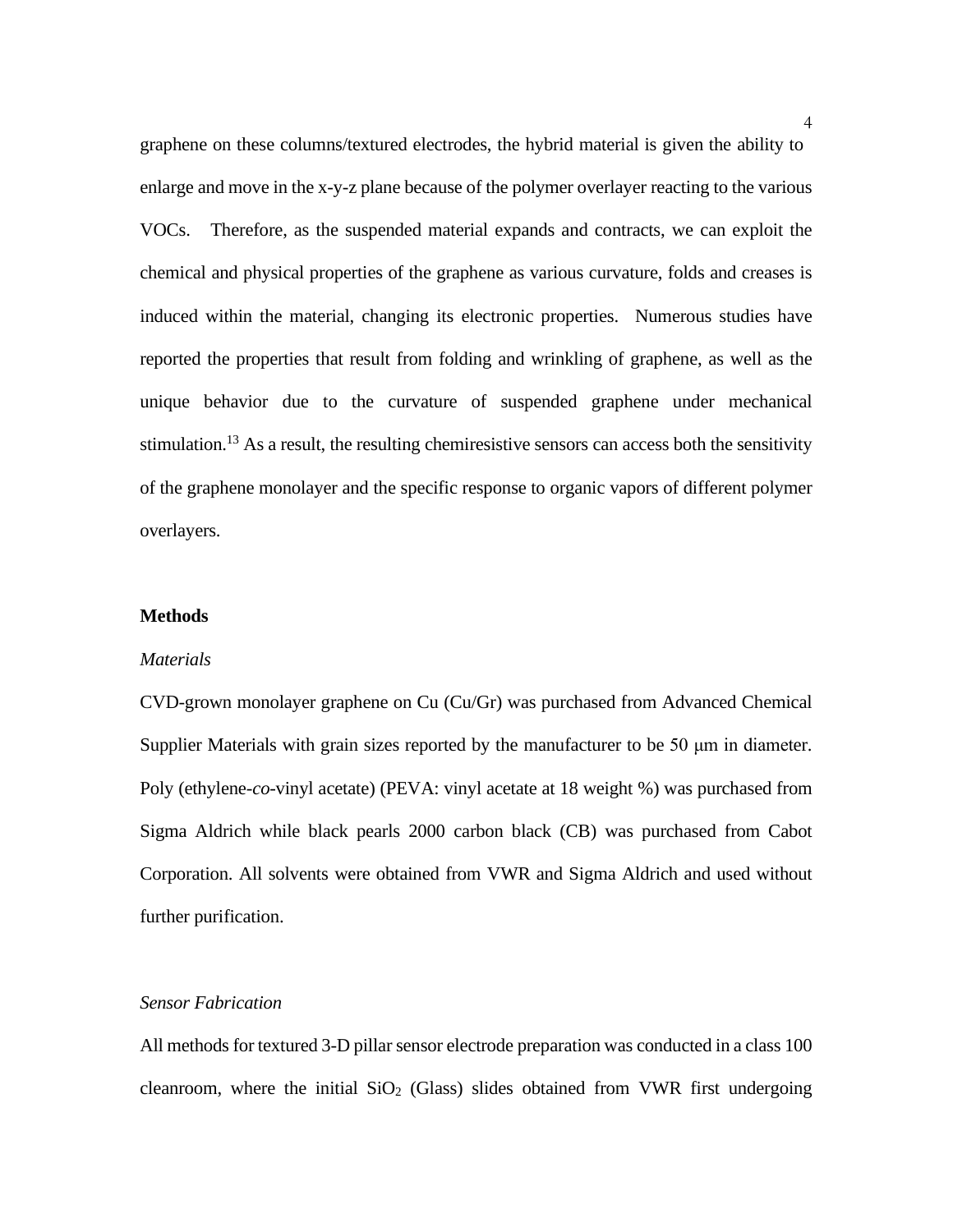cleaning using acetone and isopropanol. After it was baked in the oven at 170 °C and cooled to room temperature. Microposit S1813 photoresist (MicroChem) was placed on the slide (covering the whole slide) and spun at 500 rpm for 30s followed by 4000 rpm for 60s where it was finally proceeded by a 10 s exposure to a mask using a 425 nm lamp in a contact mask aligner (Suss MicroTech MA6/BA6). The photoresist covered glass slide was placed in MF-319 developer (MicroChem) for 90 s for development. After lift-off, the slide was washed with water and placed in the e-beam evaporator where columns of different heights were grown on the patterned slide by deposition of 50 to 300 nm of  $SiO<sub>2</sub>$  (CHA Industries Mark 40). Lift-off was finalized using remover PG (MicroChem) for 45 min sonicating at 60 °C. Electrode contacts on the pillar electrodes were formed by evaporating 5-10nm of Ti, followed by 50-70 nm of Au where the 2 metallic electrode were separated by a 0.1 cm. 4% PEVA solutions were made by placing respectively weighted PEVA into toluene where it was sonicated for 4hrs until the PEVA was well-dispersed. To create the polymer hybrid graphene sensors, monolayer of graphene (Cu/Gr) grown on top of a layer of Cu was purchased from graphene supermarket and was coated with a layer of PEVA at various specified rpm rate (varied from 1000-8000rpm depending on thickness) for 60s, where it was cured for 1min at 150 °C. The Cu sheet was cut into smaller pieces, usually around  $\sim$ 1cm x 3 mm (active area  $\sim 0.1$ -0.2 cm<sup>2</sup>) where it was etched using FeCl<sub>3</sub> solution (Copper etch, Transene) until Cu dissolved (~1.5hrs). The Gr/PEVA piece was than transferred to a water bath (  $\geq$ 18.2 M $\Omega$ -cm resistivity H<sub>2</sub>O) and after 1 h it was transferred to a second clean H<sub>2</sub>O bath, in which the sample was left for 12-24 h. After the  $2<sup>nd</sup>$  bath, the material was transferred to a final fresh H2O bath, where the material was placed onto the 3-D pillar substrate/electrode and dried using a  $N_2(g)$ .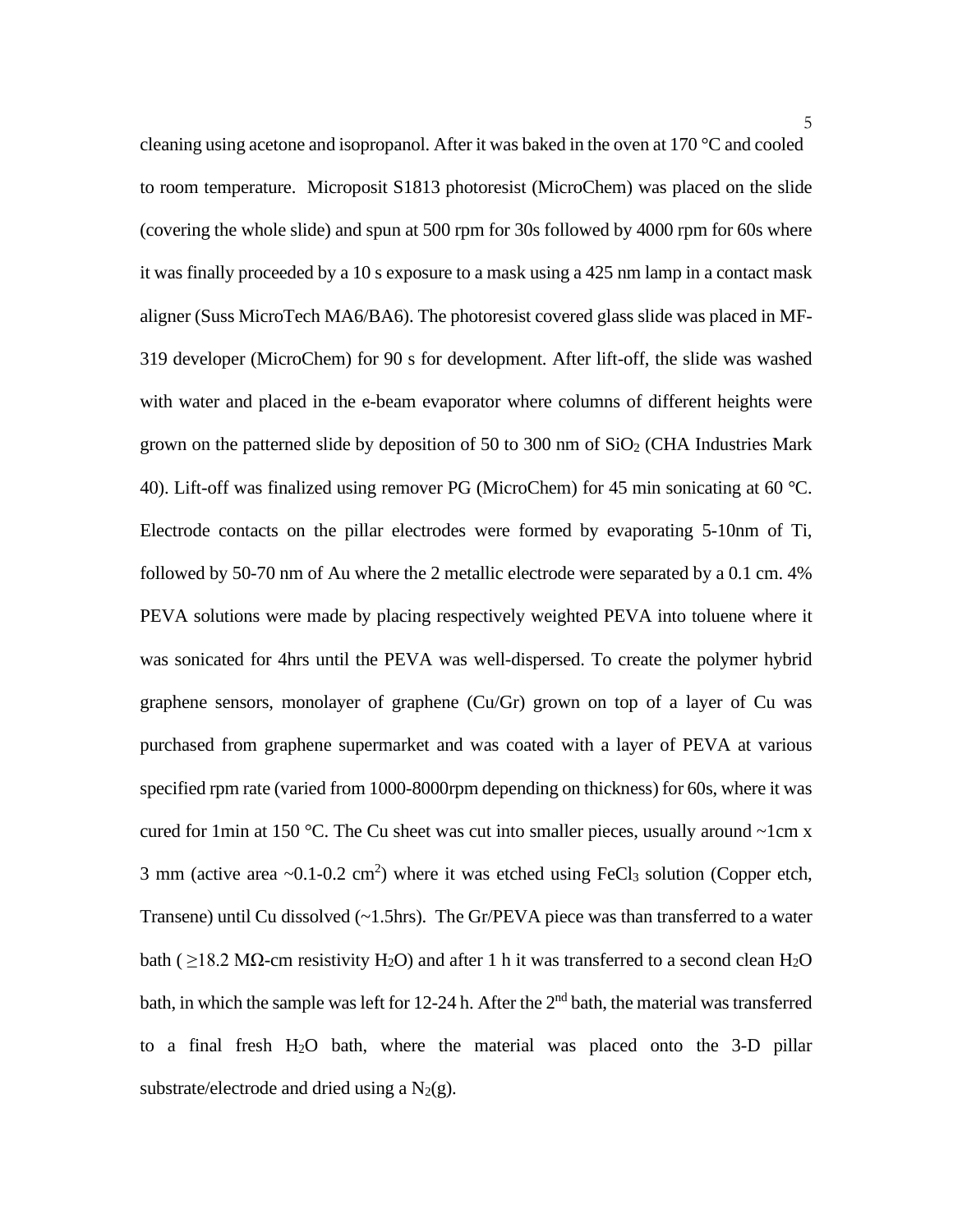The controls were fabricated with similar techniques with variations of column height (50 to 300 nm of SiO<sub>2</sub>, and variation of polymer thickness: 1000-8000rpm as stated above). Solutions of 4% by weight PEVA and 1 wt. % CB were sonicated by sonicating the respective amount of PEVA needed with toluene first for 4hrs followed by 1 wt.% CB for 2hrs. The PEVA/CB solution was then spun onto a Cu substrate and transferred to respective electrodes of interest by etching away the copper followed by a wash with water as described above. Gr without a PEVA coating was transferred with a supporting layer PMMA where it was spun at 3000 rpm for 60 s. Gr/PMMA was transferred to an electrode and washed with acetone for 10min after transfer onto the electrode of interest.

# *Sensor Measurements*

Sensors were tested using a setup previously described on respective electronic noses of the Lewis Group.<sup>9,10,11</sup> Organic vapors were generated by  $N_2(g)$  flow background delivery at a flow rate of 3000 mL min-1 through 45 cm bubblers that had been filled with the suitable VOC solvents.<sup>9</sup> Volumetric ratio mixing allowed for analyte concentration to be measured and adjusted where the analyte stream was mixed and flowed using background  $N_2(g)$  stream controlled by mass flow controllers. Before the start of each experiment run, 700s of background gas was run which was proceeded by respective analyte exposure. Each analyte exposure comprised of 200 s of  $N_2$  background gas, followed by 80 s of analyte (VOC) gas, and then 200 s of background gas at a flow rate of 3000 ml min<sup>-1</sup>. The sensors were clipped into a long rectangular, 16 electrode chamber which was connected to the gas delivery system using chemical resistant tubing. The resistance measurements from each sensors was measured by a Keysight technologies 34970A data acquisition/switch unit with a Keysight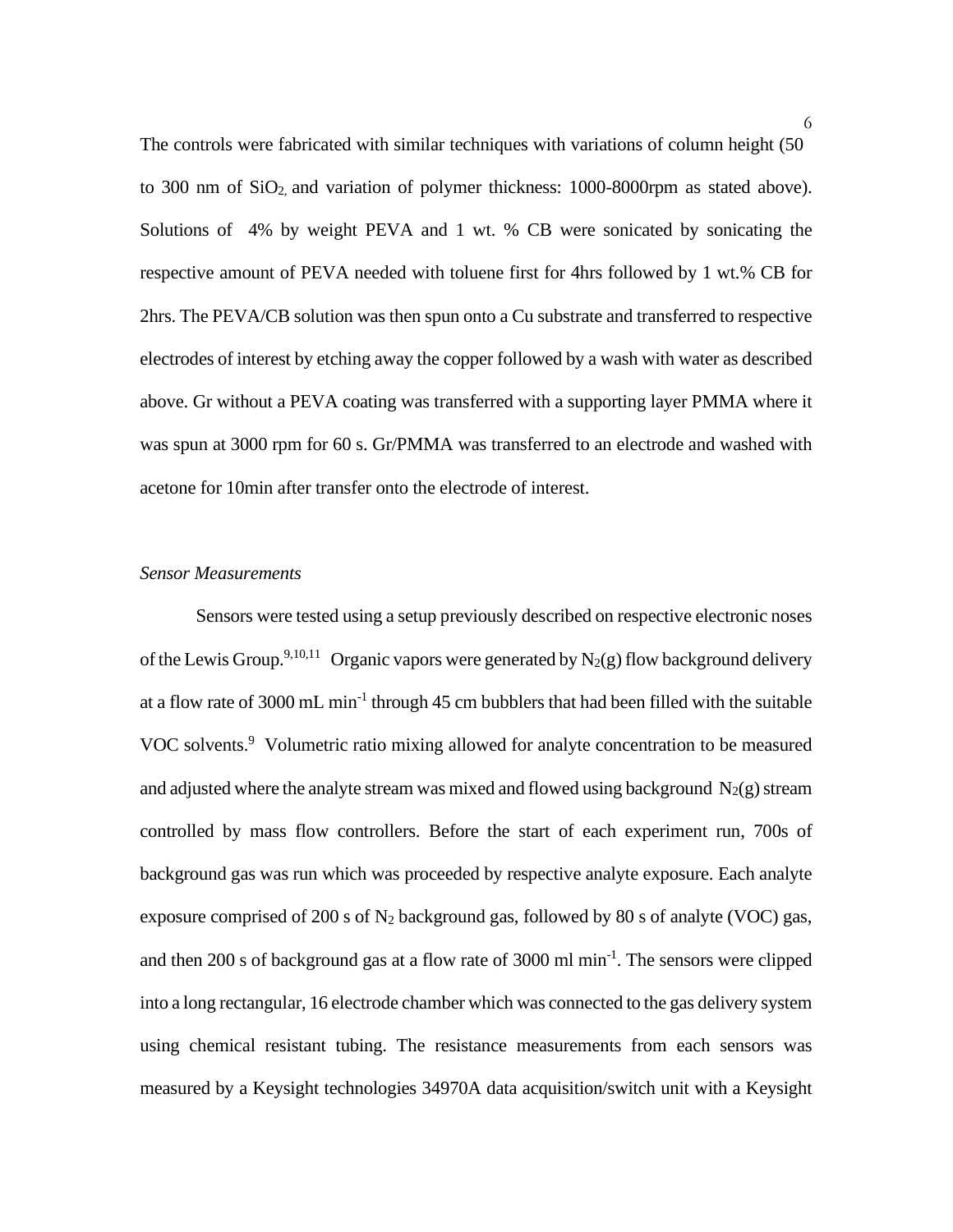34903A 20 Channel Actuator. Data was collected via a GPIB connection to a computer where the experimental programming was controlled using LabVIEW software.

Differentiation ability of the Gr/PEVA column sensors was envisioned using Principal component analysis (PCA) and a neural network. PCA was performed on 16 individual hybrid graphene polymer arrays where for all the VOCs, 20 randomized test exposures of various VOCs of interest were recorded at  $P/P^{\circ} = 0.0050$  at room temperature.

#### *Sensor Characterization*

Profilometry data of the polymer thickness used in the controls were obtained on a Bruker Dektak XT profilometer equipped with a 2 μm tip radius probe.

#### *Signal Processing*

All data processing was using custom formulations in Origin and R. The ∆*R*max/*R*b, was calculated from  $R_{\text{max}}$ , the baseline-corrected maximum response upon exposure to the VOC of interest, vs. the baseline resistance under inert  $N_2$  before exposure. S<sub>R</sub> values were calculated using linear least-squares fitting of the steady-state change in frequency vs. analyte concentration.

Sensor discriminant performance was visualized using principal component analysis (PCA). The normalized data were mean-centered, and the diagonalized data set of the covariance matrix was transformed into sets of dimensions in terms of principal components (PCs), where the largest amount of variance is taken in the  $1<sup>st</sup>$  PC while the  $2<sup>nd</sup>$  PC captured the second most variance while being orthogonal to the first PC. The normalized meancentered data were projected onto the  $1<sup>st</sup>$  and  $2<sup>nd</sup> PCs$  as shown in figure 7, in accord with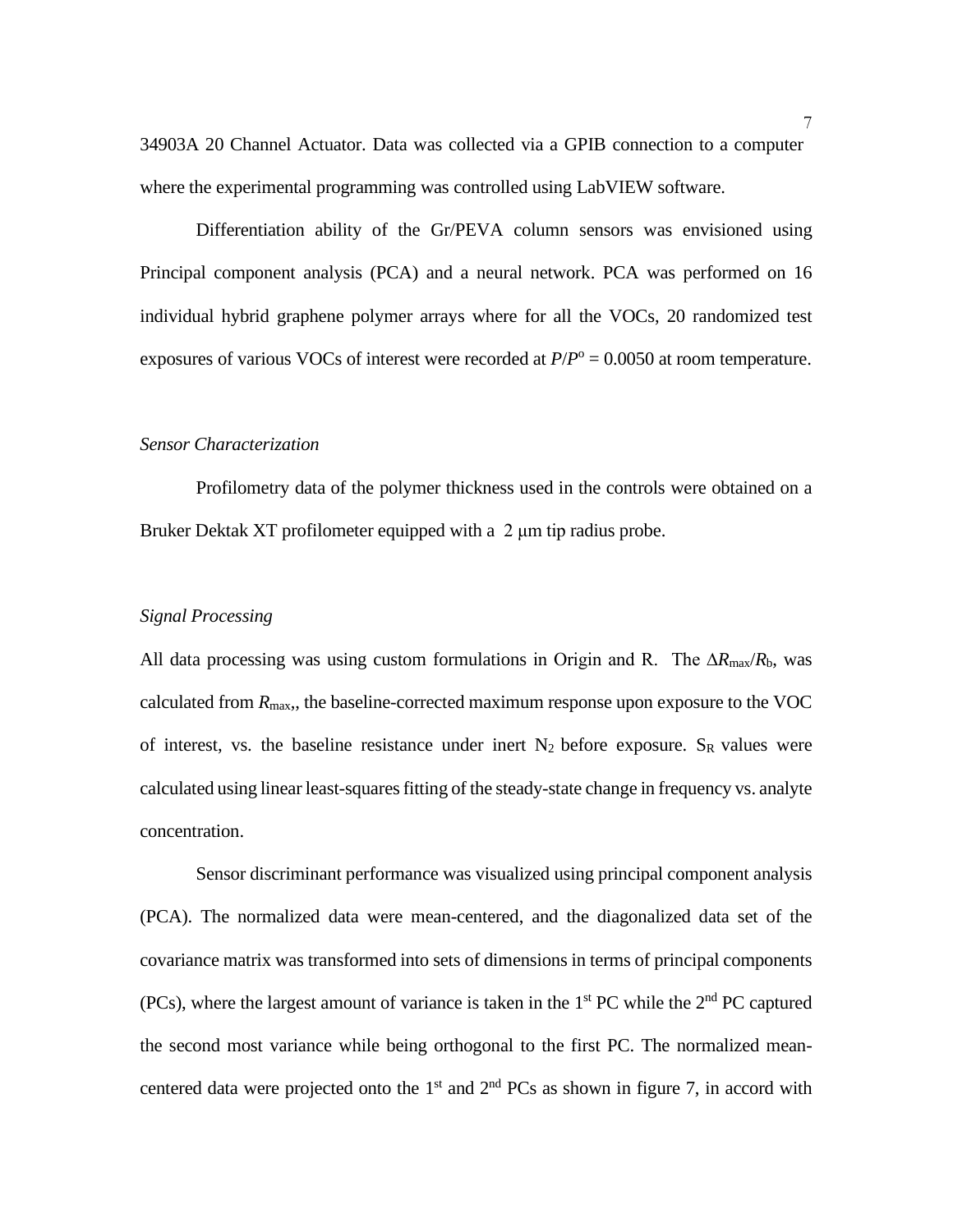their respective coordinate vectors as observed through their corresponding eigenvalues and eigenvectors.

#### **Results/Discussion**

The response from the sensors was measured as the change in resistance (∆*R*max) over the baseline resistance  $(R_b)$ , where  $R_p$  was the point taken just before respective VOC delivery was halted.

$$
S = \frac{R_p - R_b}{R_b} * 100 = \frac{\Delta R}{R_b} * 100
$$
 (1)

Control sensors were fabricated to compare their responses to those of the optimized sensor design. Polymer composite sensors usually comprises of a mixture of a conductive material such as CB and an insulating polymer. The amount or the percent composition by weight of CB is determined by the optimal baseline resistance of the chemoreceptive sensor device and optimal sensitivity. The sensors here utilizes a conductive monolayer of graphene as its conductive material. The control samples included graphene alone on a flat interdigitated electrode; graphene on 150 nm columns; and PEVA/CB transferred or sprayed onto flat interdigitated substrates as well as 150nm 3-D columns (Figure 1). Strikingly, the PEVA/CB composite sprayed onto the surface of a substrate showed a large negative response to ethanol and ethyl acetate, in accord with behavior that has been reported previously for such sensors, whereas the PEVA/CB composites formed as uniform films showed a positive response to these analytes<sup>5</sup> (Figure S1). The PEVA/CB composites used herein were developed using 4% PEVA films as compared to 2% PEVA/CB films deposited by an air brush because 4% PEVA was the lowest concentration that was secure enough to allow for graphene transfer.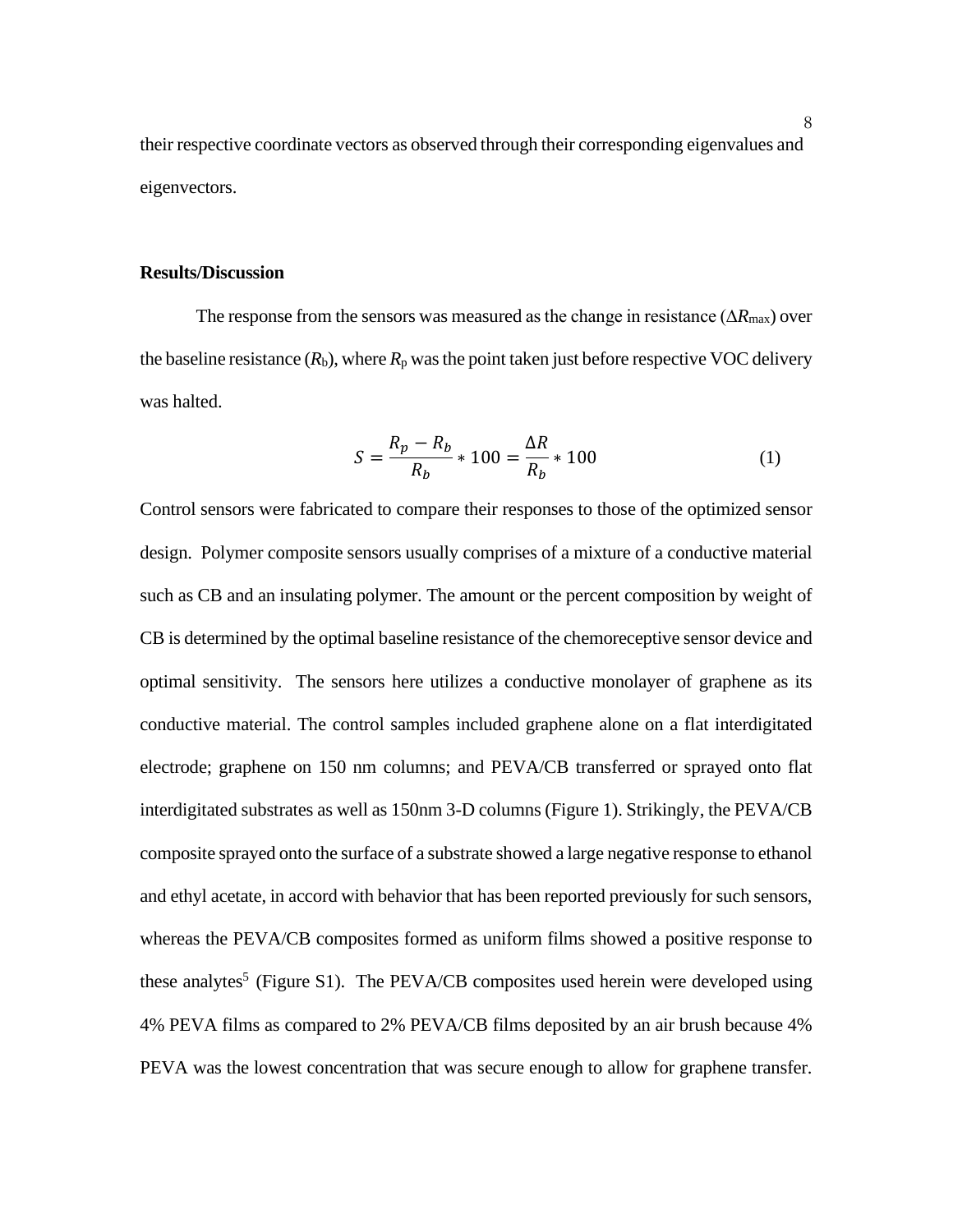For the majority of the analytes, PEVA/GR (col) exhibited the largest sensitivity, with the exception of toluene and ethanol. For both toluene and ethanol, PEVA/CB (col) showed the largest sensitivity. Figure 2 shows the overlay of responses of the sensor coated with Gr/PEVA to a single pulse of various concentrations of pyridine vapor. Upon exposure of the sensor to the analyte, the resistance steadily increased until the analyte was purged from the chamber, at which point the resistance decreased very slowly and flattened. The pulse peaks for the Gr/PEVA (col) were slower to respond and slower to recover whereas the other controls (graphene alone (Col), 4% PEVA/CB (col), 4% PEVA/CB (Flat)) exhibited much smaller but more rapid, and more reversible peaks  $(S1, S2, S3, S4)$ . 4% PEVA/CB on flat and column controls was more reversible than plain graphene on columns after analyte exposure. This behavior suggests that the PEVA polymer overlayer with graphene makes the sensor less flexible and perhaps stiffer and slower in its recovery, but exhibits higher resistance change when strained. The other controls (graphene alone (flat), 4% PEVA/Gr (Flat) produced lower and/or more noisy sensor responses.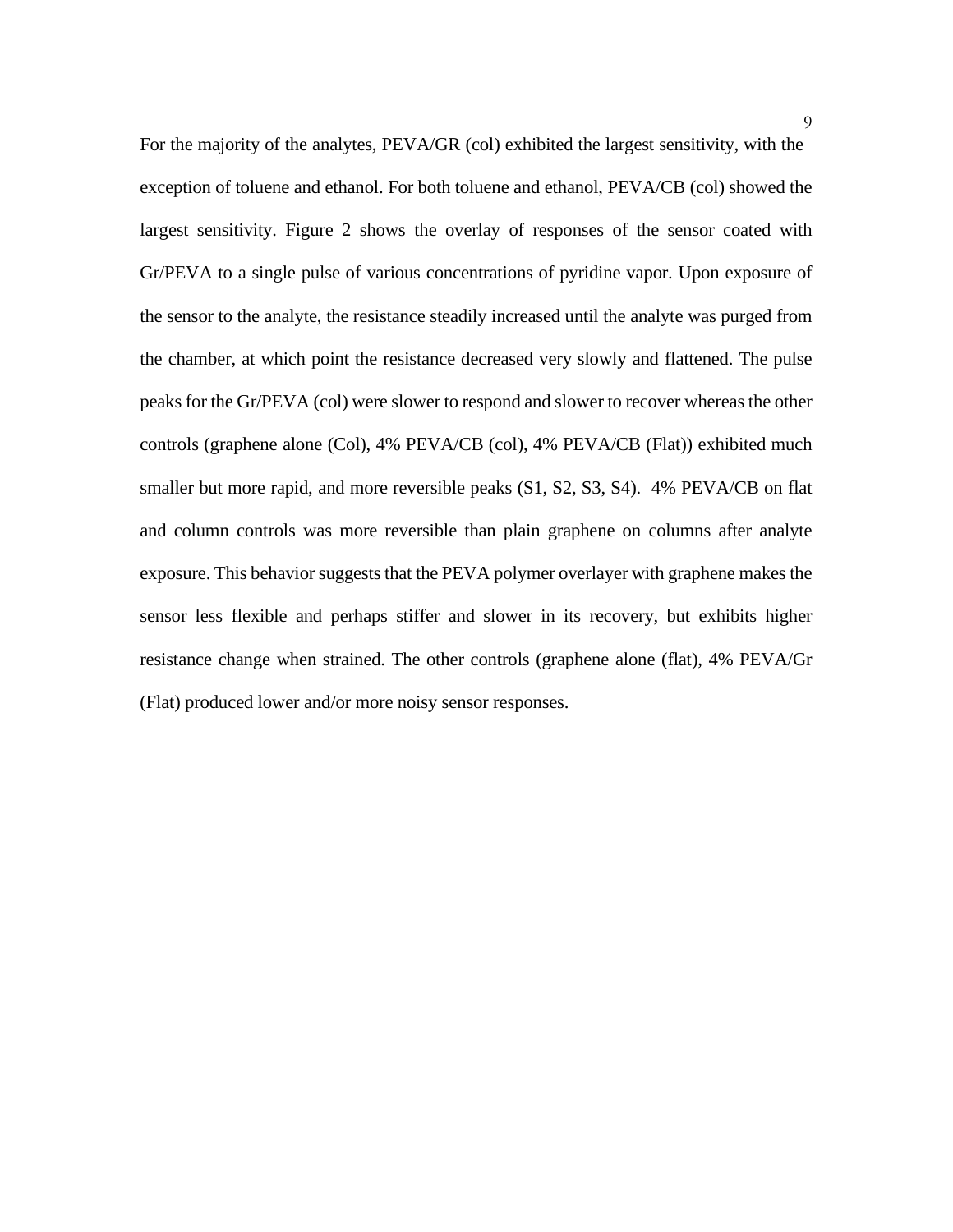

Figure 1. S<sub>R</sub> values for the control sensors versus PEVA/Gr on columns exposed to various VOC partial pressures as a fraction of the analyte vapor pressure  $(P/P<sup>o</sup>)$  at a flow rate of 3000 ml min<sup>-1</sup> under N<sub>2</sub> as the carrier gas. The S<sub>R</sub> value was the highest for 4% PEVA/Gr (col) for majority of the analytes. This geometry produced larger relative differential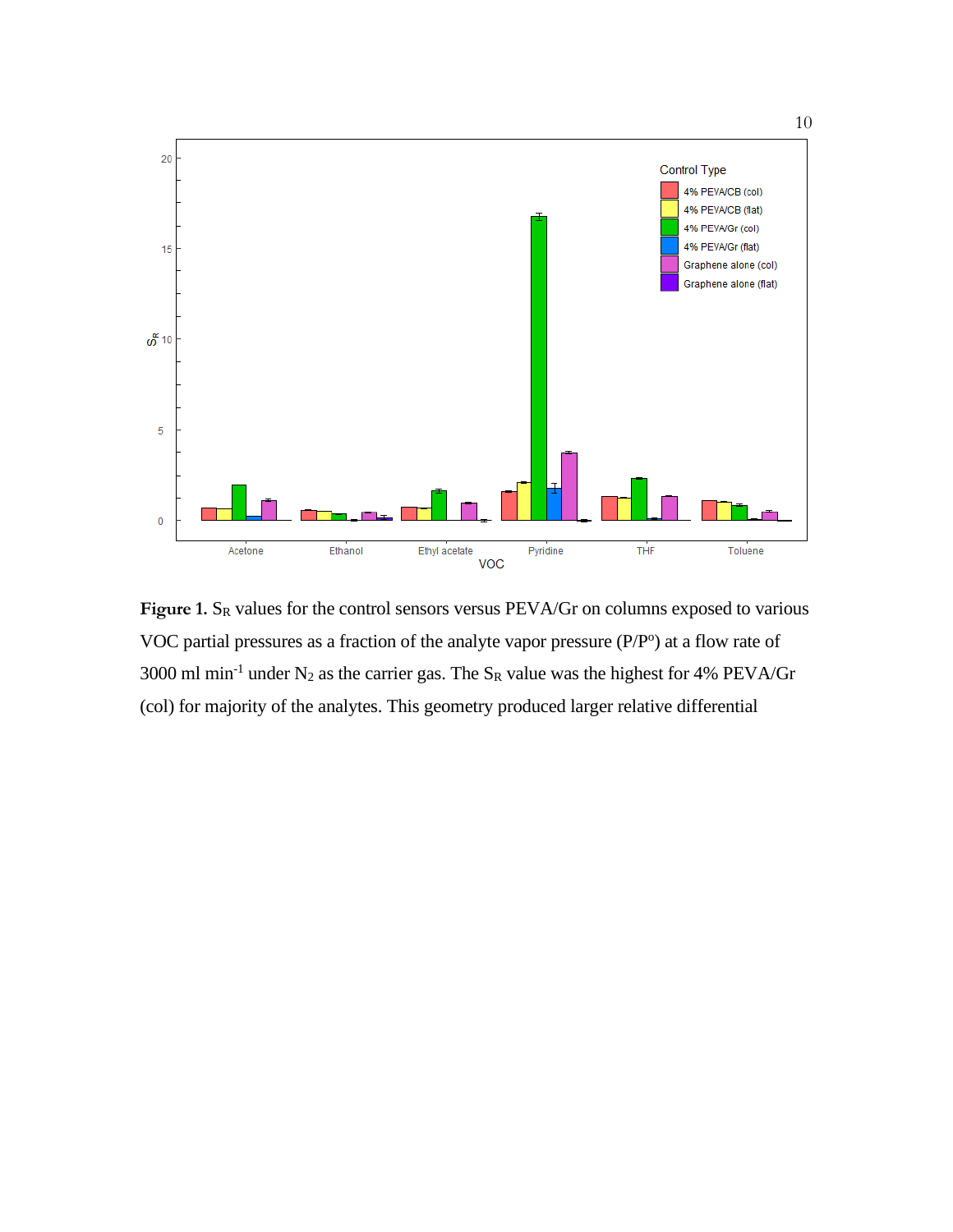resistance changes than analogous PEVA/-CB or graphene chemiresistive sensors, under nominally similar test conditions.



**Figure 2.** Typical sensor responses when exposed to  $P/P°=0.0010$ , 0.0020, 0.0030, 0.0050 of pyridine at a flow rate of 3000 ml min<sup>-1</sup> under  $N_2$  as the carrier gas. The times at which the sensor was exposed to the analyte and purged with the carrier gas, respectively, are marked on the plot.

The column height was varied to ascertain the optimal response of the sensors. For most analytes, a 150 nm pillar height exhibited the highest sensitivity, except pyridine and toluene, for which the sensitivity increased substantially as the column height increased.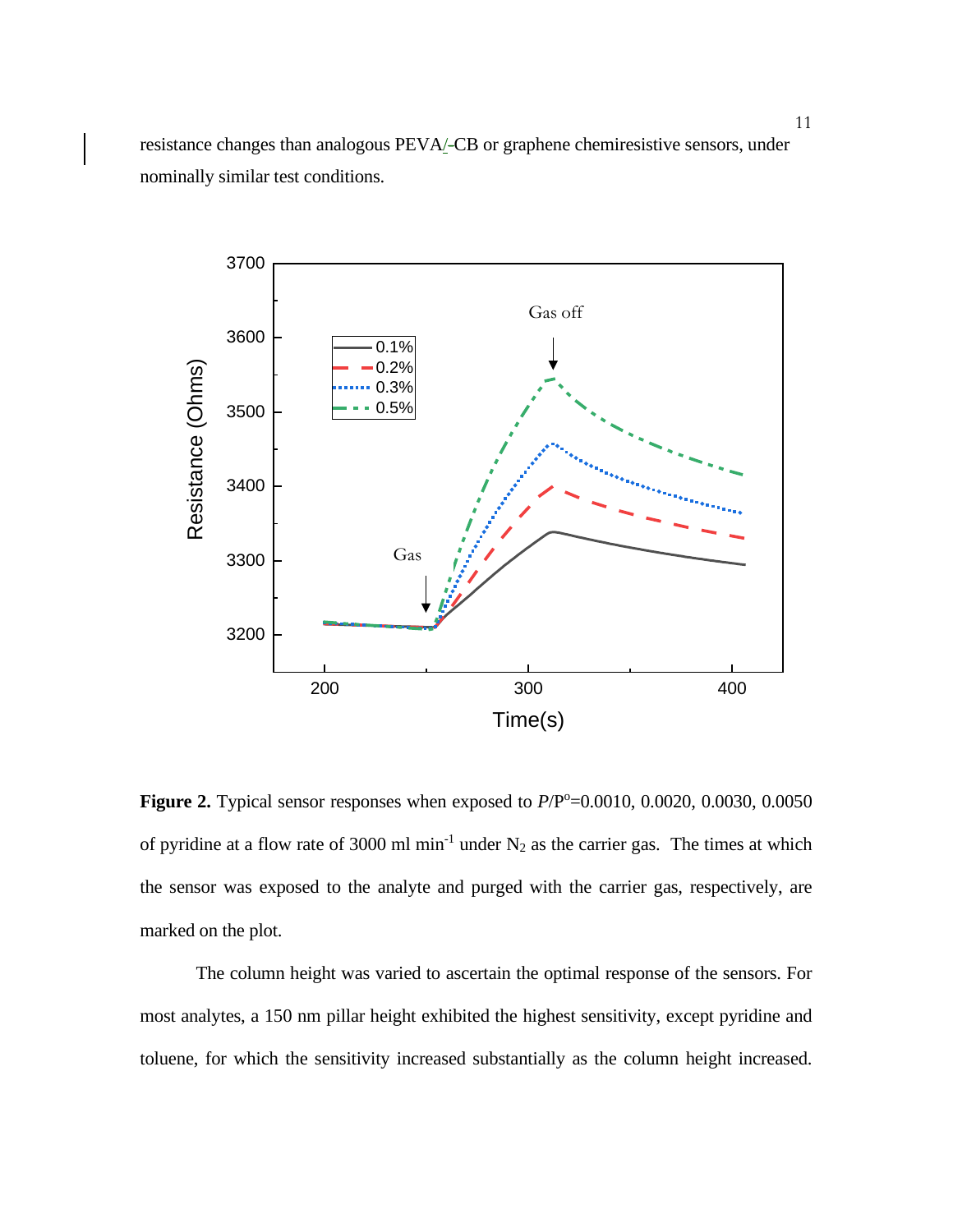Pyridine and toluene are similar in chemical structure both equipped with aromatic rings, suggesting that greater column height allows for more area for the sensor to expand/contract possibly due to similar strain prompted by exposure to pyridine or toluene.

 The thickness of the polymer overlayer was varied to obtain the optimal response for the sensors to the VOCs evaluated in this work (Figure 4). Figure 4 shows the responses for sensors with the polymer overlayer deposited at speeds between 1000 and 8000 rpm. 75 nm (6k) thick films showed the largest sensitivity to most analytes except for toluene, with the responses decreasing substantially for sensors having thinner layers of PEVA.

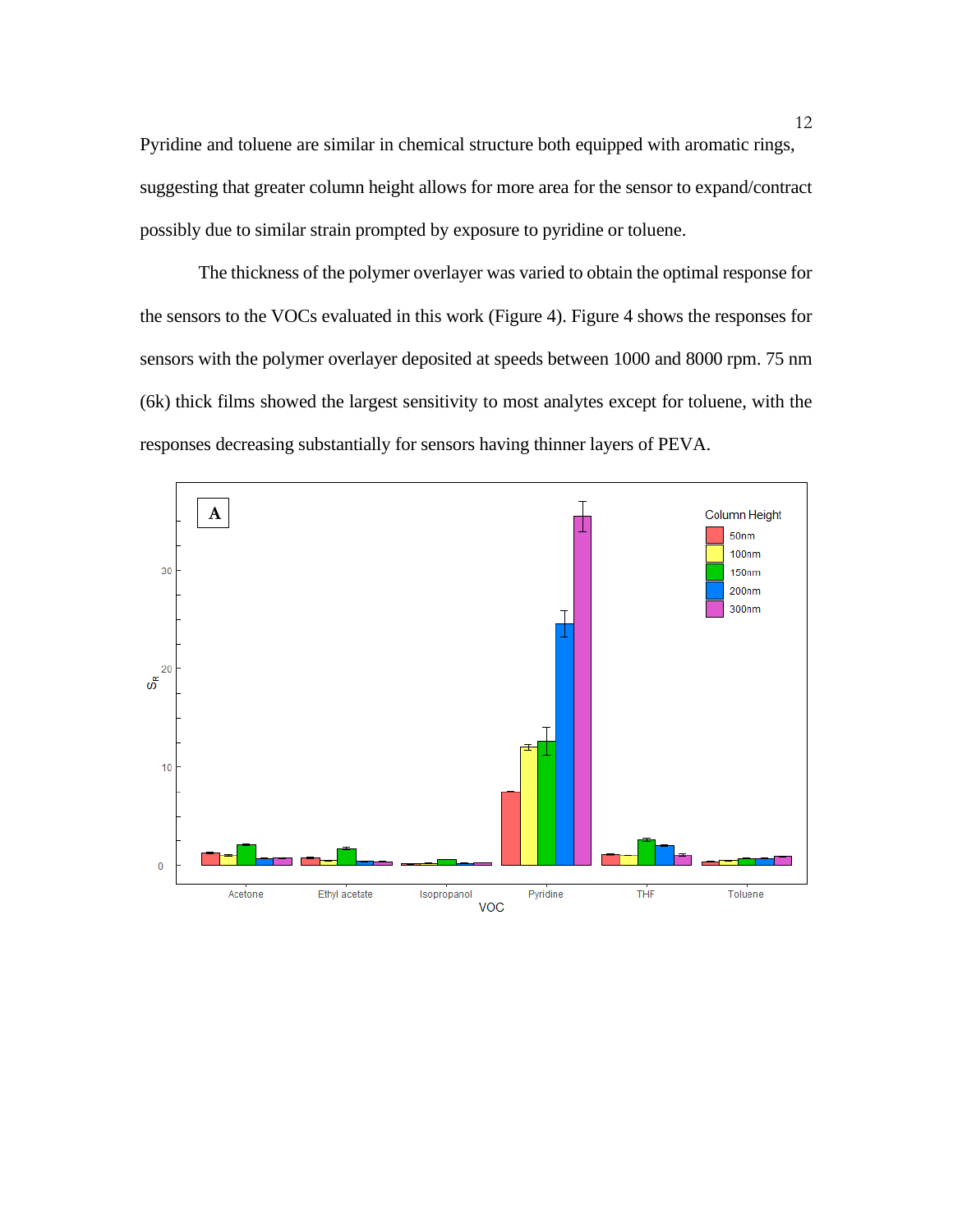

**Figure 3.** A) S<sub>R</sub> values for controls of column pillar height for suspended hybrid grapheme sensors exposed to various VOC partial pressures as a fraction of the analyte vapor pressure  $(P/P<sup>o</sup>)$  at a flow rate of 3000 ml min<sup>-1</sup> under N<sub>2</sub> as the carrier gas. Pyridine characteristically exhibited an increase in response as column height increased. B) An expanded ordinate of the responses except for pyridine. For the majority of VOCs, 150 nm column heights produced the largest response.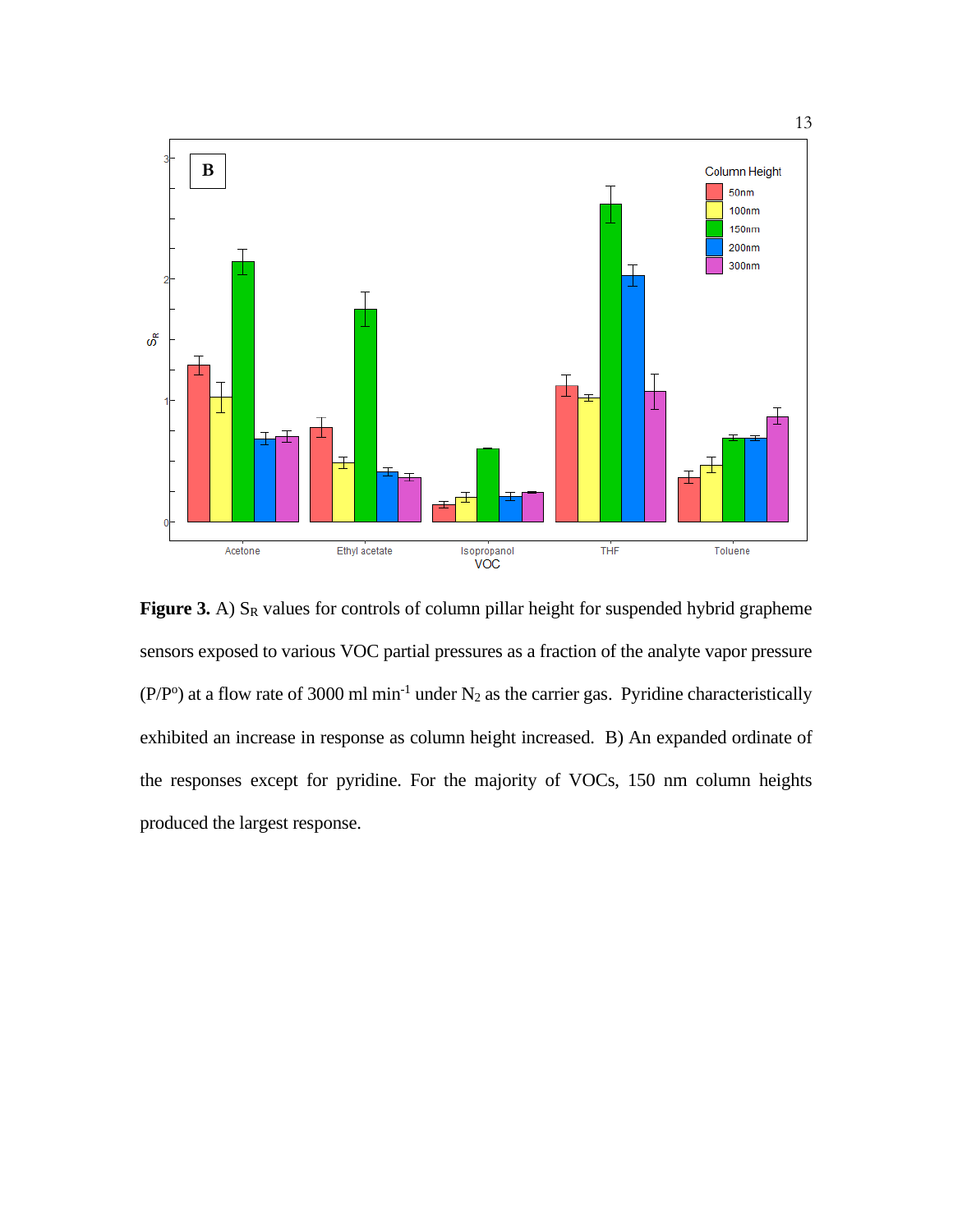

**Figure 4.** *S*<sup>R</sup> values of controls for polymer overlayer thickness exposed to various VOC partial pressures as a fraction of the analyte vapor pressure (*P*/*P*o) at a flow rate of 3000ml  $min<sup>-1</sup>$  under N<sub>2</sub> as the carrier gas. The quoted spin speed in rpm produced a polymer film of thickness: 1k (320 nm), 2k (220 nm), 3k (160 nm), 4k (130 nm), 5k (80 nm), 6k (~75 nm), 7k ( $\sim$ 73 nm), and 8k ( $\sim$ 71 nm), respectively. A spin speed of 6k ( $\sim$ 75 nm resulting film thickness) produced the best response for majority of the exposures. *S*<sup>R</sup> values were larger for pyridine than the other VOCs tested.

The sensors were similarly optimized for the number of columns on the substrate (Figure 5). The standard pattern had columns with 3 μm diameter and a pitch of 7 μm. The pitch was then varied between 7 and 120 μm, with a constant thickness of polymer overlayer and size of the transferred Gr/PEVA sheet. The sensor response decreased as the number of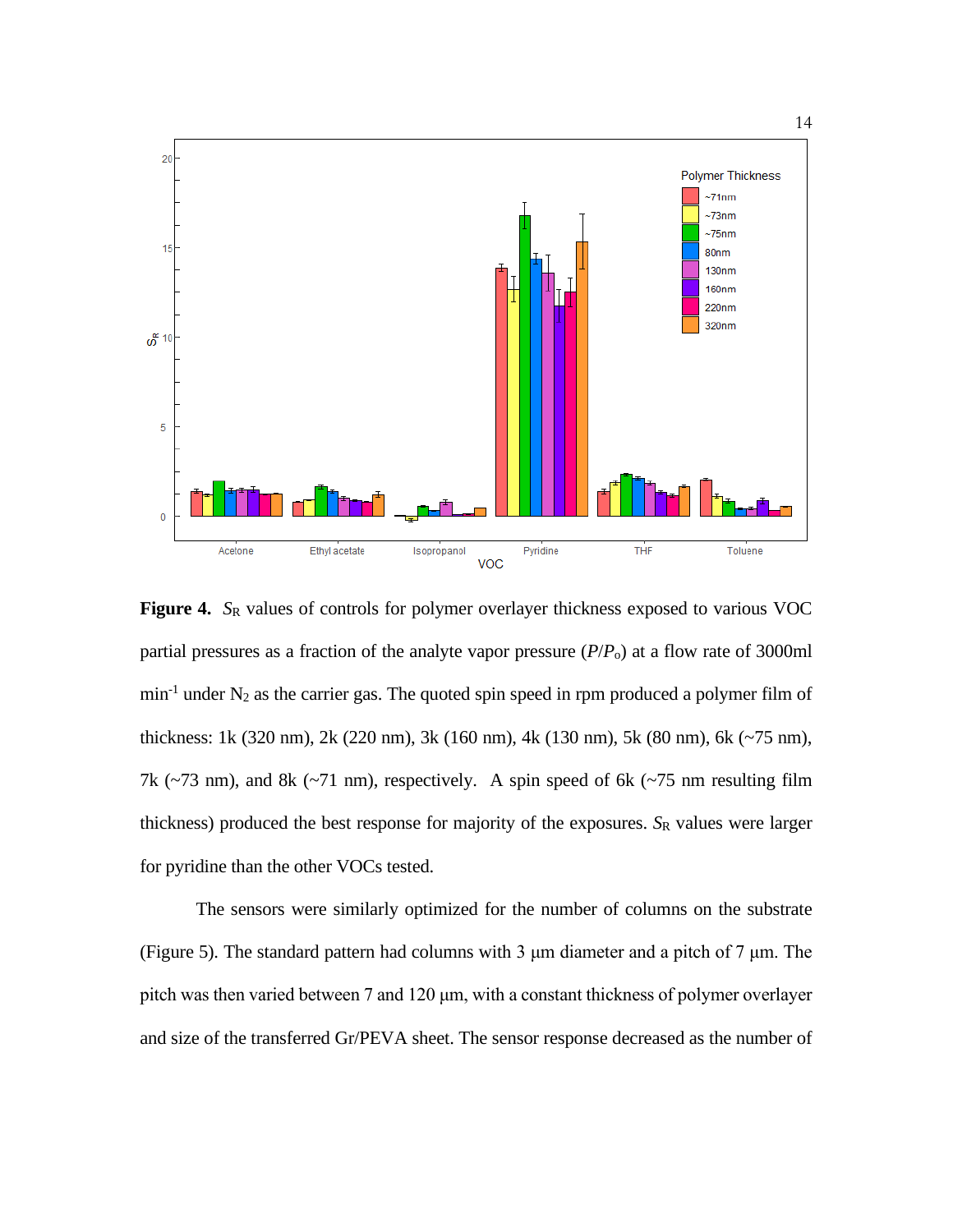columns decreased (S5). Figure 5 shows that the response exhibited a plateau at  $\sim$ 5x10<sup>5</sup> columns.

Reproduciblity was tested through constant, repeated, mulitple measurements of a VOC of interest. In Figure 6a the optimized sensor was exposured to x100 pyridine at *P*/*P*<sup>o</sup>  $= 0.0010$ , where *P* is the pressure of the analyte and *P*<sup>o</sup> is the vapor pressure of the analyte at room temperature. The response decreased over time as it was exposed to repeated expsorues of pyridine as shown in figure 6b ( $P/P^{\circ} = 0.0030$  acetone under nitrogen carrier gas at 3000 ml min<sup>-1</sup>) (Figure 6b). However when the sensor was allowed to recover under  $N_2(g)$  for an extended period of time (24hrs), the sensor recovered the full response before such exposure.



**Figure 5.** *S*<sup>R</sup> values of controls for columns/pitch of the substrate at various VOC partial pressures as a fraction of the analyte vapor pressure  $(P/P_0)$  at a flow rate of 3000 ml min<sup>-1</sup>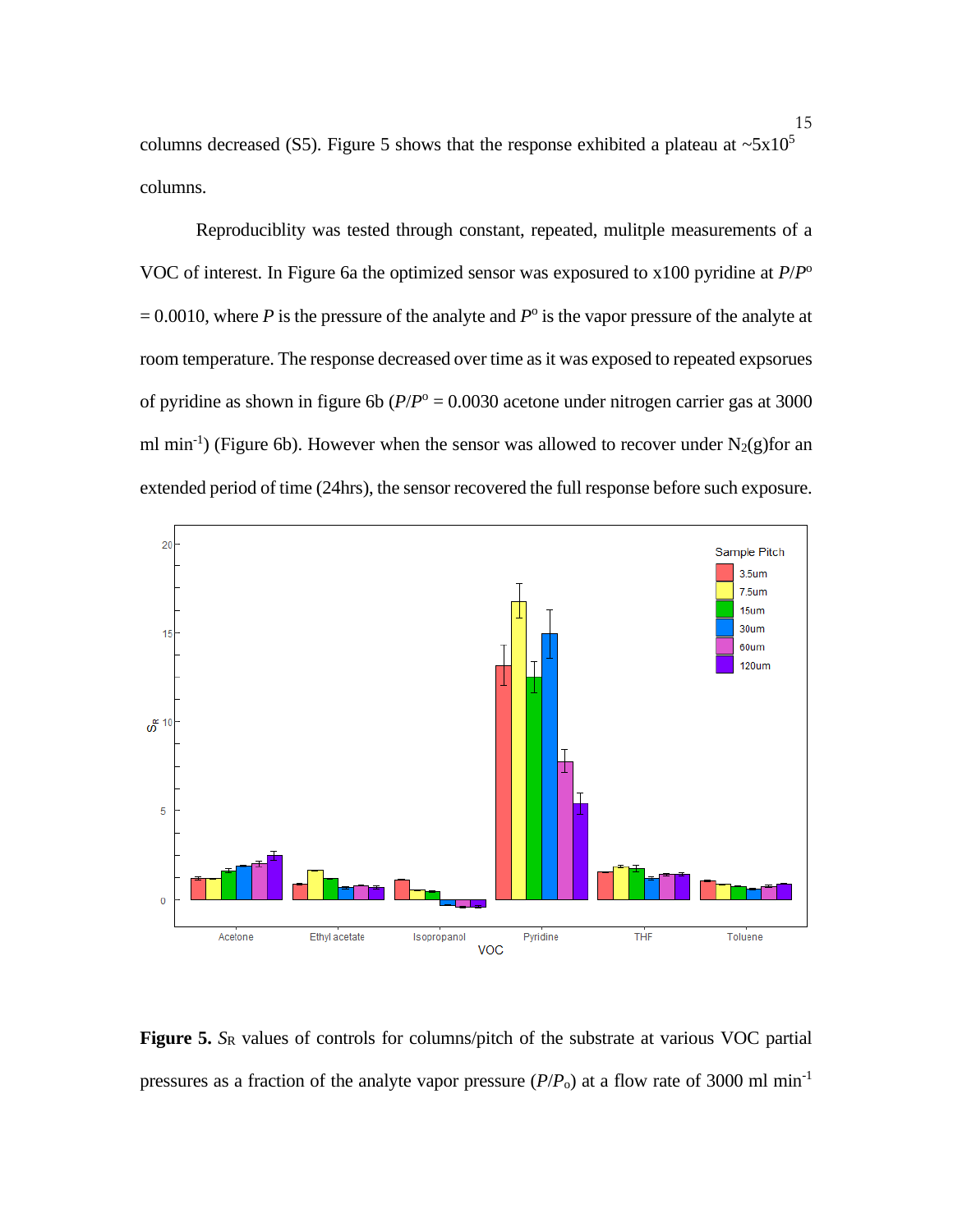under  $N_2$  as the carrier gas. The number of columns correlated to the pitch as 4.3 million columns (3.5 µm), 2 mil (7.5 µm), 1 mil (15 µm), 500 k (30 µm), 250 k (60 µm), and 125 k ( $120 \mu m$ ), respectively.  $S_R$  values were largest at  $7.5 \mu m$  pitch for ethyl acetate, pyridine, and THF.

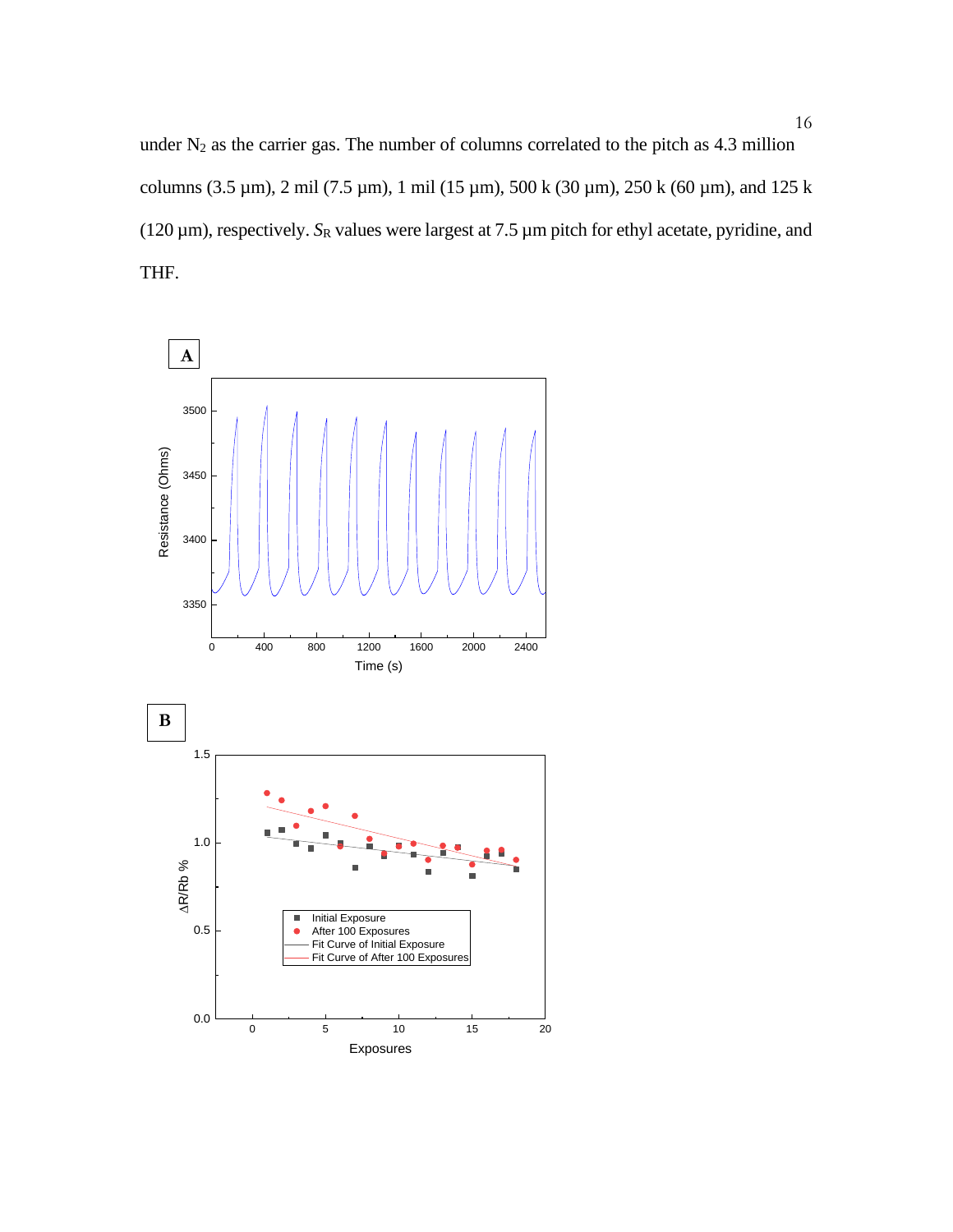**Figure 6.** A). Optimized pyridine response at  $P/P^{\circ} = 0.0010$  (nitrogen carrier gas at a flow rate of 3000 ml min<sup>-1</sup>) showing reproducability with repeated exposure with 200 s under  $N_2$ between exposures. B) Comparison of initial 20 exposures (black) vs sensor response after being exposed to 100 pyridine exposures at  $P/P^{\circ} = 0.0010$  (red) under N<sub>2</sub> as the carrier gas at a flow rate of 3000 ml min<sup>-1</sup> after being allowed to recover for 24 h under N<sub>2</sub>(g).

Discrimination performance was analyzed using PCA (Figure 8). The  $1<sup>st</sup>$  and  $2<sup>nd</sup>$ projections of the PCs shows that the hybrid graphene polymer sensor array clearly separated polar from non-polar vapors. Although overlaps between data clusters were observed especially for some of the aprotic polar vapors (THF, ethyl acetate, and acetone), the responses of aprotic and protic polar vapors (Isopropanol, ethanol) were mutually discriminated. Moreover, pyridine generally exhibited the highest resistive response and produced a unique fingerprint relative to its aprotic polar counterparts. DMF also exhibited a clear separation from other VOC's, similar to pyridine. This behavior suggests that the amine/amide group has a specific electronic/strain effect on the graphene/polymer hybrid arrays.

 Unmodified graphene has been used previously as a chemical sensor. Similar to the hybrid graphene/polymer sensor, an increase in resistance was observed for ethers (THF) and ketones (acetone), whereas a decrease in resistance was observed for chlorinated hydrocarbons (chloroform) and hydrocarbons (toluene). Moreover, PCA analysis of the sensor response of unmodified graphene showed groupings between chemically similar compounds, and separations between polar and non-polar groups. The hybrid graphene/polymer sensor showed equally if not more, separation between polar/non-polar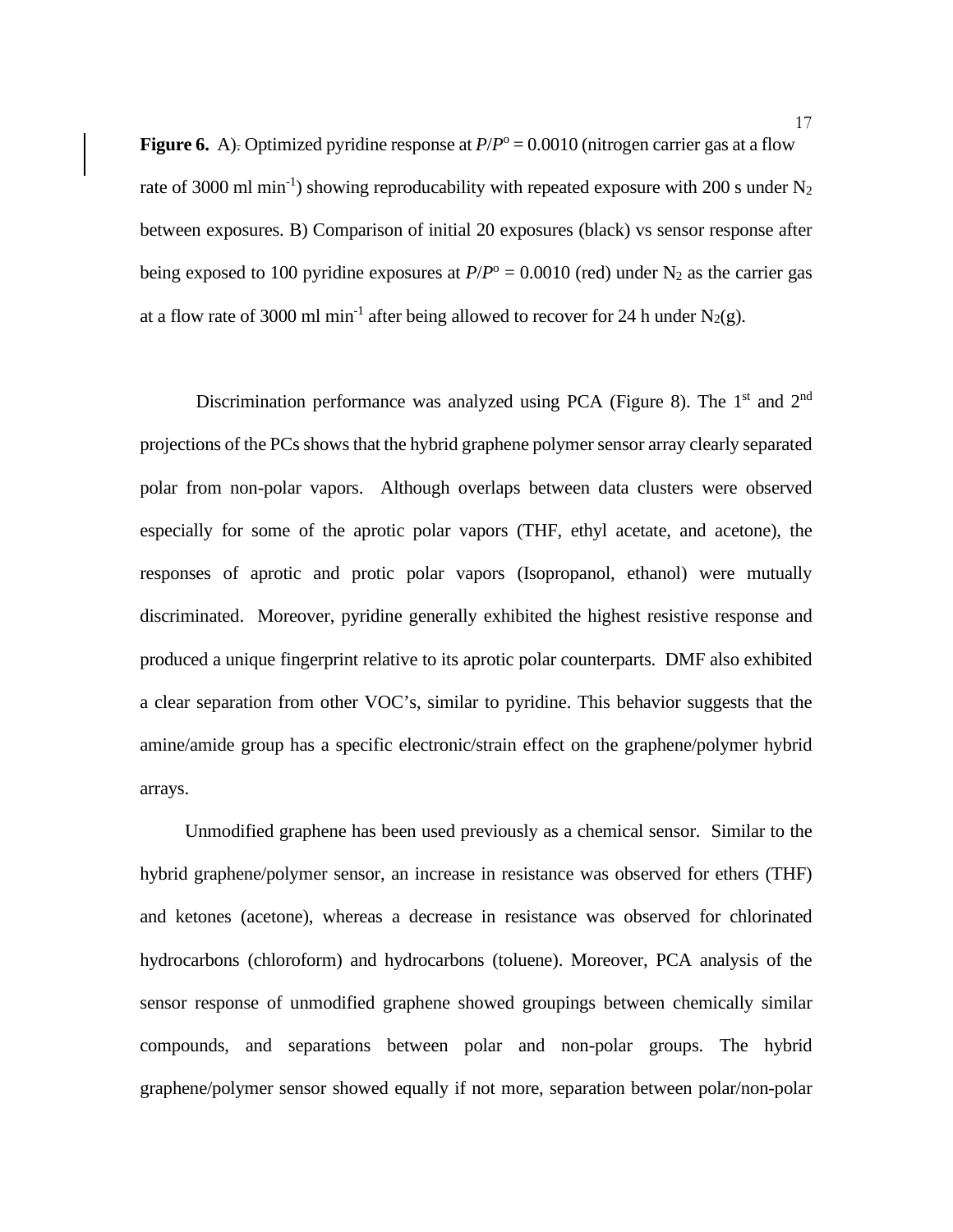groups while also exhibiting unique fingerprints for compounds like DMF and pyridine not evaluated on the unmodified graphene sensor.<sup>23</sup>



**Figure 8.** Principal component analysis of the response of an array of graphene polymer hybrid suspended on a textured electrode. The responses showed a clear separation between polar and non-polar analyte vapors. Although much less distinction was present between acetone, ethyl acetate and THF, good separation was observed between aprotic and protic polar VOCs.

 The response of the strain sensors was in relation to the number of available columns it was suspended on as shown in figure 5, with signal increasing with increasing number of available columns. This plateau in figure 6b seems to imply the limited degree of strain that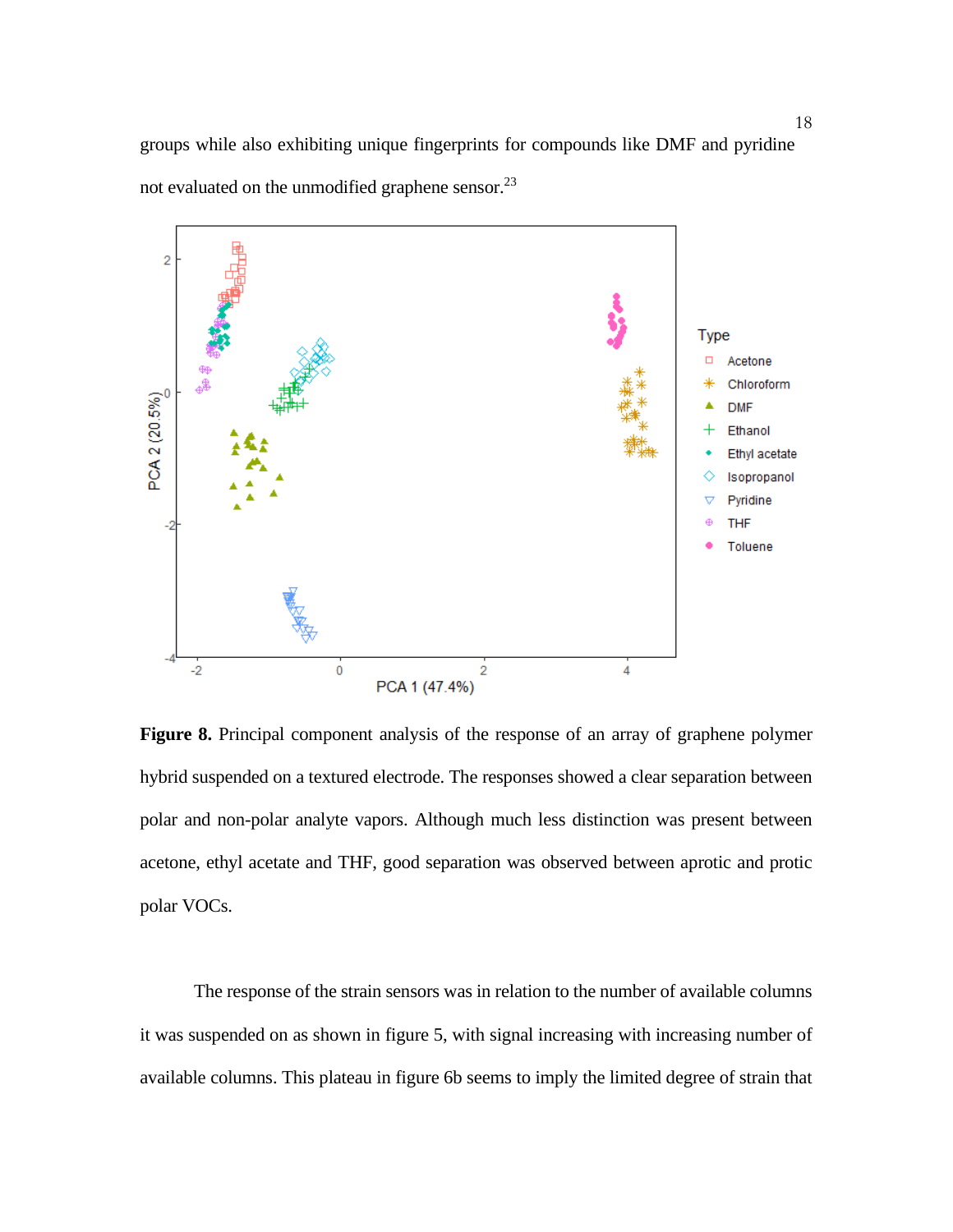an analyte can impose on the PEVA/Gr. The observed response also seemed to be dependent on other various parameters such as polymer thickness (Figure 4) where optimal thickness was about 70 nm, and the optimal spacing between the columns was obtained using 3 μm diameter and 7 μm pitch mask. Although the signal degraded with time, the sensors exhibited extremely reproducible responses whiling showing facile recovery over numerous extended exposures (x100). However, the hybrid graphene/polymer arrays required a lengthy recovery time of at least 300s to return to their initial signal (Figure 2, 6).

#### **Conclusion**

Hybrid polymer graphene strain sensor was created by integrating a simple 3-D pillar electrode to produce a large chemiresistive response to various VOCs of interest. Hybrid materials can allow for the versatile tailoring of novel functionalities of 2 materials combined for highly sensitive vapor sensors. The sensor response was programmed by varying polymer thickness and the underlying structure of the supporting substrate. The polymer, graphene hybrid sensor was extremely sensitive to THF, acetone and pyridine with consistent reproducibility. However, the sensor had long recovery time requiring an extended exposure of background  $N_2$  to recover its full functionality. Pyridine increasing resistance/sensitivity with greater column height implied greater room to allow for the sensor to expand and contract induces greater chances in resistance. A hybrid graphene/polymer sensor array exhibited clear discrimination between polar, non-polar, aprotic, and protic vapors with unique fingerprints for DMF and pyridine.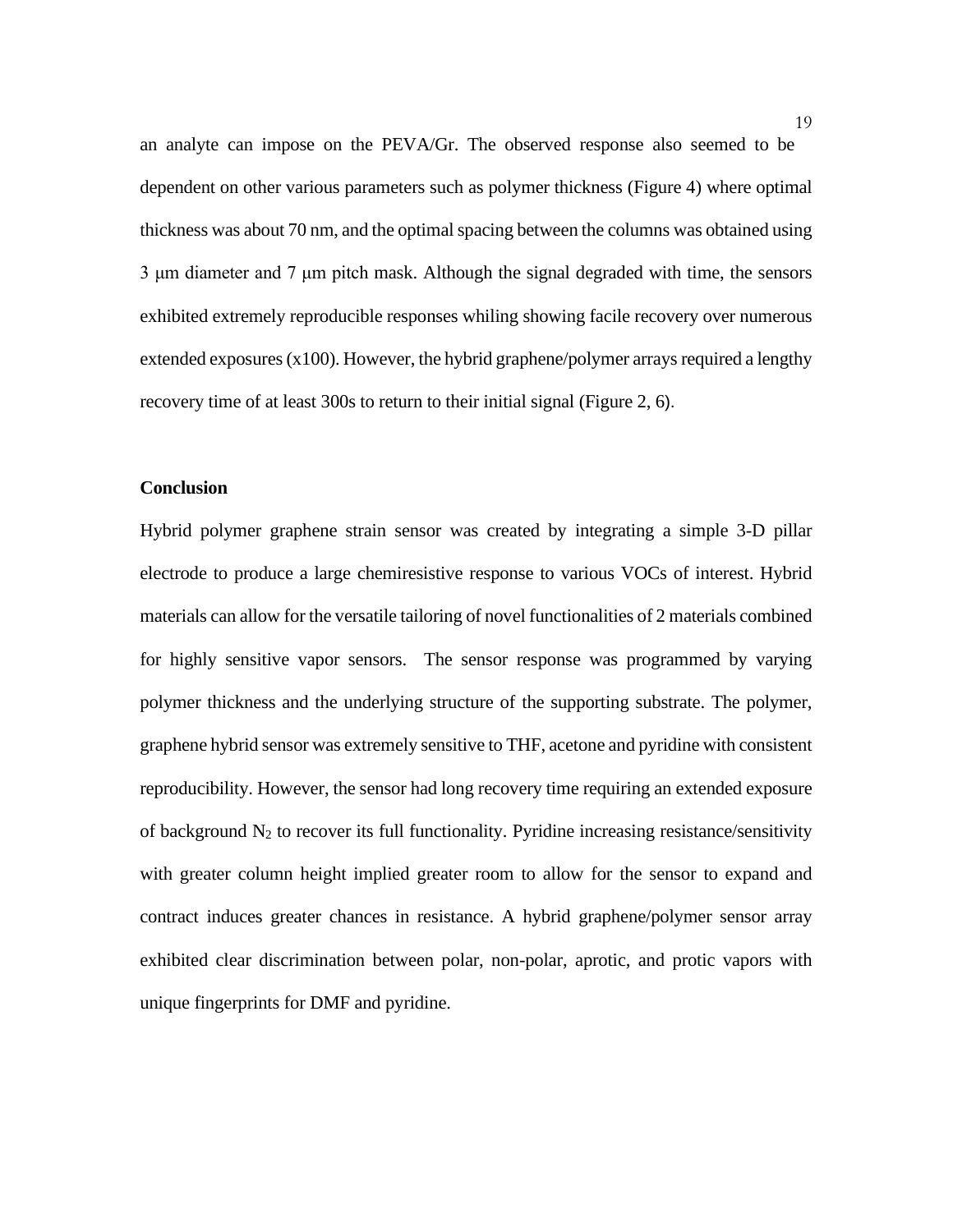# **Supporting Information**



**SI 1.** Control sensors versus PEVA/Gr on columns (far right) exposed to various VOC partial pressures as a fraction of the analyte vapor pressure  $(P/P<sup>o</sup>)$  at a flow rate of 3000 ml min<sup>-1</sup> under N<sub>2</sub> as the carrier gas. The largest  $\Delta R_{max}/R_b$  response was observed from the PEVAgraphene film on a glass substrate having 150 nm high columns with a 3 μm diameter and a 7 μm pitch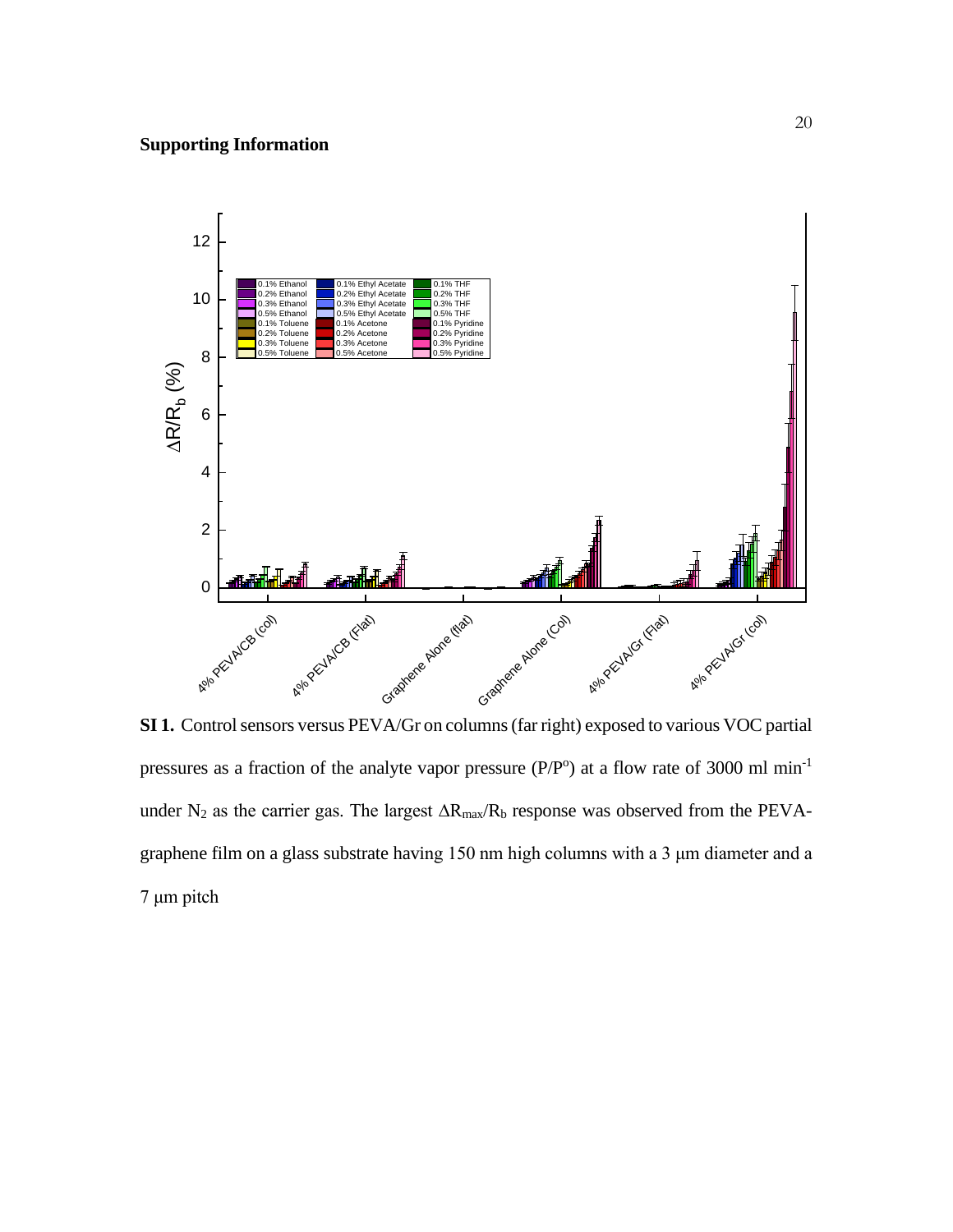

**SI 2.** Overlay of plain Gr (Col) response curves to single pulses of pyridine at 0.001, 0.002, 0.003, 0.005 P/P° concentrations. Plain Gr exhibited sharper downturn curve after exposure to VOC suggesting faster recovery vs PEVA/GR (col) as shown in figure 2.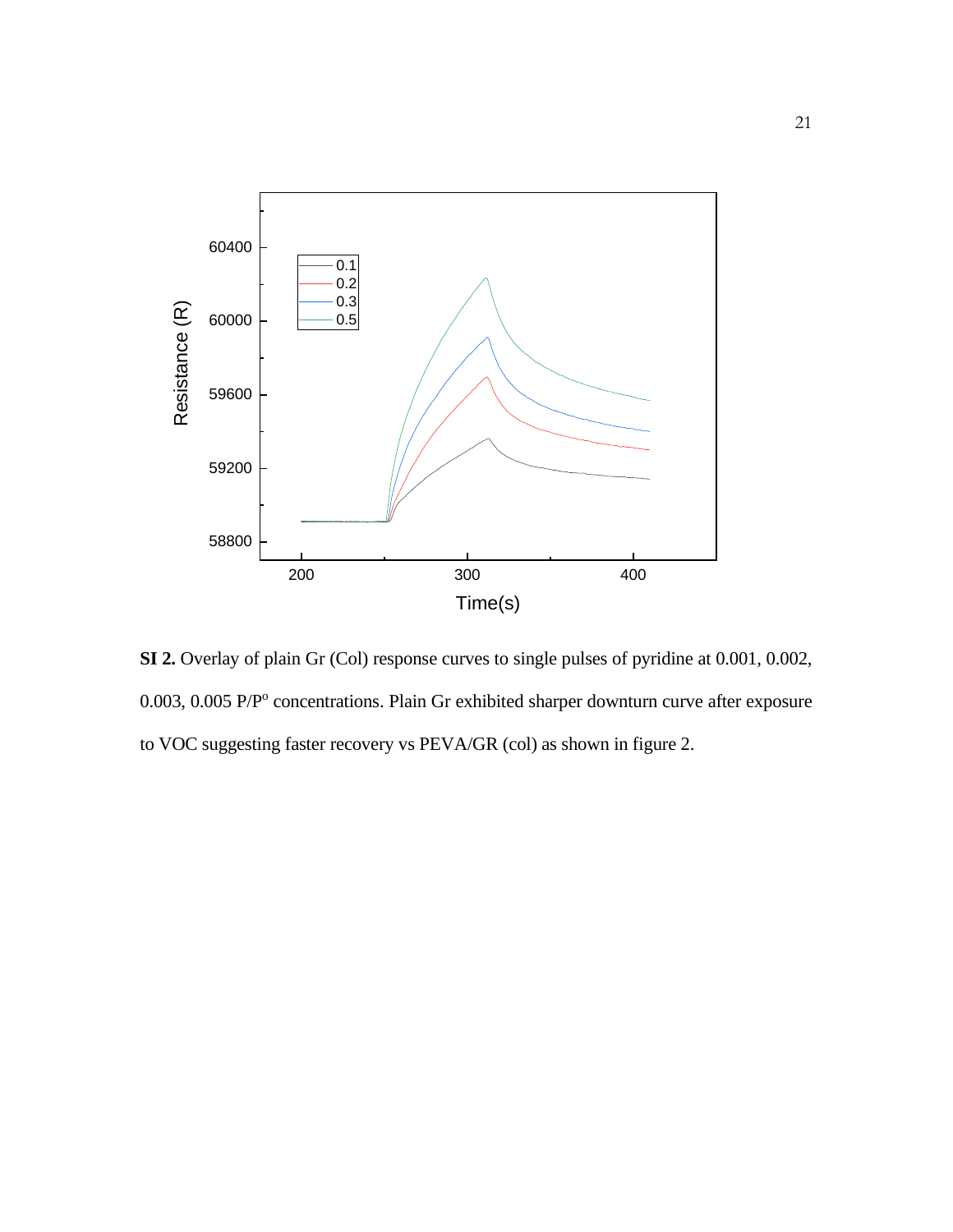

**SI 3.** Overlay of the 4% PEVA/CB (flat) response curves to a single pulse of pyridine at 0.001, 0.002, 0.003, 0.005 P/P° concentrations. PEVA/CB (flat) exhibited drastic and fast recovery compared to Gr sensors (S2, Fig 2).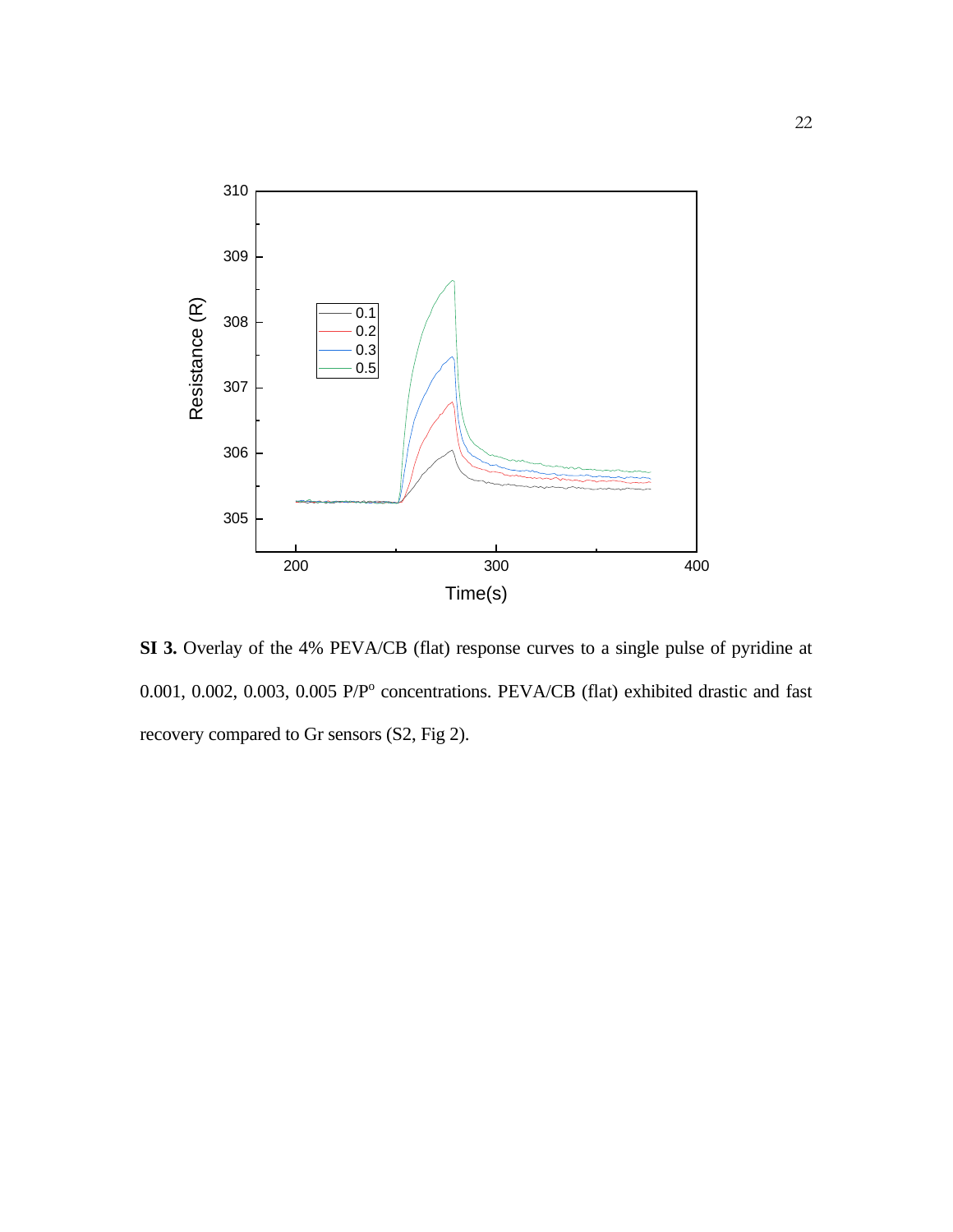

**SI 4.** Overlay of the 4% PEVA/CB (col) response curves to a single pulse of pyridine at 0.001, 0.002, 0.003, 0.005 P/P<sup>o</sup> concentrations. PEVA/CB (col), similar to PEVA/CB (flat) exhibited drastic and fast recovery compared to Gr sensors (S3, S2, Fig 2).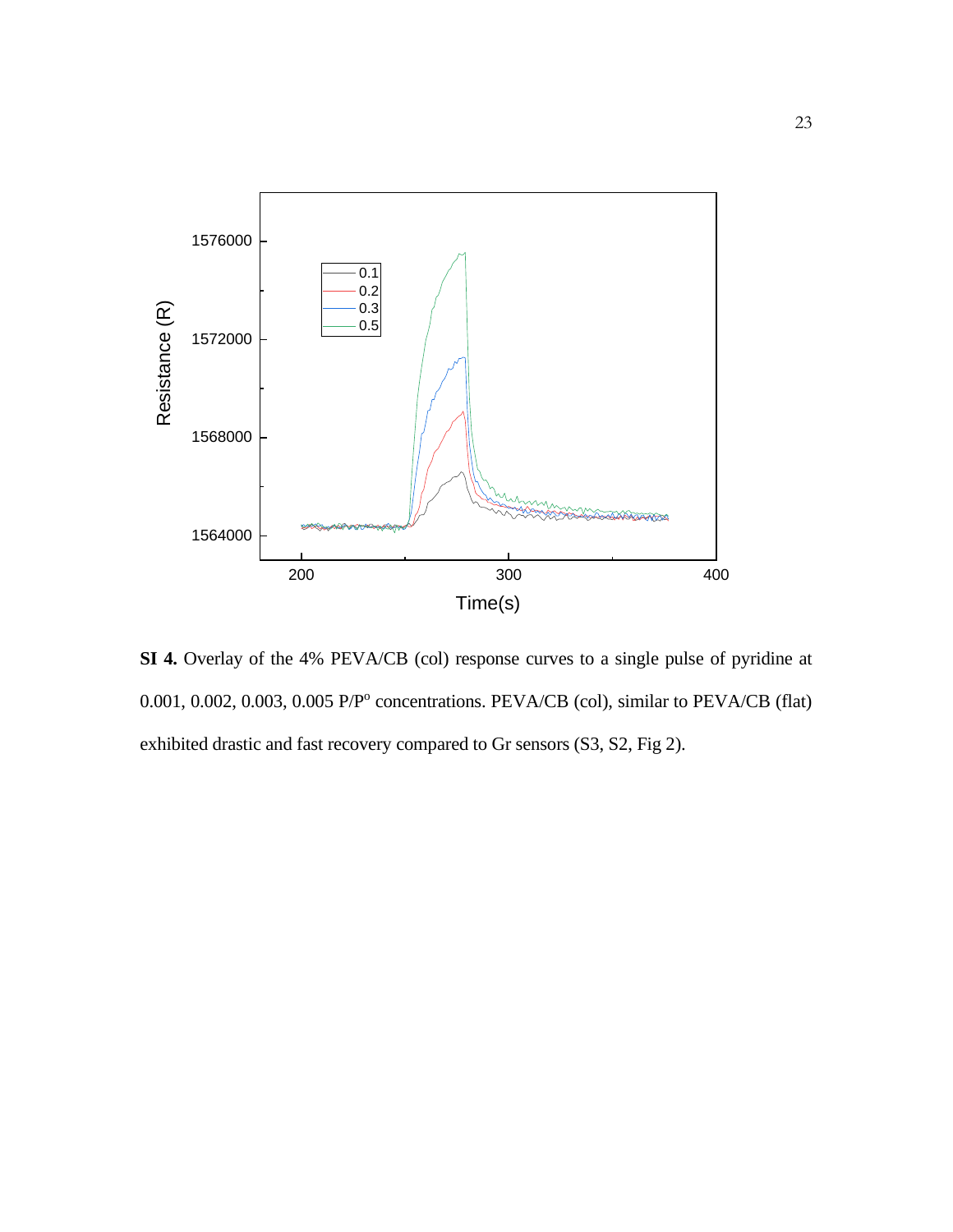

**SI 5.** Controls for column pillar height for suspended hybrid grapheme sensors exposed to various VOC partial pressures as a fraction of the analyte vapor pressure  $(P/P<sup>o</sup>)$  at a flow rate of 3000 ml min<sup>-1</sup> under  $N_2$  as the carrier gas.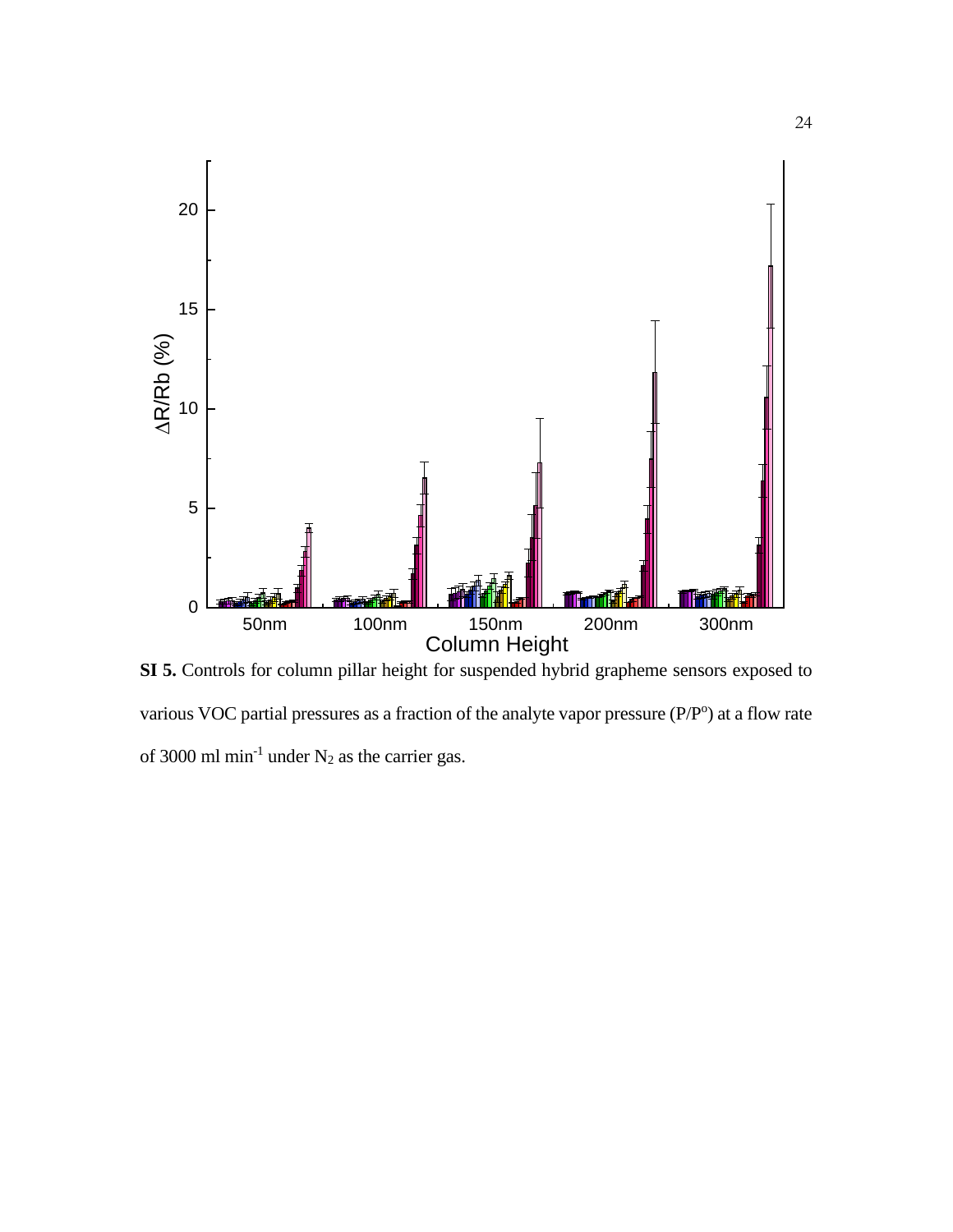

**SI 6.** Controls for polymer overlayer thickness exposed to various VOC partial pressures as a fraction of the analyte vapor pressure  $(P/P_0)$  at a flow rate of 3000ml min<sup>-1</sup> under N<sub>2</sub> as the carrier gas. The spin speed (rpm) of the polymer thickness was correlated as 1k (320nm), 2k (220nm), 3k (160nm), 4k (130nm), 5k (80nm), 6k (~75nm), 7k (73nm), and 8k (71nm), respectively.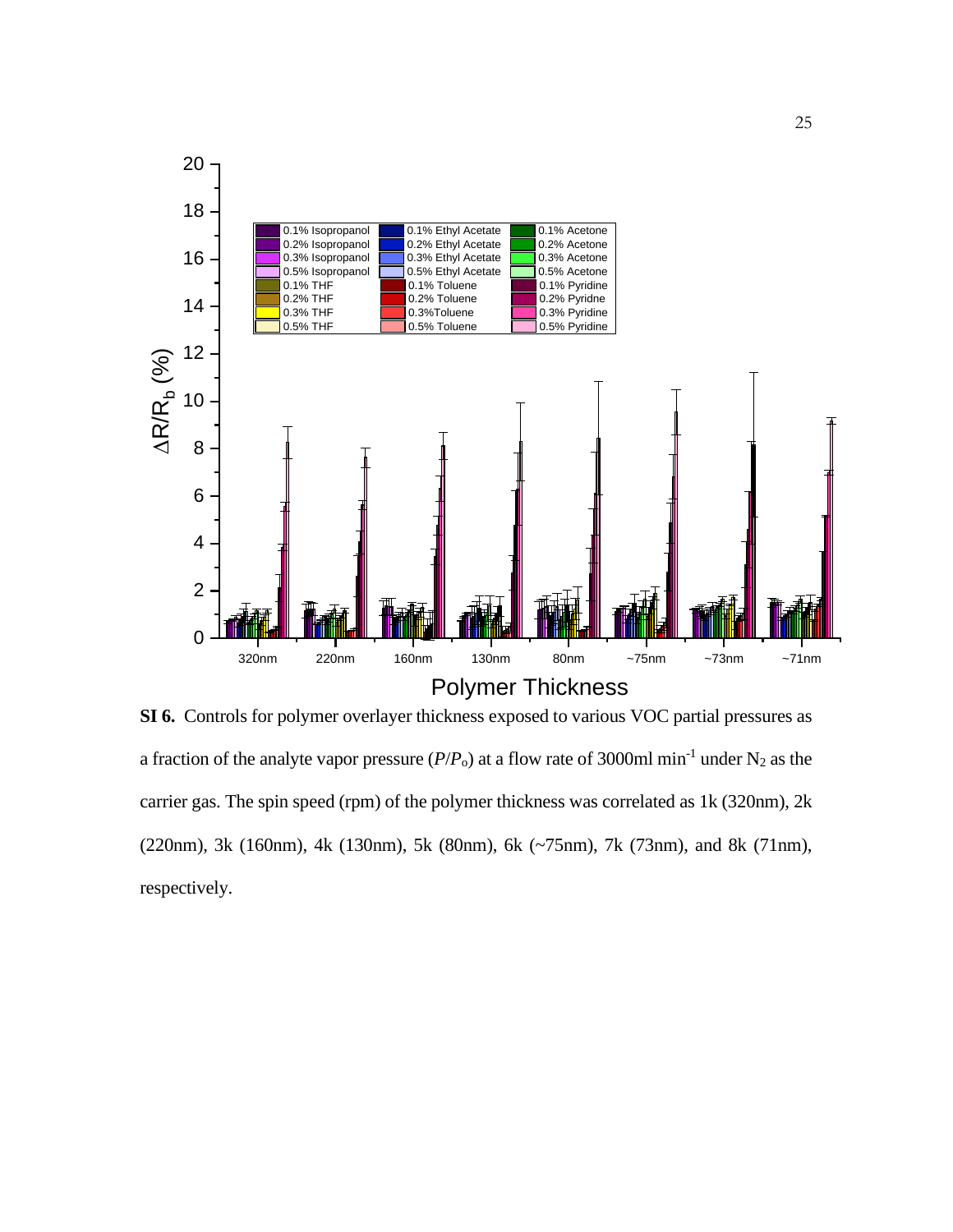

**SI 7.** Controls for number of columns/pitch of the substrate at various VOC partial pressures as a fraction of the analyte vapor pressure  $(P/P_0)$  at a flow rate of 3000 ml min<sup>-1</sup> under N<sub>2</sub> as the carrier gas.

#### **References**

1.Lee, C., Wei, X., Kysar, J. W. & Hone, J. Measurement of the Elastic Properties and Intrinsic Strength of Monolayer Graphene. *Science* **321**, 385–388 (2008).

2.Deng, S. & Berry, V. Wrinkled, rippled and crumpled graphene: an overview of formation mechanism, electronic properties, and applications. *Mater. Today* **19**, 197–212 (2016).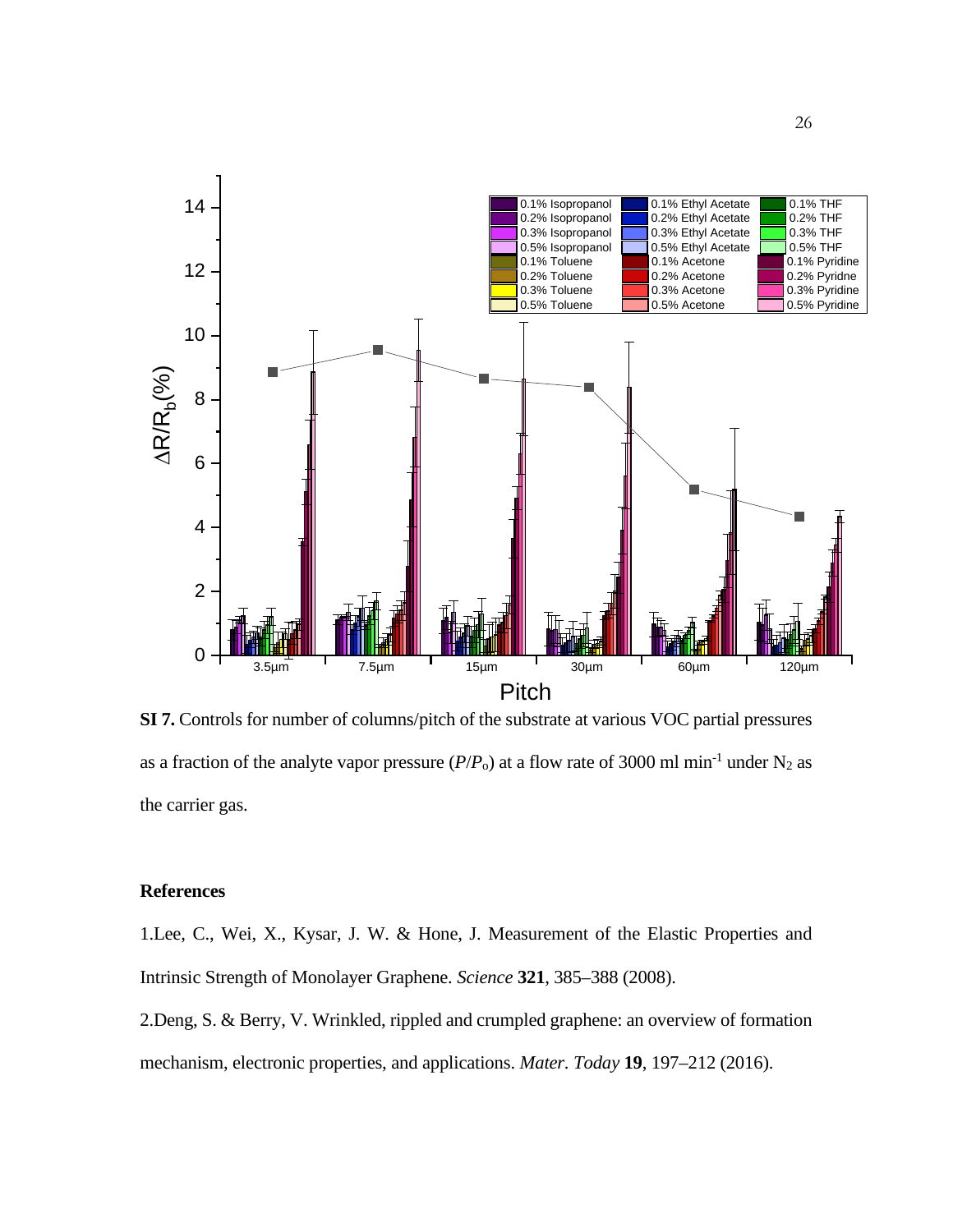3.Chen, W. *et al.* Controllable Fabrication of Large-Area Wrinkled Graphene on a Solution Surface. *ACS Appl. Mater. Interfaces* **8**, 10977–10984 (2016).

4.Jung, W.-B., Cho, K. M., Lee, W.-K., Odom, T. W. & Jung, H.-T. Universal Method for Creating Hierarchical Wrinkles on Thin-Film Surfaces. *ACS Appl. Mater. Interfaces* **10**, 1347–1355 (2018).

5.Doleman, B. J., Lonergan, M. C., Severin, E. J., Vaid, T. P. & Lewis, N. S. Quantitative study of the resolving power of arrays of carbon black-polymer composites in various vaporsensing tasks. *Anal. Chem.* **70**, 4177–4190 (1998).

6.Ferrari, A. C. *et al.* Raman Spectrum of Graphene and Graphene Layers. *Phys. Rev. Lett.* **97**, 187401 (2006).

7.Bissett, M. A., Tsuji, M. & Ago, H. Strain engineering the properties of graphene and other two-dimensional crystals. *Phys. Chem. Chem. Phys.* **16**, 11124–11138 (2014).

8.Beams, R., Gustavo Cançado, L. & Novotny, L. Raman characterization of defects and dopants in graphene. *J. Phys. Condens. Matter* **27**, 083002 (2015).

9. Gao, T., Woodka, M.D., Brunschwig, B.S., Lewis, N.S. Chemiresistors for Array-Based Vapor Sensing Using Composites of Carbon Black with Low Volatility Organic Molecules. *Chem. Mater*. **2006**, 18, 5193-5202

10. E. Garcia-Berrios, J. C. Theriot, M. D. Woodka and N. S. Lewis. Detection of ammonia, 2,4,6-trinitrotoluene, and common organic vapors using thin-film carbon blackmetalloporphyrin composite chemiresistors. *Sensors and Actuators B Chemical*, **2013** , *188*, 761-767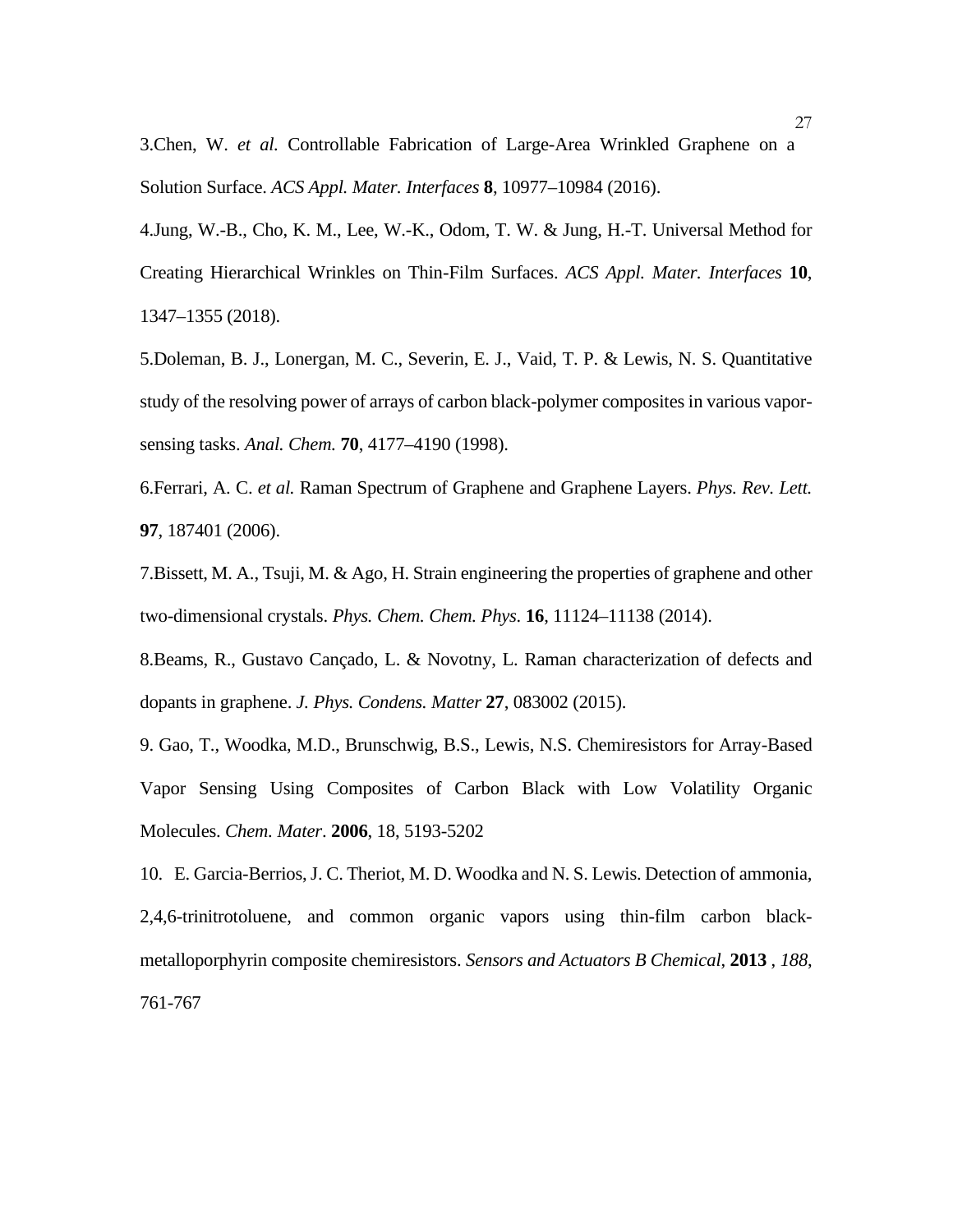10. Garcia-Berrios, T. Gao, D. Walker, B. S. Brunschwig and N. S. Lewis. Composites of carboxylate-capped  $TiO<sub>2</sub>$  nanoparticles and carbon black as chemiresistive vapor sensors. *Sensors and Actuators B-Chemical*, **2011** , *158*, 17-22

11. Hybrid Materials:  Synthesis, Characterization, and Applications. Edited by Guido Kickelbick (Technische Universität Wien, Austria). Wiley-VCH Verlag GmbH & Co. KGaA:  Weinheim. 2007. xviii + 498. ISBN 978-3-527-31299-3.

12. Xu. W[.,](https://advances.sciencemag.org/content/3/10/e1701084/tab-article-info#aff-1) Qin, Z. Chen, C., Kwag, H., Ma, Q., Sarkar, A., Buehler, M.J. and Gracias, D.H. Ultrathin thermoresponsive self-folding 3D graphene. *Science Advances,* 2017: Vol. 3, no. 10, e1701084

13. Yi, J., Lee, J.M., Park. W. Vertically-Aligned ZnO Nanorods and Graphene Hybrid Architectures for High-Sensitive Flexible Gas sensors. Sensors and Actuators B Chemical 155(1): 264-269 (2011).

14. Georgalkilas, V., Otyepka, M., Bourlinos, A.B., Chandra, V., Kim, N., Kemp, K.C., Hobza, P., Zboril, R., Kim, K.S. Chem. Rev. 2012, 112, 11, 6156-6214

15. Wang, M., Duan, X., Xu, Y., Duan, X. Functional Three-Dimensional Graphene/Polymer Composites. ACS nano 2016, 10, 8, 7231-7247

16. Gu, J. *et al*. Functionalized graphite nanoplatelets/epoxy resin nanocomposites with high thermal conductivity. *Int. J. Heat Mass Transf.* **92**, 15–22 (2016).

17. Ji, T. *et al*. Thermal conductive and flexible silastic composite based on a hierarchical framework of aligned carbon fibers-carbon nanotubes. *Carbon* **131**, 149–159 (2018).

18. Janaky, C. & Visy, C. Conducting polymer-based hybrid assemblies for electrochemical sensing: a materials science perspective. *Anal. Bioanal. Chem.* **405**, 3489–3511 (2013).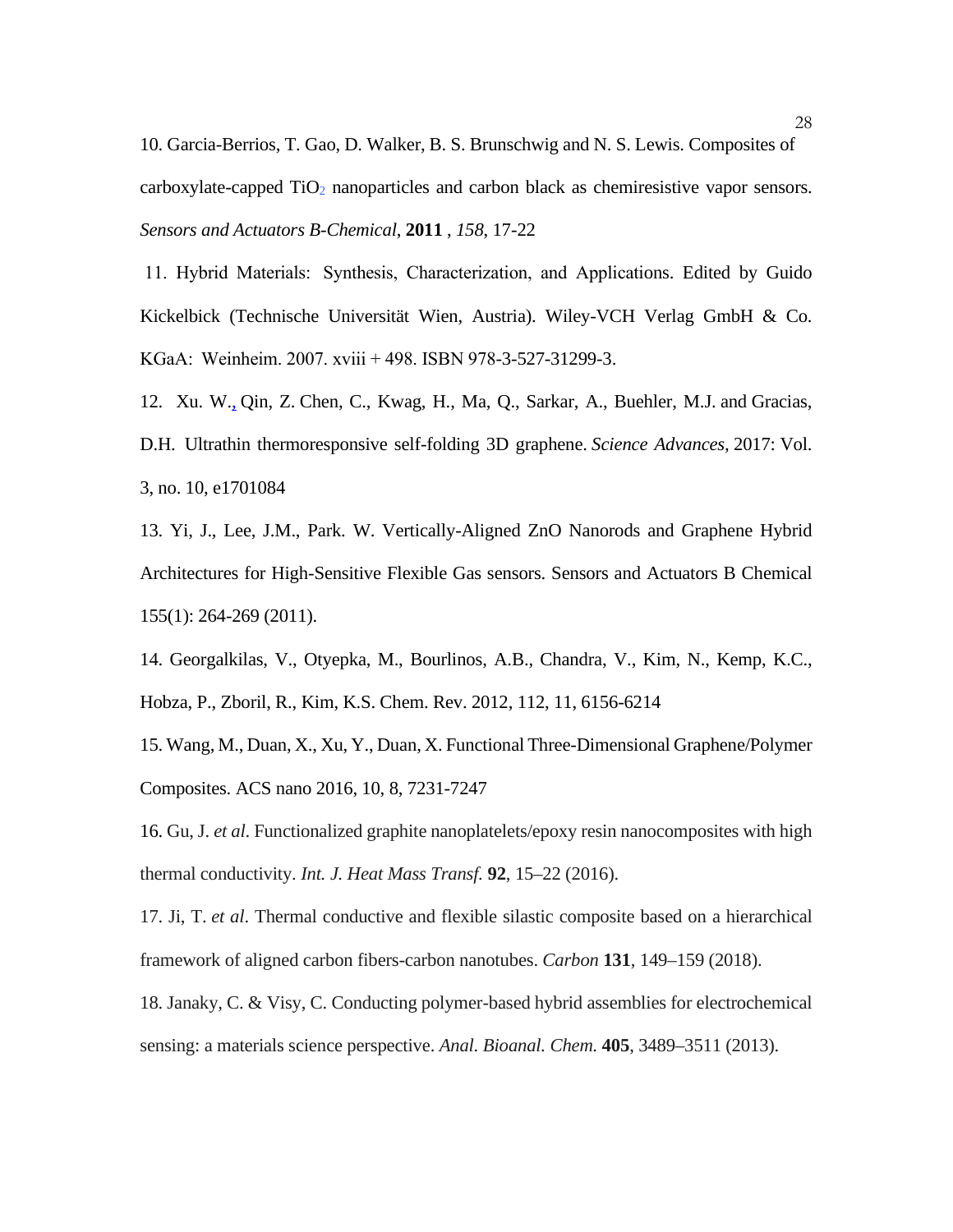19. Reina, A.; Jia, X.; Ho, J.; Nezich, D.; Son, H.; Bulovic, V.; Dresselhaus, M. S.; Kong, J. Nano Lett. 2009, 9, 30

20. Ponnamma, D., Guo, Q., Krupa, I., Al-Maadeed, M.S., Varughese, K.T., Thomas, S., Sadasivuni, K.K. Graphene and Graphitic Derivative filled Polymer Composites as potential sensors**.** *Phys. Chem. Chem. Phys.*, 2015,**17,** 3954-3981

21. Wang C. A Novel Method for the Fabrication of High-Aspect Ratio C-MEMS Structures. J. Microelectromech. Syst. 2005;14:348–358. doi: 10.1109/JMEMS.2004.839312.

22. Hemanth, S., Caviglia, C., Keller, S.S. Suspended 3D pyrolytic carbon microelectrodes for electrochemistry**.** Carbon, Vol 121, 226-234, 2017

23. Nallon, E.C., Schnee, V.P., Bright, C., Polcha, M.P., Li, Q. Chemical Discrimination with an unmodified Graphene chemical sensor. *ACS Sensors*, 2015, 1, 26-31.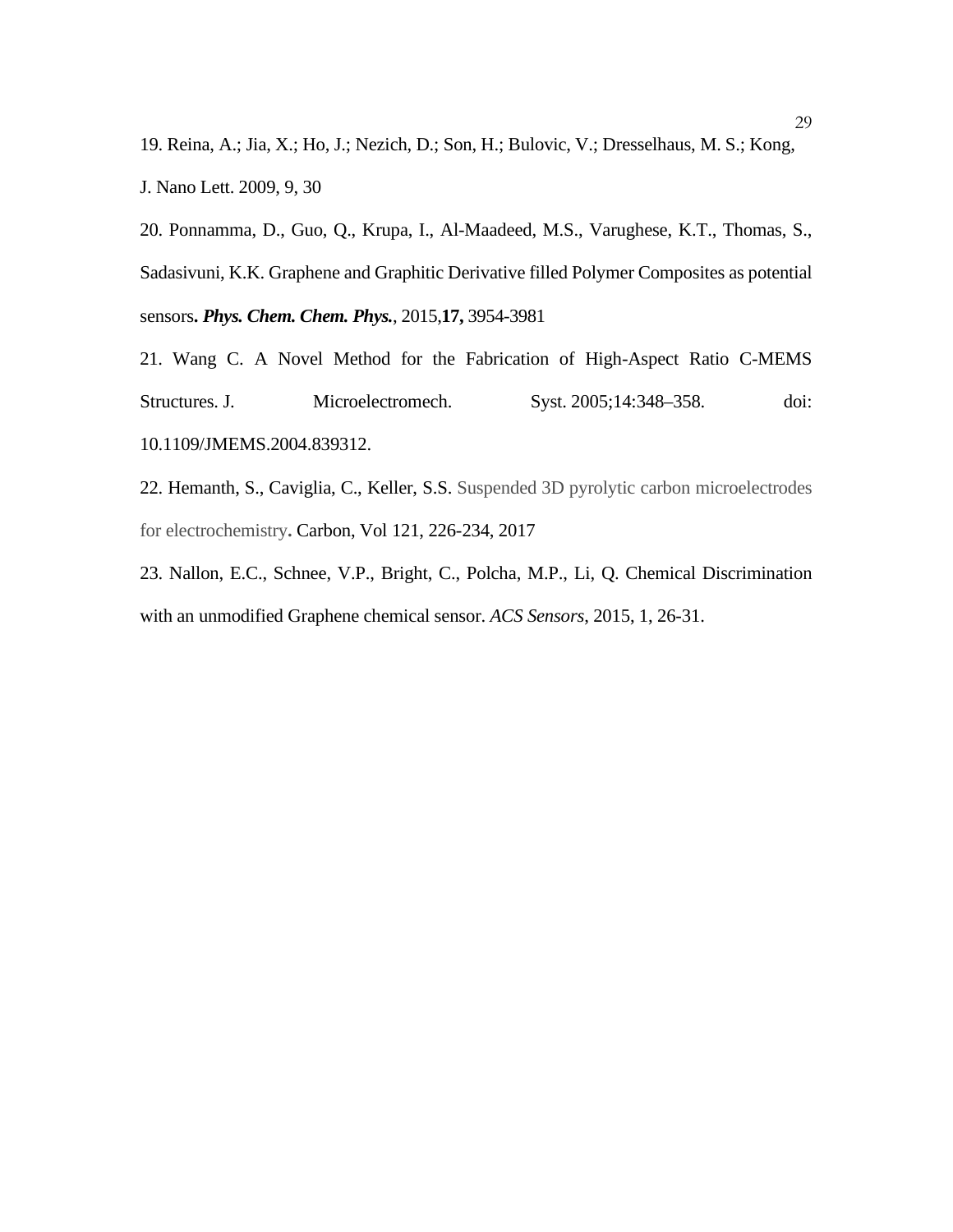# *Chapter 2*

#### FUNCTIONALIZED MOS2 SENSORS

#### **Introduction**

 Artificial olfactory systems, or electronic noses, has for several years attracted great interest for several applications such as air quality checking, disease diagnostics, and etc. Based on an array of cross-reactive, chemically sensitive resistive sensors provide a simple technological implementation of a vapor detection by mimicking the functionality of biological olfactory systems. When exposed to volatile organic vapors, the analyte permeates and reacts with the sensing material, producing a change in dc resistance. Different vapors are recognized and classified using pattern recognition algorithms and a neural network. <sup>9,10,11</sup> Previous electronic nose sensors were developed using a variety of materials such as intrinsically conducting or non-conducting polymers loaded with conducting material such as carbon black and graphene, as well as individually functionalized metallic nanoparticles and other related systems.

2-D materials sparked a tremendous wave of interest and research efforts due to their tremendous potential. Graphene holds unique electronic properties while also exhibiting power mechanical properties such as remarkable flexibility and strength, however due the nature of graphene and its gapless band gap and inert chemical nature, certain applications are limited.<sup>1,3, 4</sup> Therefore, researchers have pushed for exploration of other possible 2-D materials, one such material being transition metal dichalcogenides (TMDCs). TMDCs are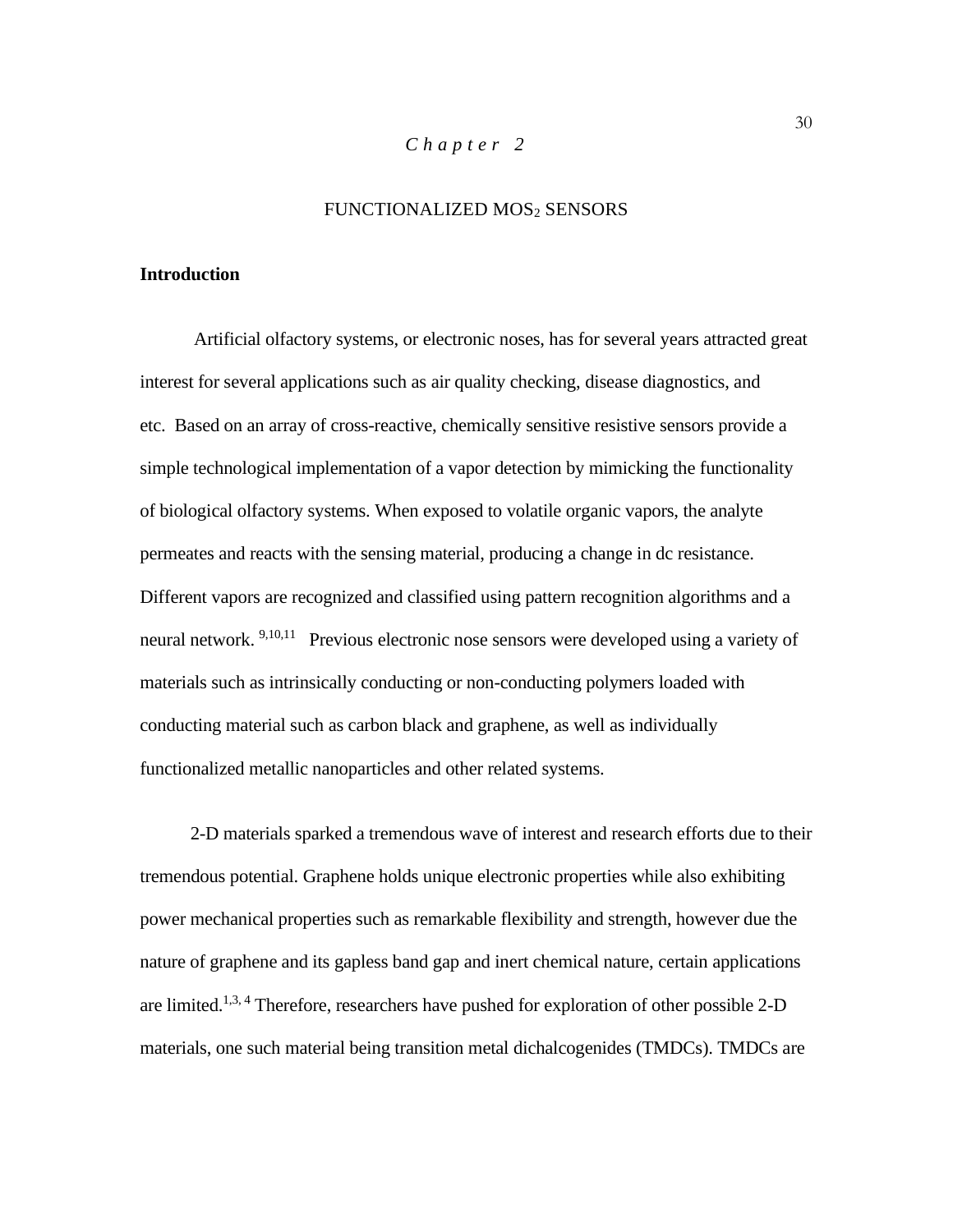similar to graphene offering tremendous potential in a wide variety of electronic applications such as sensors, photovoltaics, batteries and etc.<sup>7,8</sup> Particularly, MoS<sub>2</sub> has attracted immense attention particularly due to its unique electronic and surface properties. One such unique behavior is due to its charge carriers.<sup>2,6</sup> MoS<sub>2</sub> are Van der waals solids, where the quantum restriction and the changes in its interlayers results in the unique differences in the properties of a single layer of  $MoS<sub>2</sub>$  vs a few/multiple layers of  $MoS<sub>2</sub>$ . Strong intralayer bonding with weak interlayer bonding leads to changes in the band-gap behavior in bulk vs. monolayers of MoS<sub>2</sub>. Bulk TMDC has an indirect band gap of  $\sim$ 1.2eV, while monolayer MoS<sub>2</sub> has a direct band gap of  $\sim$ 1.8eV and comes in various types, the 2H phase and IT phase.<sup>1,6</sup> Remarkably, 2H (hexagonal) phase is thermodynamically stable and semiconducting and 1T(trigonal prismatic) phase is metastable metallic. Its crystal structure is composed of layers of S-Mo-S held together by van der waals forces. The focus of this chapter is on functionalized IT phase MoS<sub>2</sub>.

There are also various procedures to obtain monolayer nanosheets of  $MoS<sub>2</sub>$ , where nanosheets can be obtained through exfoliation from bulk material in either 2H phase or 1T phase.<sup>3,5</sup> Mechanical, chemical, liquid or CVD/thermal exfoliation can be used to obtain monolayers but these each method has its advantages and disadvantages. Mechanical exfoliation offers high quality mono-layers suitable for high performance devices, however, it yields are poor limiting it to short-scale production. 1,7 Liquid/ultrasonification offers higher yields in comparison however by overcoming the van der waals bonds between the layers it can have undesired effects such as breaking of nanosheets to result in low yields of monolayers. Chemical exfoliation is a good option for mass production, however, semiconducting 2H phase coverts to metallic 1T-phase after lithium intercalcation. The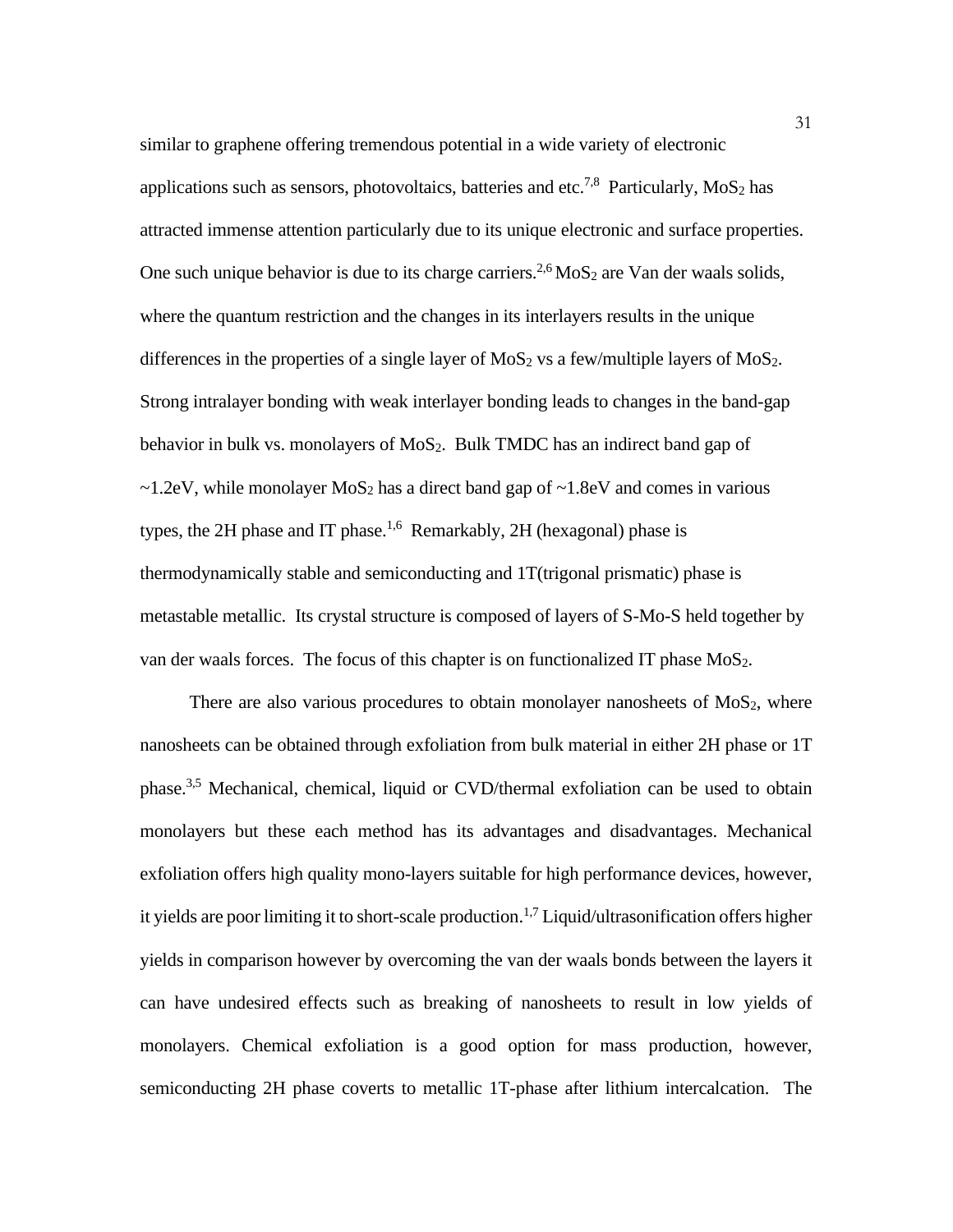converted IT-phase is still very unstable and again reverts back to 2H phase.<sup>3,6</sup> Chemical exfoliation was mainly used in this work.

Various 2-D materials such as graphene offer low detection limits especially with small organic vapors such as methanol, and THF, where different chemical vapor molecules induce different behaviors and noise within the sensing 2-D material.<sup>1,2,5</sup> And functionalization of these 2-D materials offers even more numerous possibilities by not only allowing for tailoring of electronic and optical properties for numerous applications but also increasing its' stability. As sensors, stacked functionalized  $MoS<sub>2</sub>$  results in increased surface area and pore volume specifically enhancing its gas sequestering properties which can be designed for novel chemical gas sensing properties.<sup>5,6</sup>

Functionalization can be performed through non-covalent or covalent interactions, but each method has its advantages and disadvantages. Covalent modification forms strong bonds onto the interface due to its strong hybridization of orbitals and thus allow for potential altering of its electronic properties. Non-covalent functionalization offers weak bonding at the surface due to its weak interaction with the orbitals but does preserve the electronic properties within the materials. However, like graphene, TMDs are chemically inert, making covalent modifications extremely difficult.<sup>5</sup> Previous research has used vacancies/defects/edges within the TMDs material to functionalize its surface because no material is perfectly coordinated. Specifically,  $MoS<sub>2</sub>$  displays sulfur vacancies acting as reactive centers which provides useful means to tweak its surface. However, using sulfur vacancies and defects limits available coverage where most literature reports less than 35% surface coverage. Furthermore, covalent functionalization is typically limited to a maximum coverage of  $25-27\%$  due to 1T phase MoS<sub>2</sub> limited storage of negative charges from lithium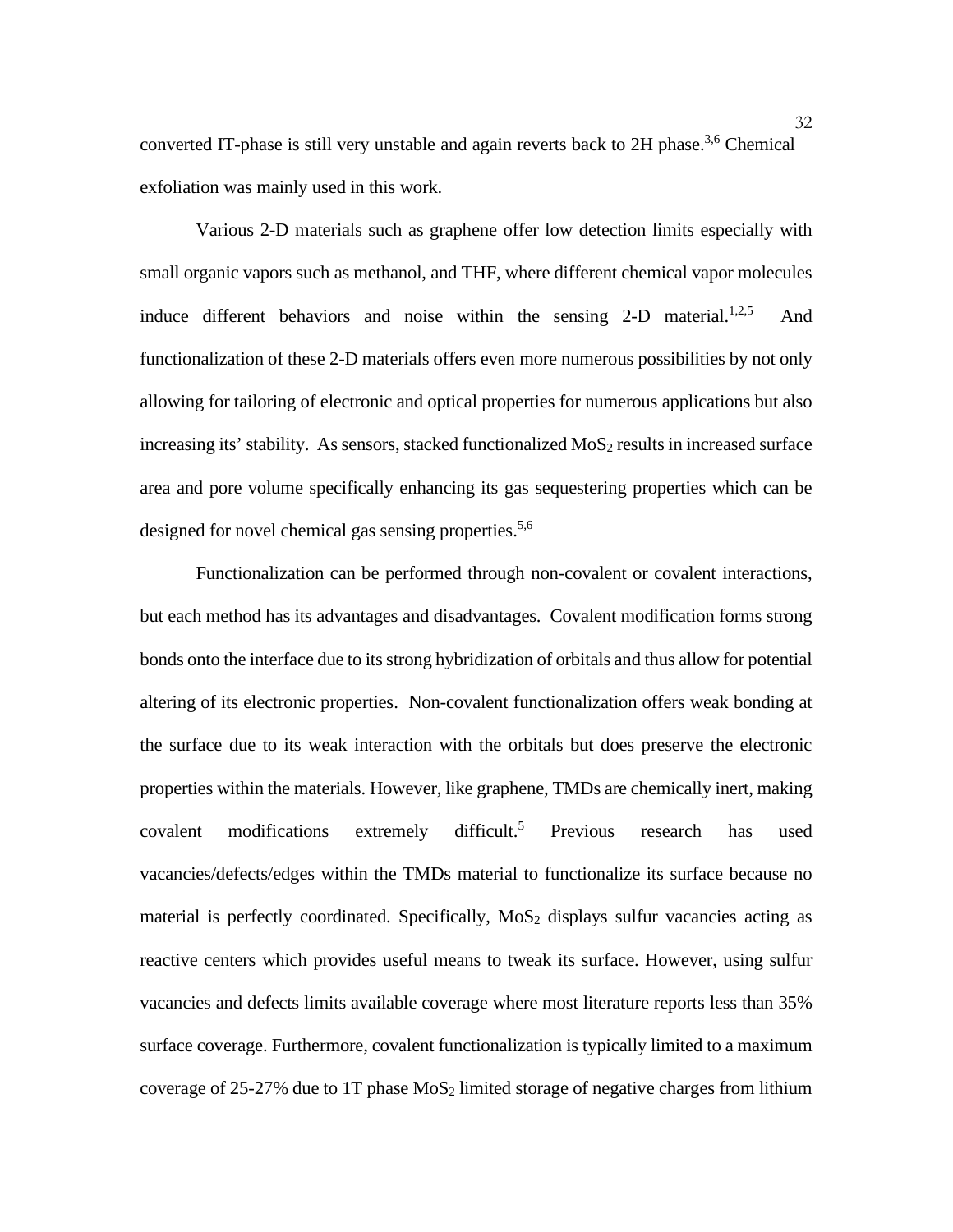intercalation. However recent work by the Lewis Group has achieved increased surface functionalization through usage of reductants.<sup>6,9</sup> This work uses the method achieved by the Lewis group to use reductant-activated functionalized  $MoS<sub>2</sub>$  as sensitive, robust sensors for the detection of VOCs. Specifically, this work uses a one-electron metallocene reductant (nickelocene, cobaltocene, or octamethyl nickelocene) along with methyl/propyl halides during the functionalization reaction enabling these weak electrophiles, typically unreactive with the inert surface of exfoliated  $MoS<sub>2</sub>$ , to achieve covalent bonding. Through this, we not only observe that by adding a sufficiently strong one-electron reductant, we can increase the coverage of functional groups beyond the previous limit, but also use the increased coverage for the sensitive detection of VOCs on the electronic nose.<sup>9</sup>

# **Methods**

#### *Materials*

 All solvents including n-butyllithium (in hexanes) and bis(cyclopentadienyl) cobalt (II) (cobaltocene) were from VWR and Sigma Aldrich, all of which was used as needed without need for further purification. Molybdenum disulfide powder (99%), bis(tetramethylcyclopentadienyl) nickel (II) (octamethylnickelocene), bis(cyclopentadienyl) nickel (II) (nickelocene) were obtained from Sigma Aldrich. All chemicals listed thus far was stored in Argon in a glove box  $\ll 1$  ppm  $O_2$ ). Nanopure water was obtained from Nanopure E-Pure system at > 18.2 M $\Omega$ ·cm.<sup>9</sup>

#### *Synthesis of chemically exfoliated MoS2*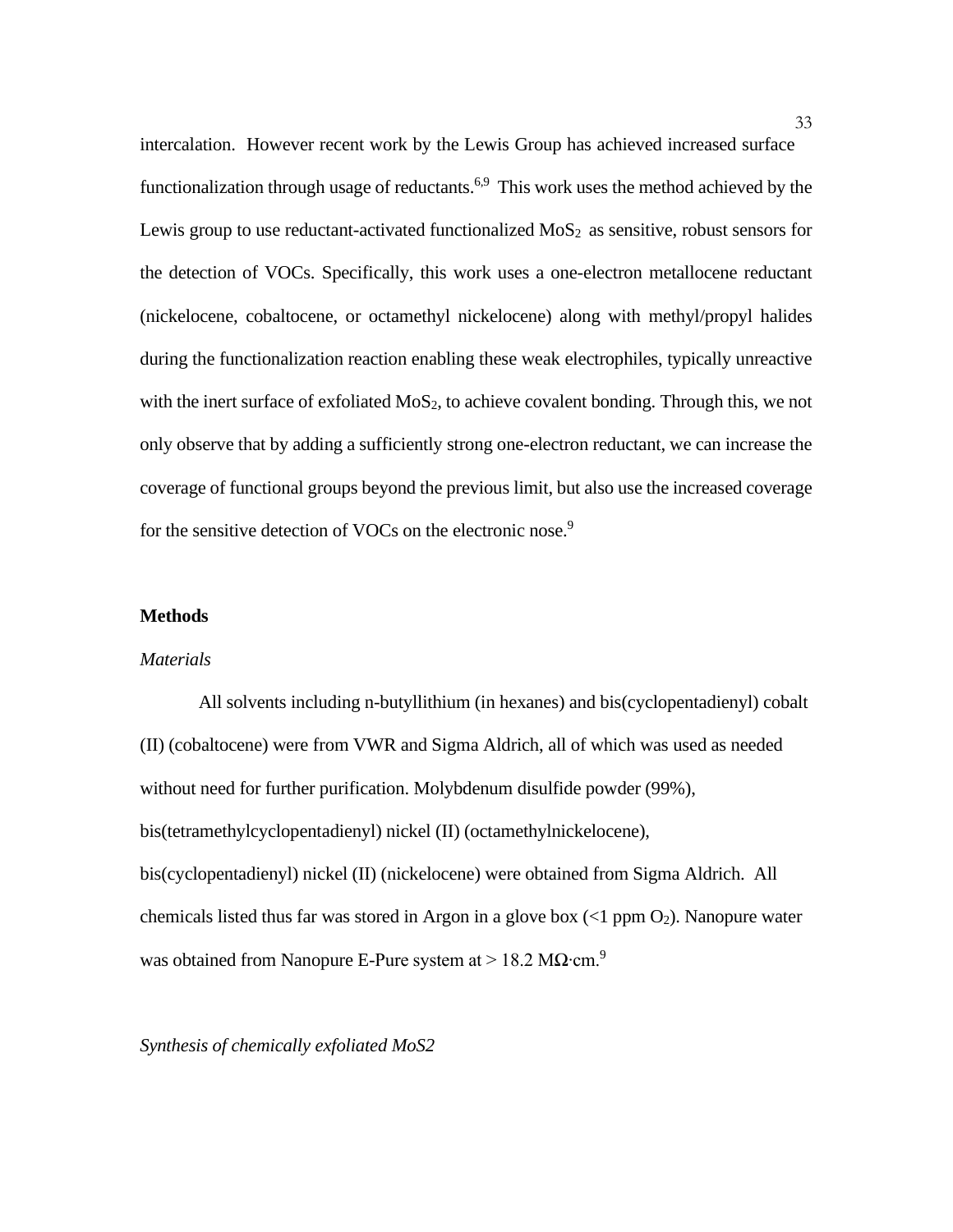400mg of MoS2 (99%) was heated with 4ml of n-butyllithium (conc. Of 1.6M in hexanes) for 46 hrs in a sealed glass tube. Afterward the  $MoS<sub>2</sub>$  was filtered and washed with 20mL of anhydrous hexanes, then exfoliated in 180 ml of nanopure water. The suspension was sonicated for 1hr than centrifuged at 2000 rpm for 5min to remove unexfoliated material. The supernatant was collected and washed repeatedly with  $H_2O$  and was then washed with anhydrous DMF until clear. The final product was resuspended in 2:1 water/isopropanol or DMF, usually kept at a concentration of 2mg/ml. Samples were characterized by XPS and with ATR-FTIR and NMR measurements.<sup>9</sup>

#### *Functionalization of IT'-MoS2*

The chemically exfoliated  $MoS<sub>2</sub>$  was functionalized in DMF where the end groups such as alkyl halides were added 10-fold and stirred for 42hrs, completely covered in tin foil. The reaction was than centrifuged and washed at 6000rpm for 30min where the precipitate was collected and resuspended and rewashed 3x. The final product was washed with isopropanol, methanol, and nanopure water. The final product was characterized by XPS and the solvent was removed in vacuum, obtaining the final dry powder.<sup>9</sup>

#### *Reductant activated functionalized MoS2*

The already functionalized of  $MoS<sub>2</sub>$  was suspended in 10ml of DMF and the same end group was added 10-fold. Ferrocene was added in ambient conditions, while nickelocene, octamethylnickelocene, cobaltocene was added in an Ar-glovebox. The solution was stirred for 66hrs where the reaction was covered completely in foil. The end reaction was purified through centrifugation at 6500rpm for 10min and resuspended through sonication and washed with DMF for 3-4 rounds, until the color of the metallocene was not visible. Then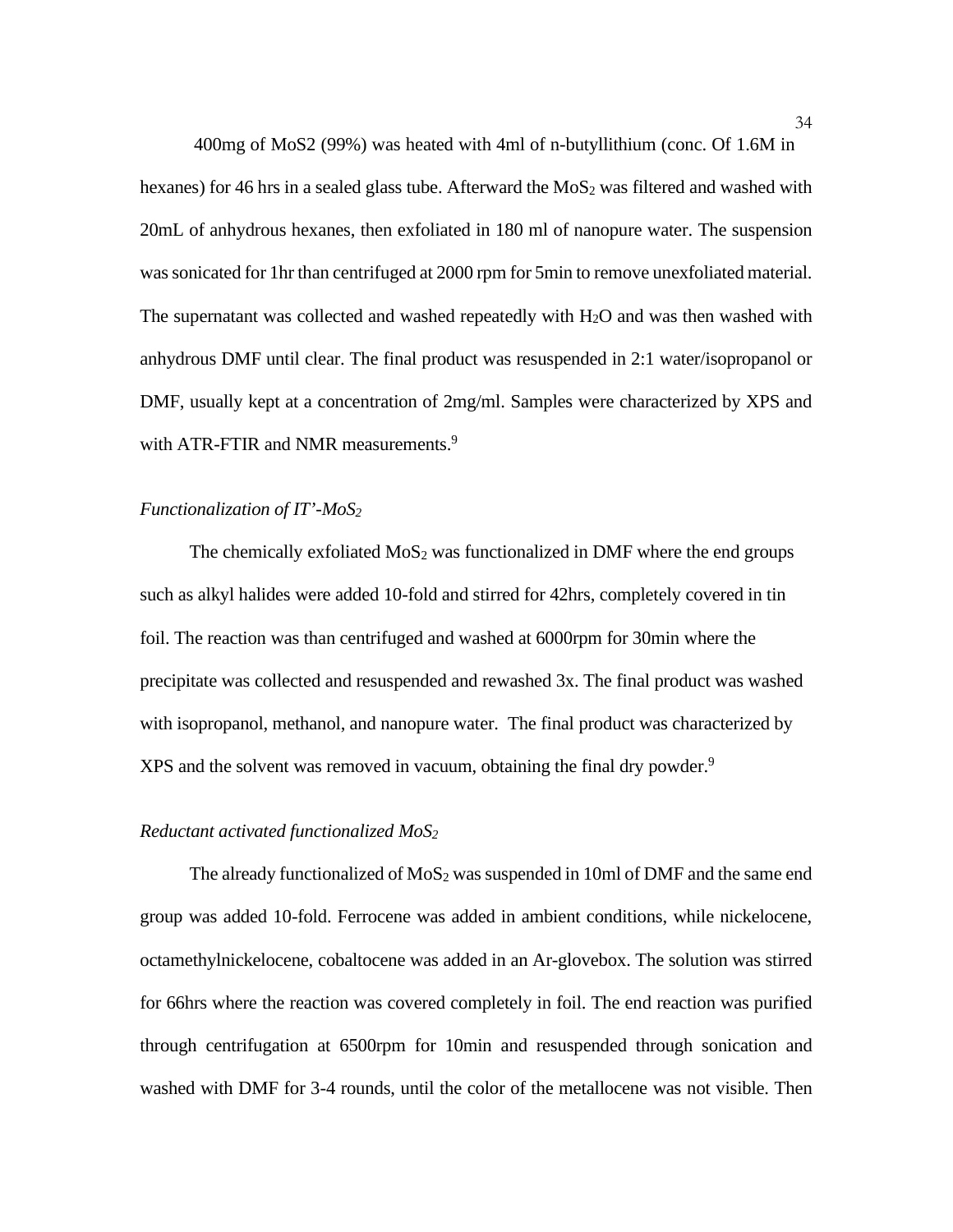the product was washed with 24ml of isopropanol and 24 ml of methanol. The final product was characterized using XPS and final dry product was obtained through removal of solvent through vacuum.<sup>9</sup>

#### *Sensor creation*

 Redispersion of the functionalized samples for electrode placement was conducted using 1.3-1.5 mg of respective material immersed in 2.6-3.0 ml of the respective solvent to bring the nanomaterial concentration to 0.5 g/L. The dispersed samples were sonicated for 20min (Bandelin, Sonorex Digital 10P, DK 255 P, 640 W) before it was drop casted onto the interdigitated electrodes. The baseline resistance varied by volume of sample used and was placed in the gas-tight vapor testing chamber.

#### *Vapor testing*

Sensors were tested using a custom setup that has been described previously  $N_2(g)$ was used as a carrier gas through the bubblers at a flow rate of 3000 mL/min. Organic vapors were generated by sparging  $N_2(g)$  through 45 cm tall bubblers that had been filled with the appropriate solvents.<sup>9</sup> The analyte concentration was controlled by adjusting the volumetric mixing ratio of the saturated analyte stream to the background  $N_2(g)$  stream. The flow rates of the background and analyte gases were regulated using mass flow controllers. Each run started with a 700 s background collection. Each analyte exposure consisted of 300 s of pure background gas, 80 s of diluted analyte, and then 300 s of background gas to purge the system at a flow rate of 3000ml/min. The sensors were loaded into a rectangular, 16-slot chamber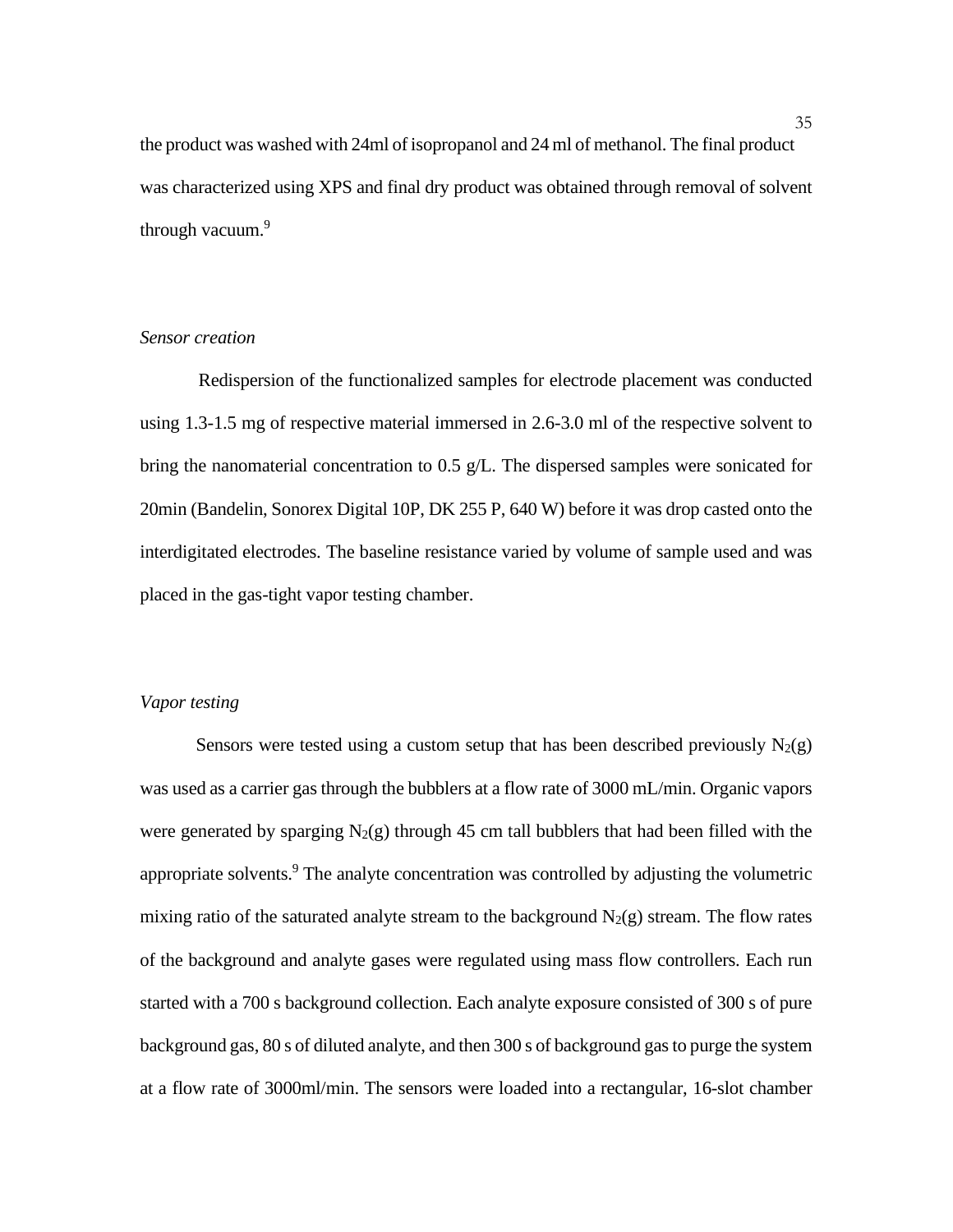connected by Teflon tubing to the gas delivery system. The resistance of each of the sensors in the array was measured by a Keysight technologies 34970A data acquisition/switch unit with Keysight 34903A 20 Channel Actuator. The measurement electronics were interfaced with a computer via a GPIB connection and were controlled with LabVIEW software.

All data processing was conducted through custom-routines in Matlab, where a resistance-baseline was calculated as  $\Delta R_{\text{max}}/R_b$ , where Rmax is the baseline corrected response maximum upon VOC exposure to the sensor, and where  $R_b$  is the baseline resistance under just inert N<sub>2</sub>. A spline was best-fitted where the values of  $\Delta R_{\text{max}}/R_b$  was calculated by subtracting the values of the spline over the deduced exposure time with its observed resistance during the length of exposure.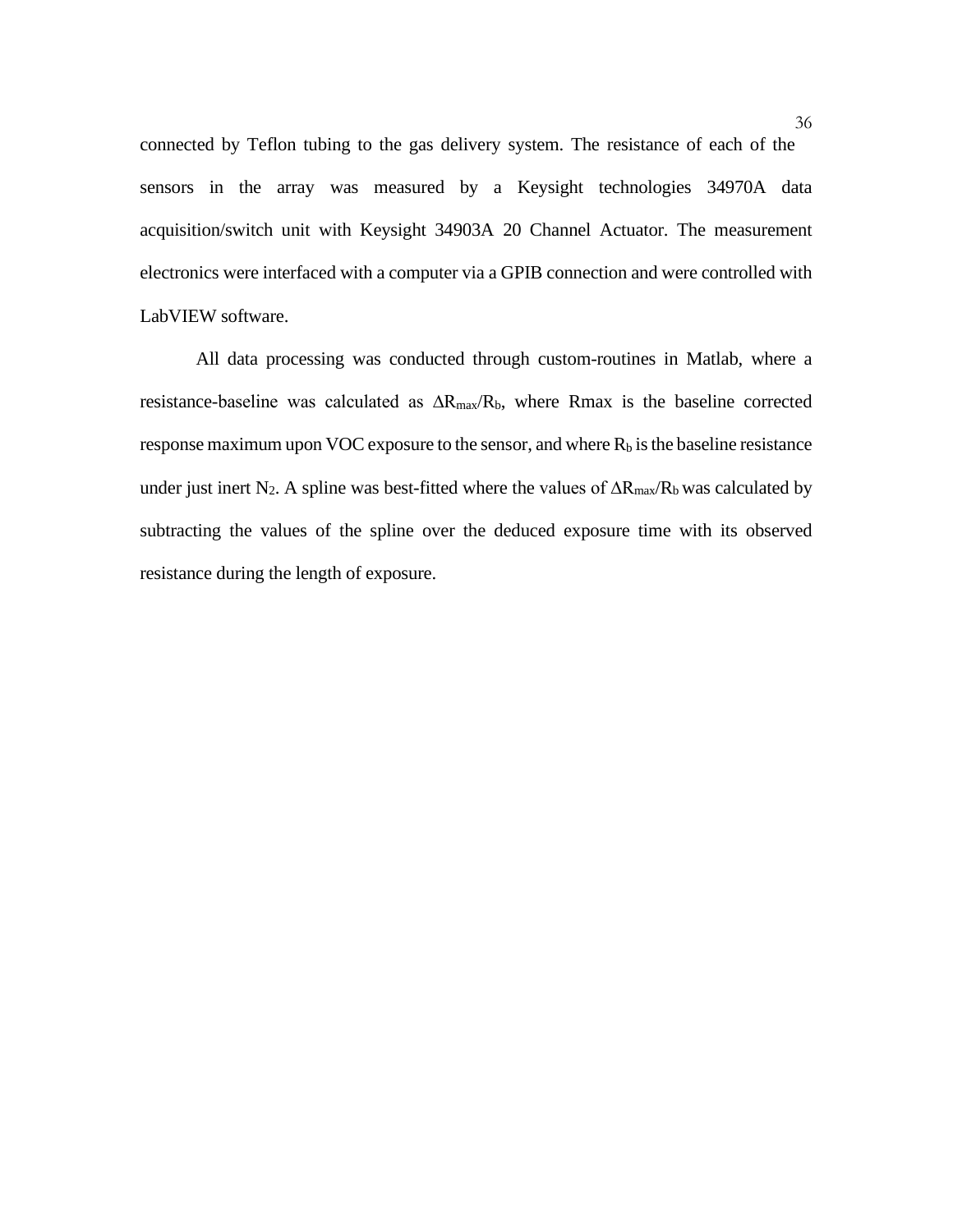

Figure 1. MoS<sub>2</sub> controls (2H and IT type MoS2) vs. Iodo-2-methyl propane and bromopentane. Both controls were obtained by intercalation.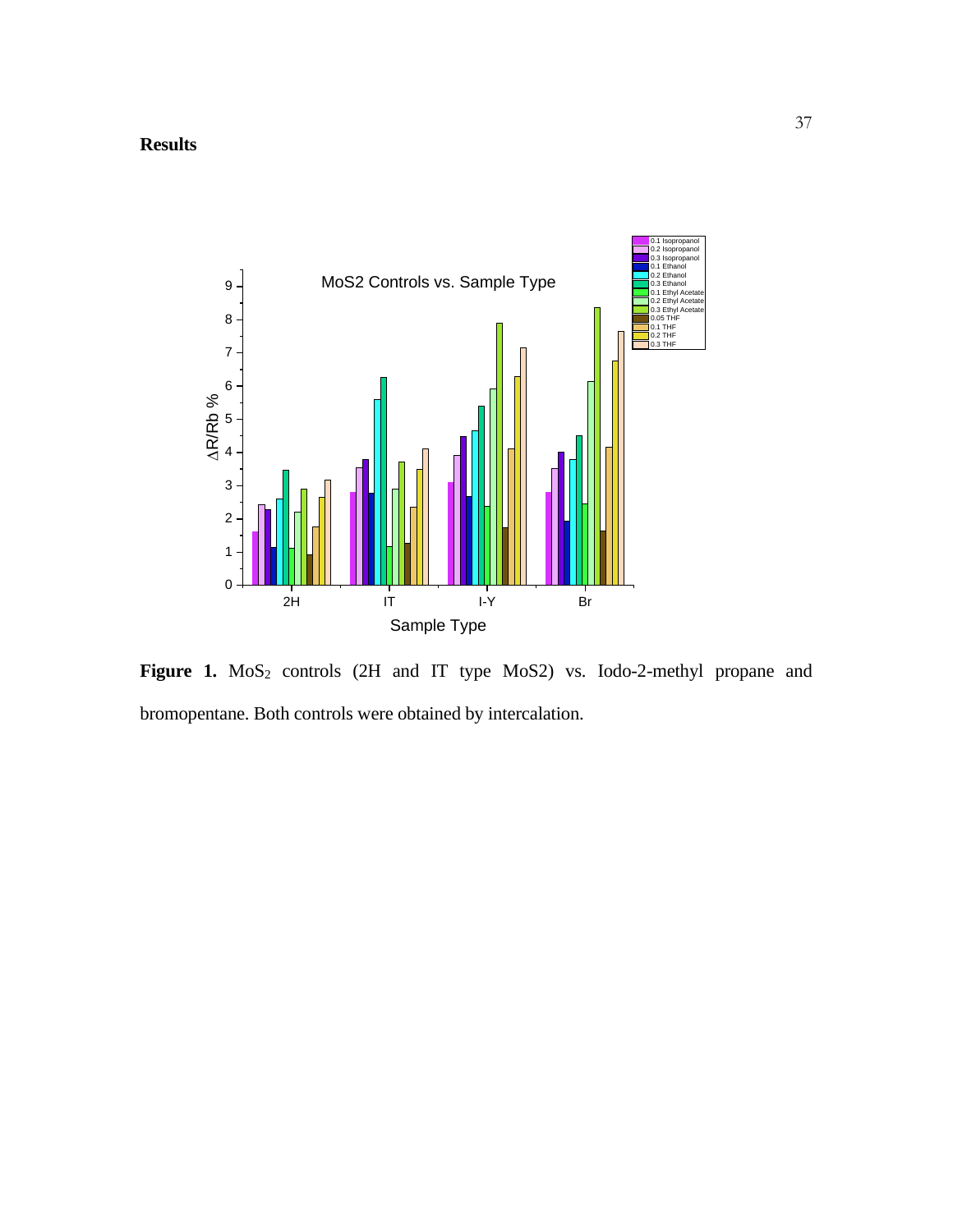

Figure 2. A closer side-by side comparison at the slight difference in varying alkane chain lengths/nucleophile of iodo-2-methyl propane and bromopentane..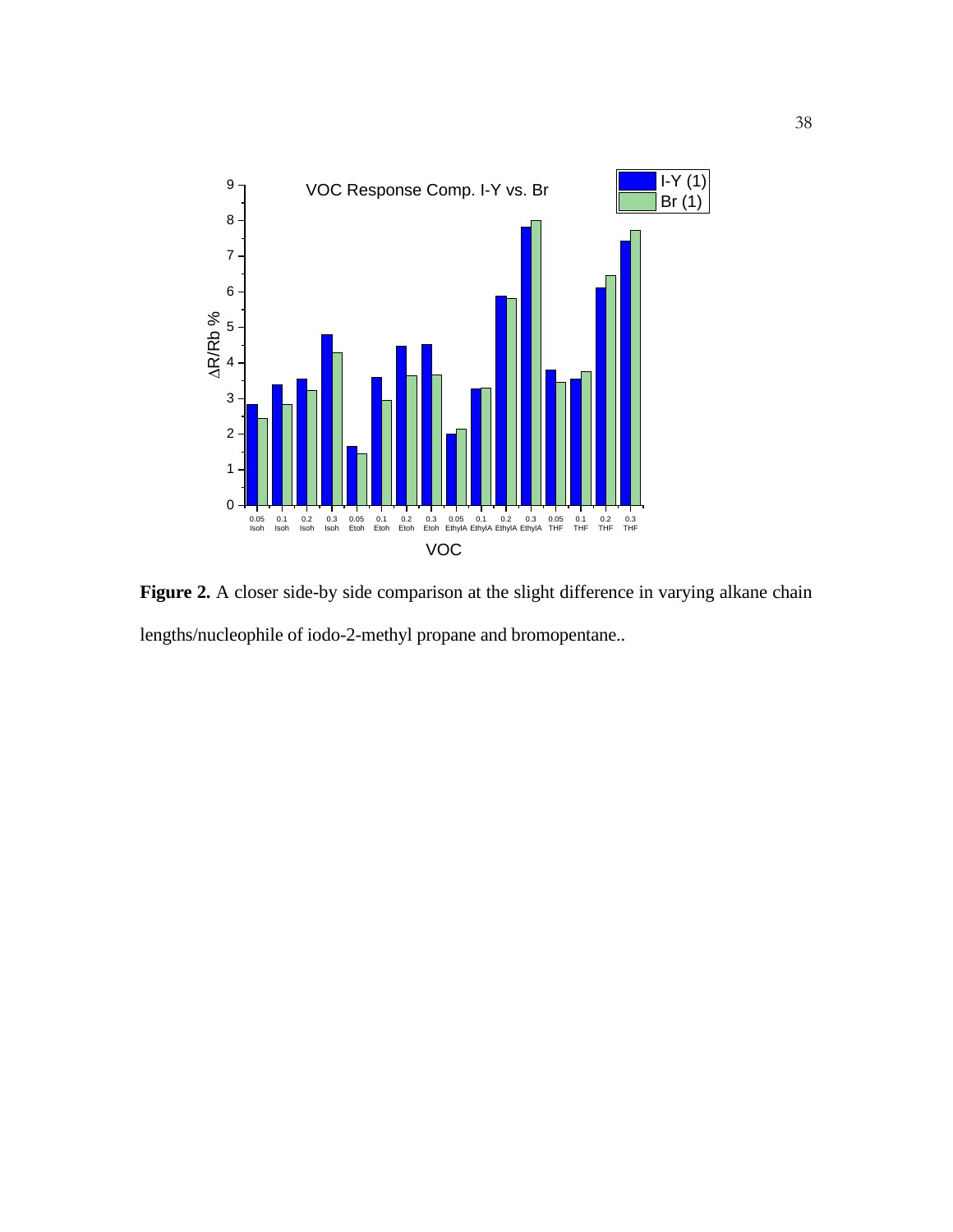

**Figure 3.** A) Comparison look at alkane non-polar functional groups- 1 branched (2-methyl-1-iodopropane), 1 straight chain (iodopropane). Branched 2-methyl-1-iodopropane exhibits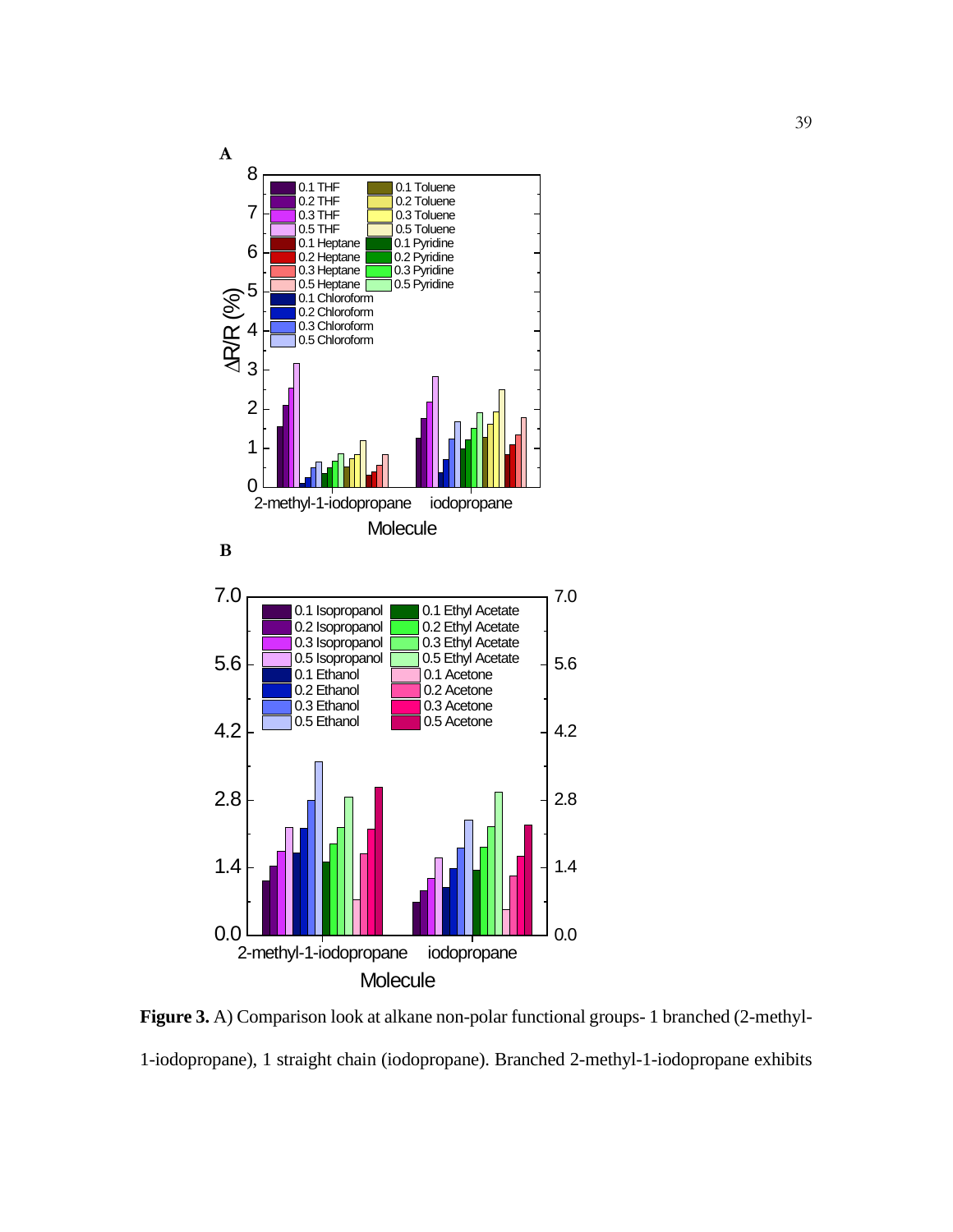lower signal than straight chained with nonpolar VOCs. B) Comparison look at alkane non-polar functional groups- 1 branched, 1 straight chain. Branched alkane groups exhibits slightly higher signal compared to it straight chain counter-part for polar VOCs.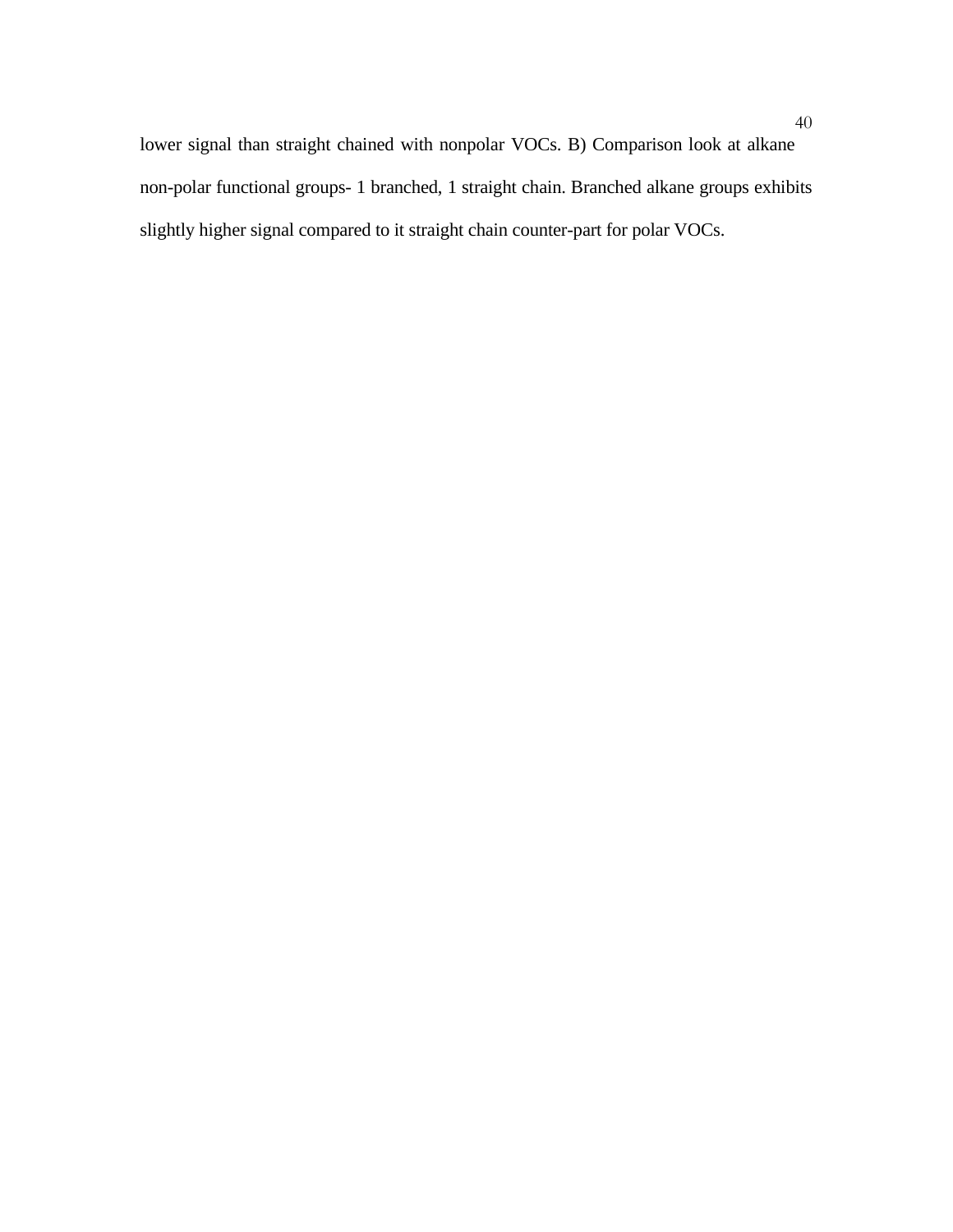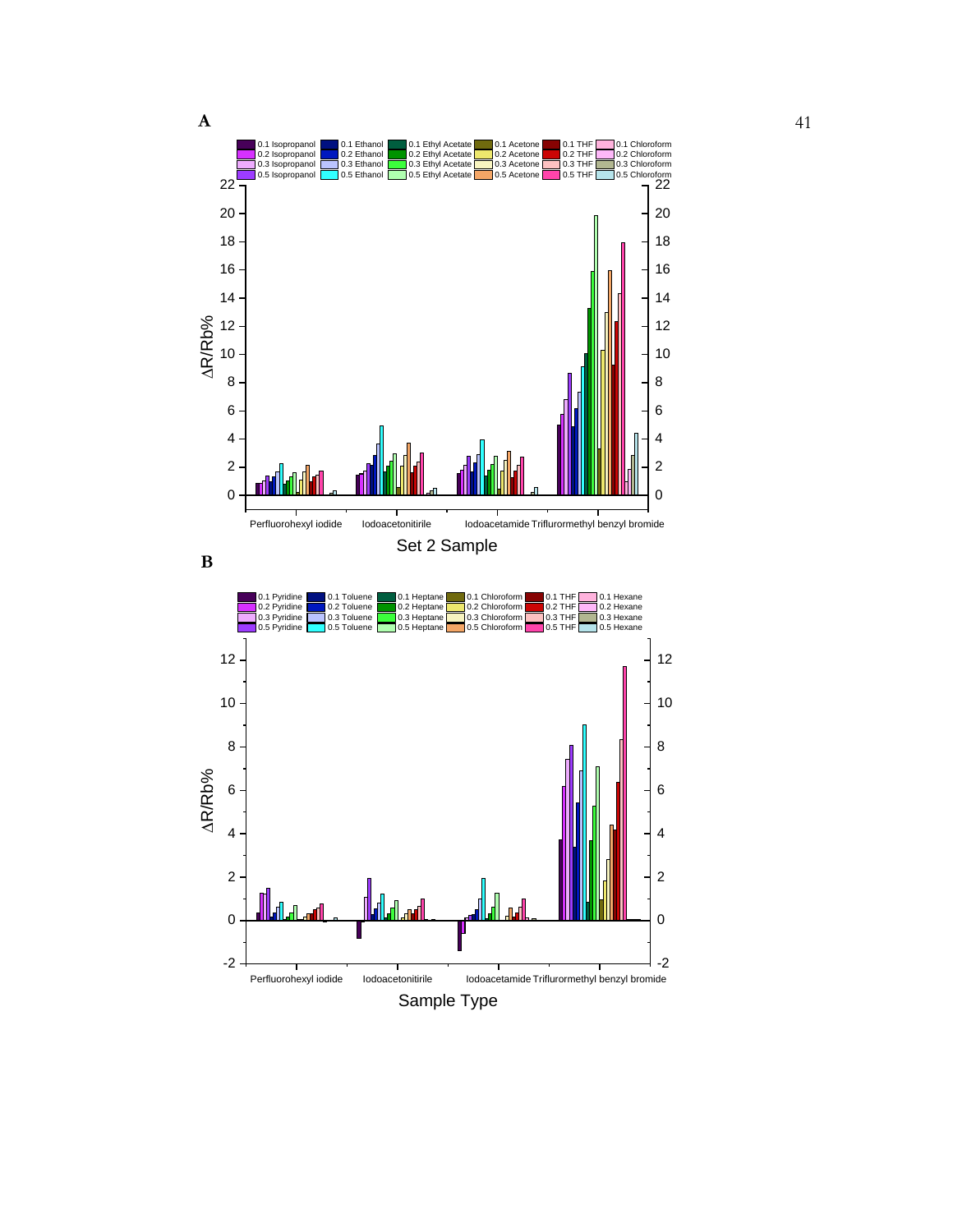**Figure 4.** A) Overall look at polar functional groups (iodoacetonitrile, iodoacetamide, 4 trifluoromethylbenzyl bromide) exposed to more non-polar VOCs (THF for polar VOC comparison). Lower signal for was observed for non-polar VOCs compared to when exposed to polar VOCs in 5b. B) Overall look at polar functional groups (iodoacetonitrile, iodoacetamide, 4-trifluoromethylbenzyl bromide) exposed to more polar VOCs. 4 trifluoromethylbenzyl bromide had almost  $2x$  the signal of other polar functional  $MoS<sub>2</sub>$ groups.



**Figure 5.** Functionalized  $MoS<sub>2</sub>$  (2H and IT) controls behaved very differently from their functionalized counterparts. Samples exhibited lower response to non-polar VOCs.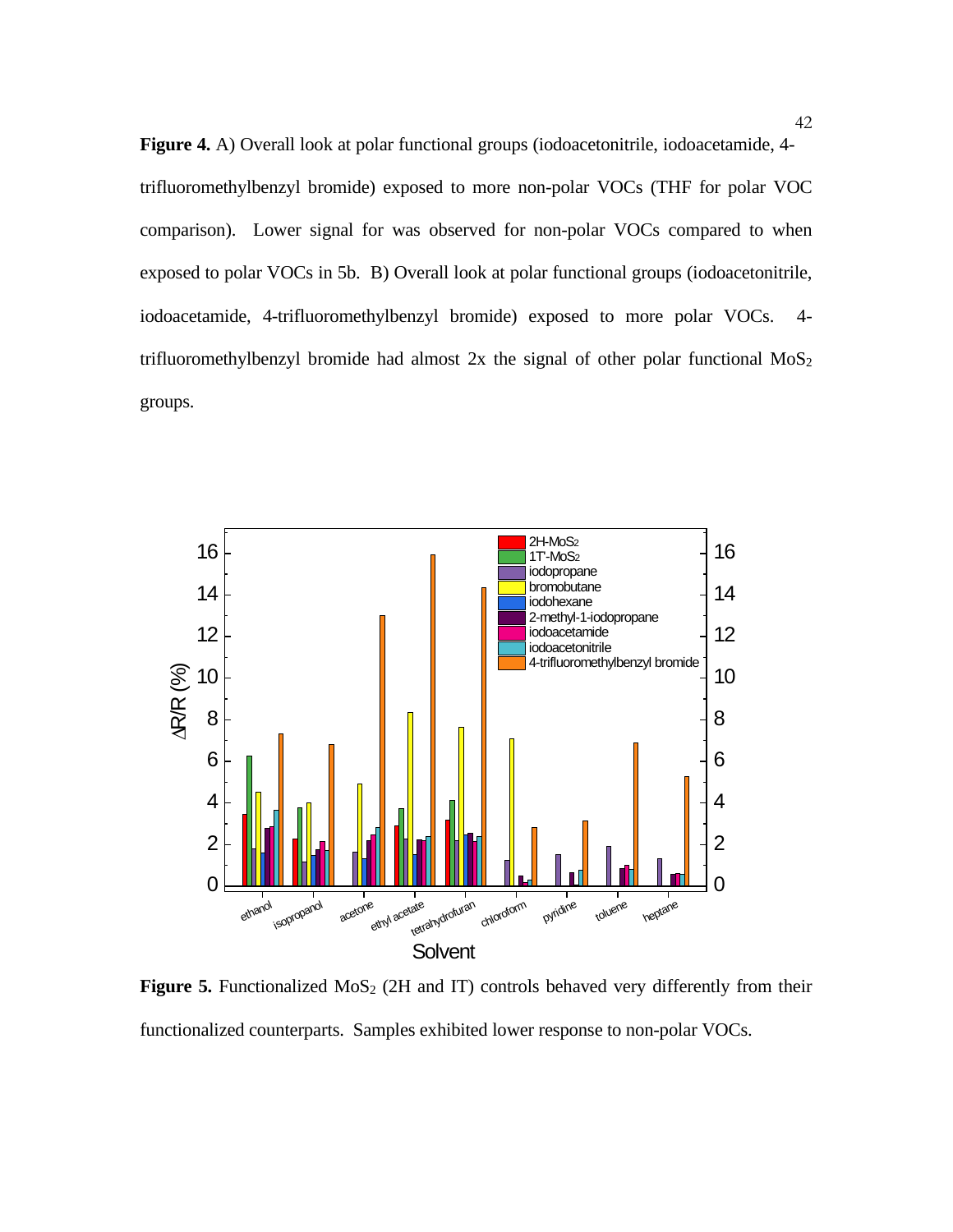MoS2 controls (2H and IT) were only exposed to ethanol, isopropanol, acetone, ethyl acetate, and THF. Iodohexane was not exposed to chloroform, pyridine, toluene and heptane.







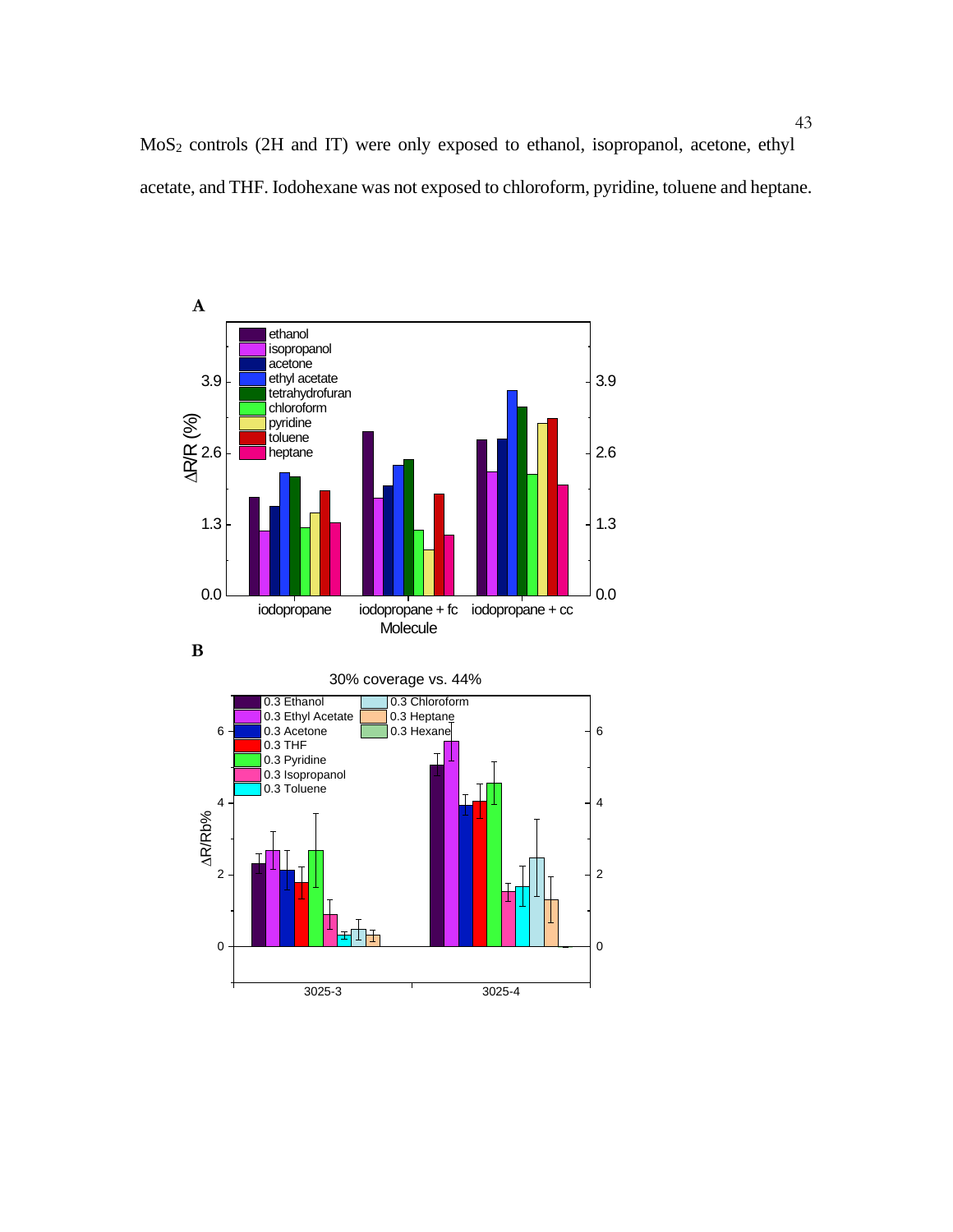**Figure 6.** A). Comparison on how varying reductants in the synthesis of the functionalized  $MoS<sub>2</sub> sheets will change the chemi-resistive behavior of the MoS<sub>2</sub> sensors. Coverage for fc$ and cc were similar at about 40% while no reductant used (iodopropane) had a coverage of 28%. Resistance increased with reductant addition. Addition of ferrocene (FC) does not seem to increase the response of non-polar VOCs. However, cobaltocene (CC) response increased for all VOCs. B). Increased functionalization coverage due to reductant usage in the synthesis does increase the response.

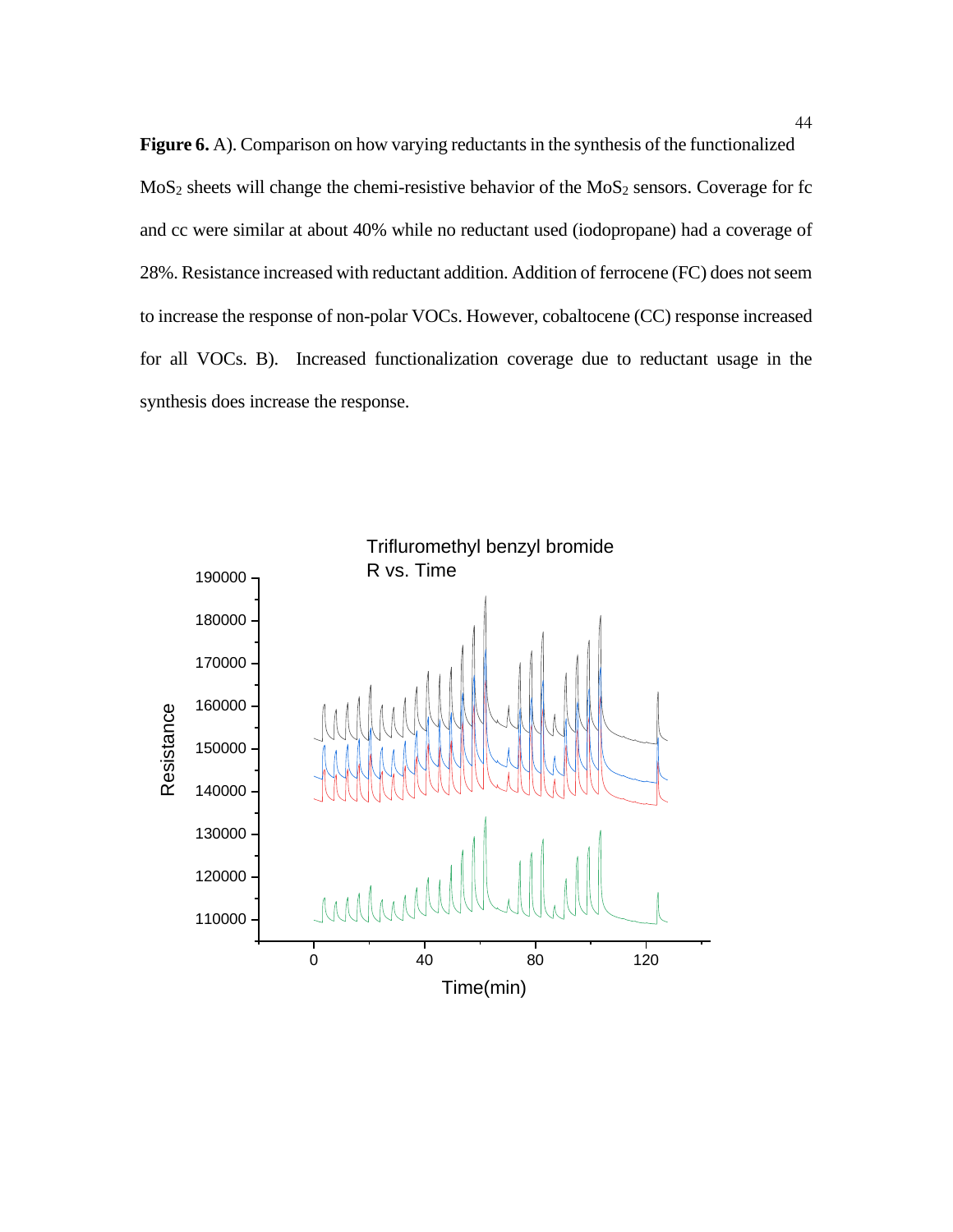Figure 7. Curve behavior of 4 samples of trifluoromethyl benzyl bromide f-MoS<sub>2</sub> to various VOC exposures at a nitrogen carrier gas flow rate of 300ml min<sup>-1</sup>). Exposures does completely recover completely given at least 300s of rest under inert nitrogen (flow rate of  $3000 \text{ ml min}^{-1}$ ).

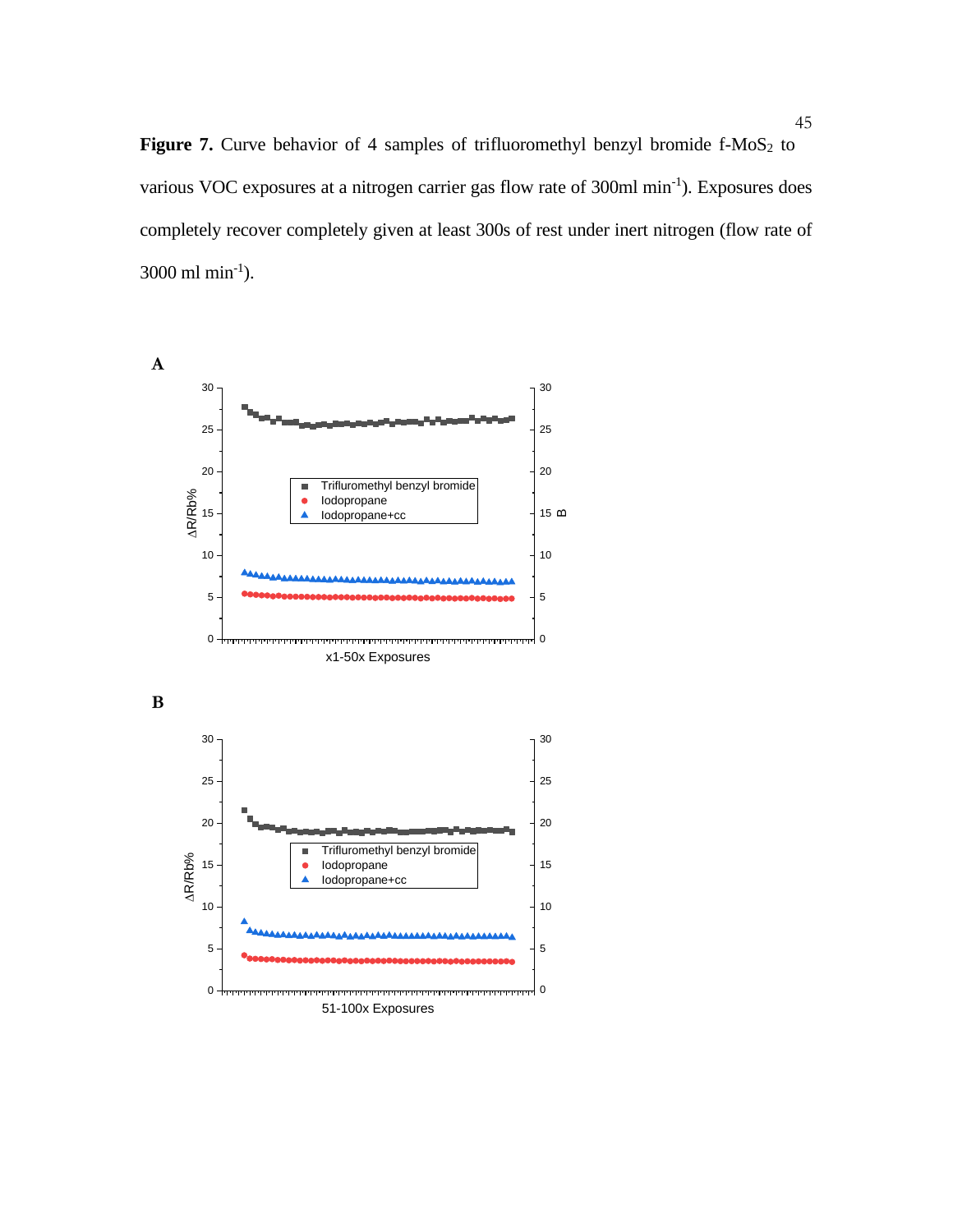**Figure 8.** A). Optimized 50 repeated exposures to ethyl acetate response at  $P/P^{\circ} = 0.0050$ (nitrogen carrier gas at a flow rate of 3000 ml min-1 ) showing reproducability with 300s of rest  $(N_2)$  in between exposures to both trifluromethyl benzyl bromide, iodopropane and iodopropane+cc. B) Comparison of exposures after 72hrs of rest where the samples were exposed to 50 more repeated ethyl acetate exposures at  $P/P^{\circ} = 0.0050$  (nitrogen carrier gas at a flow rate of 3000 ml min<sup>-1</sup>) (black). Response all across the board was lowered after rest.

#### **Discussion**

Initially four different VOCs (5 polar: Isopropanol, Ethanol, Ethyl Acetate, THF) were exposed to  $2 \text{ MoS}_2$  controls (2H phase and IT phase) and  $2 \text{ MoS}_2$  alkane functionalized (Iodo-2-methylpropane and bromopentane) as shown in Figure 1. 2H phase had the smallest response to the polar analytes while for IT phase, alcohol groups performed just as well if not better than the functionalized alkane  $MoS<sub>2</sub>$  groups while the functionalized  $MoS<sub>2</sub>$  (f-MoS2) exhibited higher response for ethyl acetate and THF. A closer look at the VOC response to the two f- $MoS<sub>2</sub>$  was compared where iodo-2methyl propane had a slightly higher but similar response compared to bromopentane for alcohols, but bromopentane had similar but higher response for ethyl acetate and THF.

Due to the initial result, various different VOCs (3-4 non-polar, 6 polar), at 4 different concentrations  $(0.1\%, 0.2\%, 0.3\%, \text{ and } 0.5\% \text{ P/P})$  were exposed to 6 different f-MoS<sub>2</sub> (2 nonpolar functional end groups, 4 polar functional end groups, Figure 9) as shown in Figure 3 and 4. All responses showed linearity in behavior with increasing VOC concentration exemplifying the potential fidelity of the sensor. Non-polar vapors exhibited lower signal compared to polar VOCs for all the different types  $f$ -MoS<sub>2</sub> as shown in figure 5. The greatest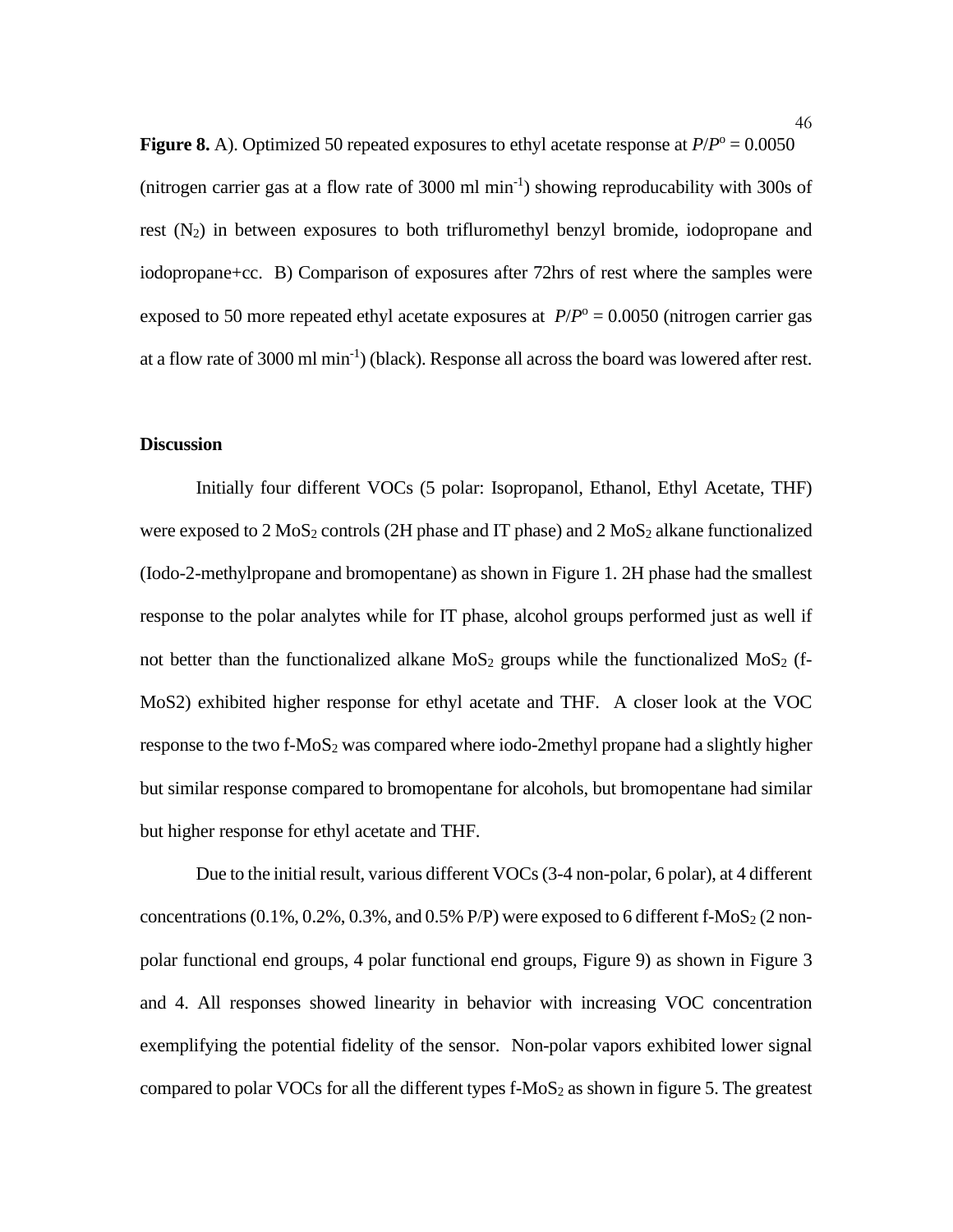signal was observed from the trifluoromethyl benzyl bromide MoS<sub>2</sub> sensor. Ethanol and ethyl acetate traditionally had the highest responses, while hexane and chloroform sensitivity were poor for most sensors. In Figure 3, 2 alkane non-polar functional groups (1 branched (2-methyl-1-iodopropane) , 1 straight chain (iodopropane)) were compared where branched alkanes exhibited lower response than straight chain to non-polar VOCs while branched exhibited higher response than straight chain to polar VOCs.

#### **Non-polar functional groups**





**Polar functional groups**



**Figure 9.** Chemical structure of the 6 various f-MoS2 tested, 2 non-polar, 4 polar.

 Figure 4 compares the VOC exposures to polar f-MoS2. Iodoacetonitrile and iodoacetamide exhibited an interesting response to pyridine initially showing a negative response but increased in resistance as concentration of pyridine exposure increased. Hexane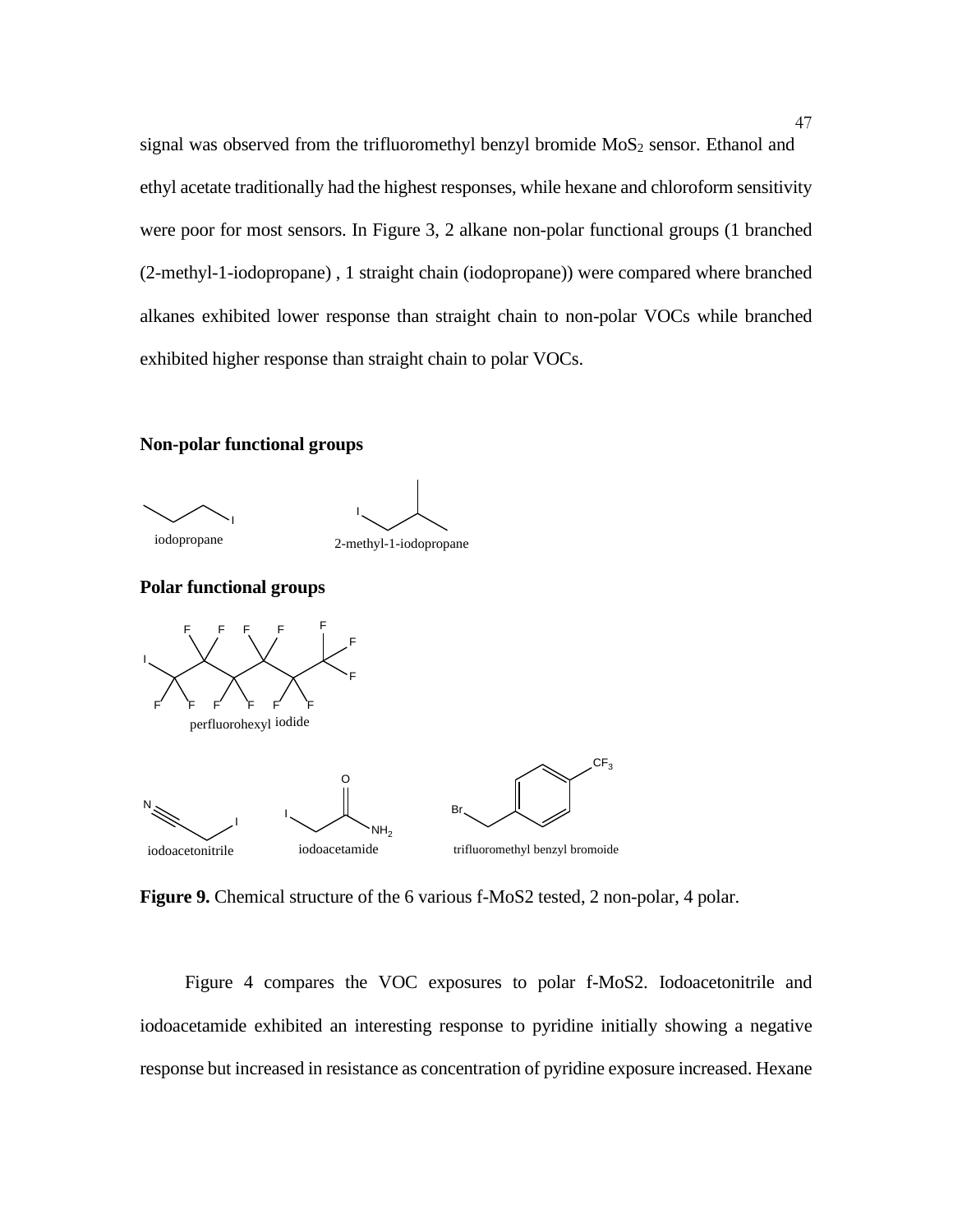signal was extremely poor and unstable, sometimes exhibiting negative signal  $\langle 0.5\%$  $\Delta R/R_b$ ). Overall perfluorohexyl iodide exhibited the lowest signal even compared to the nonpolar f-MoS2 sensors. The trifluoromethyl bromide exhibited the greatest signal, performing at least 2-fold better than all other f-MoS2 sensors as shown in figure 5.

 Comparison on varying the type of reductants used to increase functionalization was also tested as shown in Fig 6. Coverage for FC and CC were similar at around 40% while no reductant used had about a 28% coverage. Figure 6a showed slightly higher response for cc compared to fc while iodopropane with no reductant usage showed the lowest polar response. Addition of ferrocene (FC) does not seem to increase the response of non-polar VOCs compared to no reductant used. However, cobaltocene (CC) response increased for all VOCs. However, no reductant iodopropane could have had a lower response due to lower coverage because lower coverage was associated with lower response as shown in 6b. Figure 7 presents the curve behavior of f-MOS2. The sensors did recover completely however prolonged rest time (at least 300s) in between exposures was needed. Typically, polymer sensors and the graphene strain sensor required less than 200s of rest time.

Figure 8 shows consistent stability in response when  $f-MoS<sub>2</sub>$  (trifluoromethyl benzyl) bromide, iodopropane and iodopropane+cc) sensors were exposed to multiple repeated exposures. However, after 72hrs of rest (fig. 8b), although all 3 types of  $f-MoS<sub>2</sub>$  sensor exhibited consistent response when exposed to 50x ethyl acetate exposures, all 3 sensors exhibited lower resistance change after the 72hrs of rest. When the electrodes were further examined it was found that the 3 sensors had higher baseline resistance compared to when they were tested 72hrs earlier. It was proposed that stability and sensitivity falls as the sensor ages.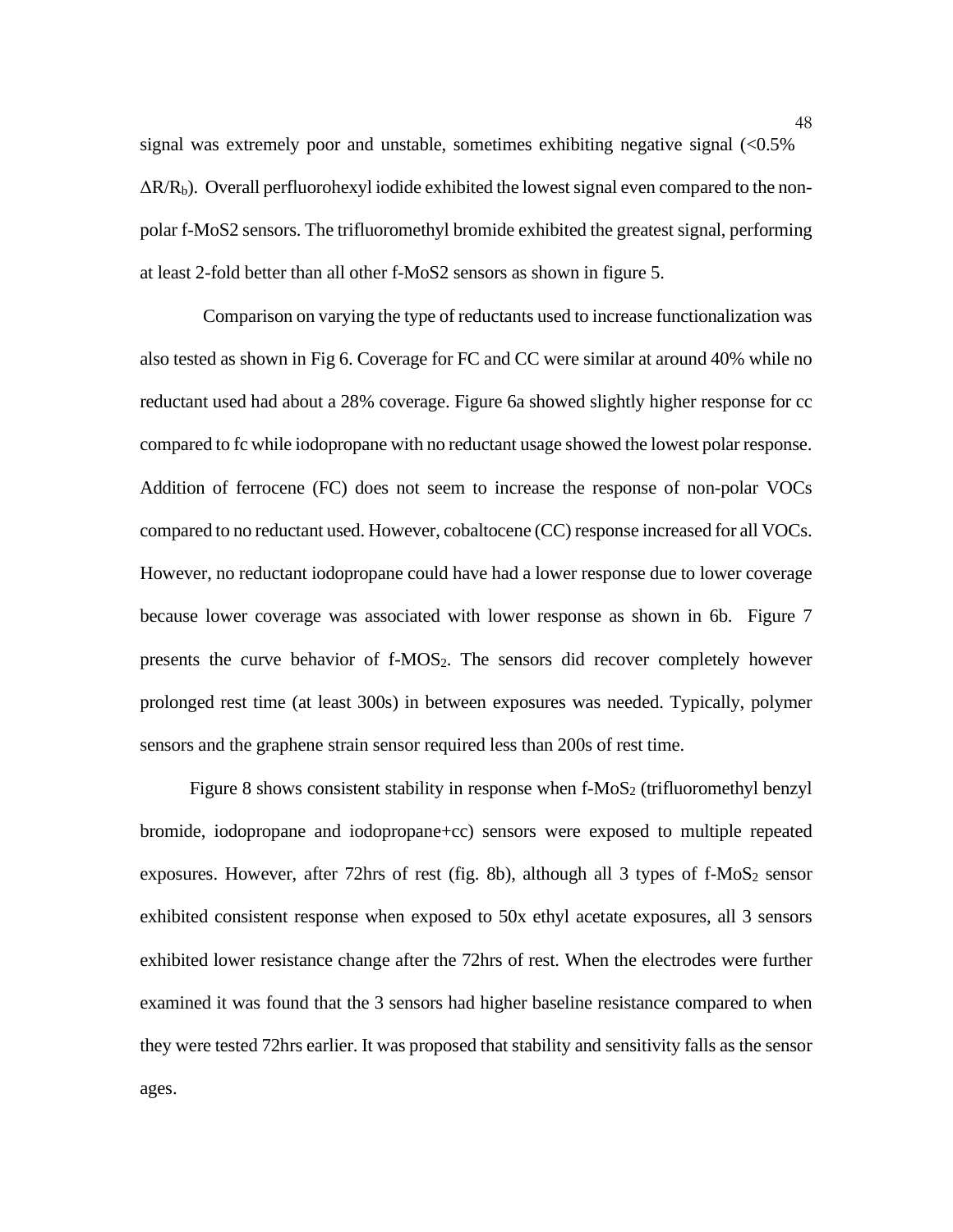#### **Conclusion**

This was just the preliminary work for  $f-MoS<sub>2</sub>$  sensors for the sensitive detection of VOCs. These sensors shows incredible sensitivity, out performing many previous polymer and 2-D material sensors for polar VOCs. Different functionalized groups showed varied, large responses to different VOCs. The greatest signal was observed from the trifluoromethyl benzyl bromide  $MoS<sub>2</sub>$  sensor (showing consistent response for ethyl acetate as high as  $>20\%$ )  $\Delta R_{\text{max}}/R_{\text{b}}$ .), where ethanol and ethyl acetate traditionally had the highest responses, while hexane and chloroform sensitivity were poor for most sensors. Responses also changed due to type of reductant used and coverage. Future work needs to be conducted on standardization experiments involving coverage and types of reductant used effects on the sensors along with PCA/discrimination studies to see how well the sensor discriminates between the various VOCs.

#### **References**

1. Stergiou, A., Tagmatarchis N. Molecular Funcitonalization of Two-Dimensional MoS2 Nanosheets. *Chemistry Europe* **24**, 18246-18257 (2018).

2. Presolski S., Pumera M. Covalent functionalization of MoS<sub>2</sub> Materials Today 19(3), 140-145 (2016).

3. Pham, T., Li G., Bekyarova E., Itkis, M.E., Mulchandani A. MoS<sub>2</sub>- Based optoelectronic gas sensor with sub-parts-per-billion Limit of NO2 Gas detection. *ACS Nano* 13, 3196-3205 (2019).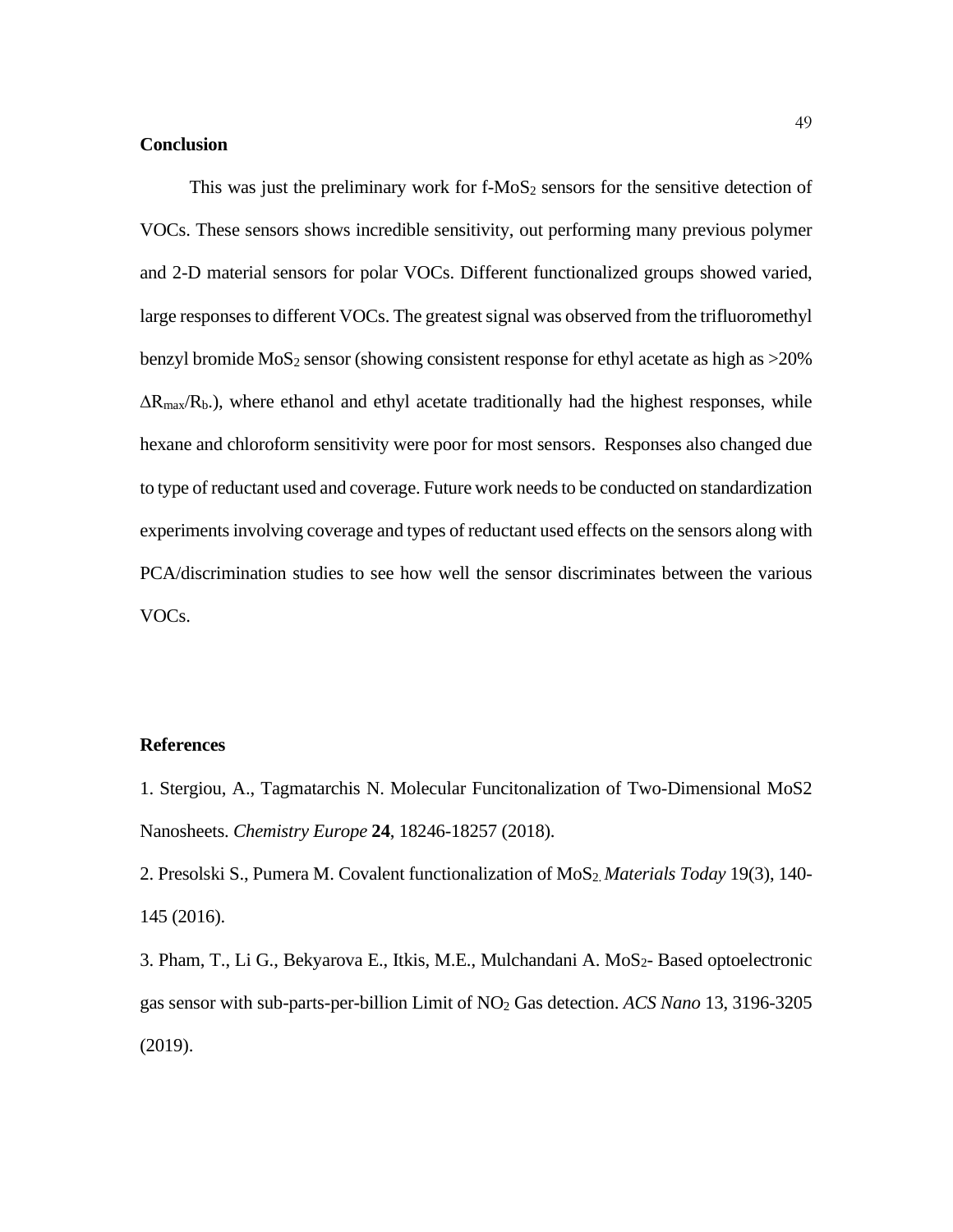4. Chen, Y., Tan, C., Zhang, H., Wang, L. Two-dimensional graphene analogues for biomedical applications. Chem, Soc. Rev. 44, 2681-2701 (2015).

5. Voiry, D., Goswami, A., Kappera, R., Carvalho, C., Kaplan, D., Fujita, T., Chen, M., Asefa, T., Chhowalla, M. Covalent Functionalization of Monolayered Transition Metal Dichalcogenides by Phase Engineering. *Nat Chem*. 7, 45-49 (2015).

6. Knirsch, K.C., et al. Basal-Plane functionalization of chemically exfoliate molybdenum disulfide by diazonium salts. *ACS Nano* 9, 6018-6030 (2015).

7. Wang, Q. H., Kalantar-Zadeh, K., Kis, A., Coleman, J. N. & Strano, M. S. Electronics and optoelectronics of two-dimensional transition metal dichalcogenides. Nat. Nanotechnol. 2012, 7, 699-712

8. Radisavljevic, B., Radenovic, A., Brivio, J., Giacometti, V. & Kis, A. Single-layer MoS2 transistors. Nat. Nanotechnol. 6, 147-150 (2015).

9. Yan E.X., Caban-Acevedo, M., Papadantonakis, K.M., Brunschwig, B.S., Lewis, N.S. Reductant-Activated, high-coverage, covalent functionalization of 1T-MoS2. ACS Materials Lett. 2, 133-139 (2020).

10. E. Garcia-Berrios, J. C. Theriot, M. D. Woodka and N. S. Lewis. Detection of ammonia, 2,4,6-trinitrotoluene, and common organic vapors using thin-film carbon blackmetalloporphyrin composite chemiresistors. *Sensors and Actuators B Chemical*, **2013** , *188*, 761-767

11. Garcia-Berrios, T. Gao, D. Walker, B. S. Brunschwig and N. S. Lewis. Composites of carboxylate-capped  $TiO<sub>2</sub>$  nanoparticles and carbon black as chemiresistive vapor sensors. *Sensors and Actuators B-Chemical*, **2011** , *158*, 17-22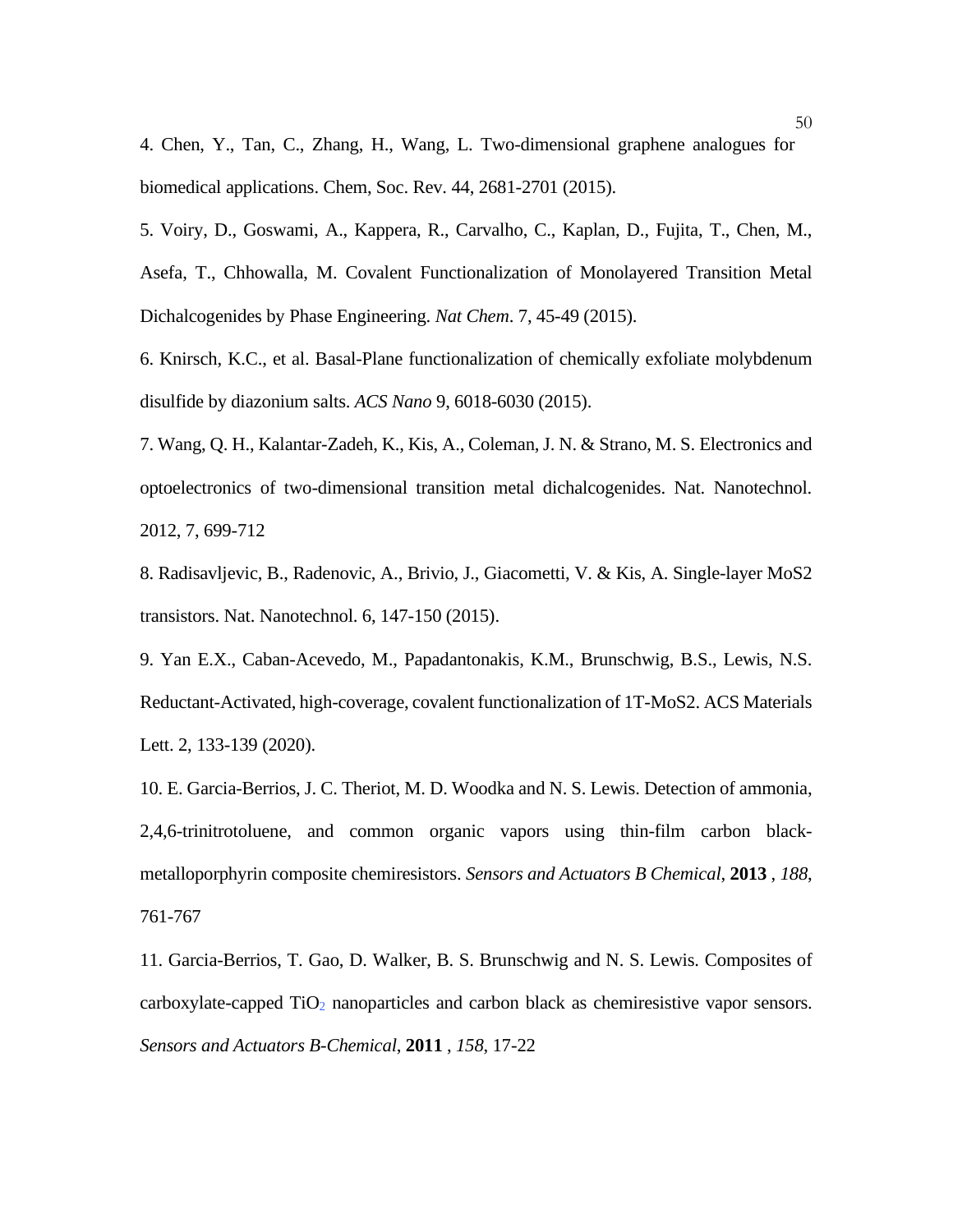12. Hybrid Materials:  Synthesis, Characterization, and Applications. Edited by Guido Kickelbick (Technische Universität Wien, Austria). Wiley-VCH Verlag GmbH & Co. KGaA:  Weinheim. 2007. xviii + 498. ISBN 978-3-527-31299-3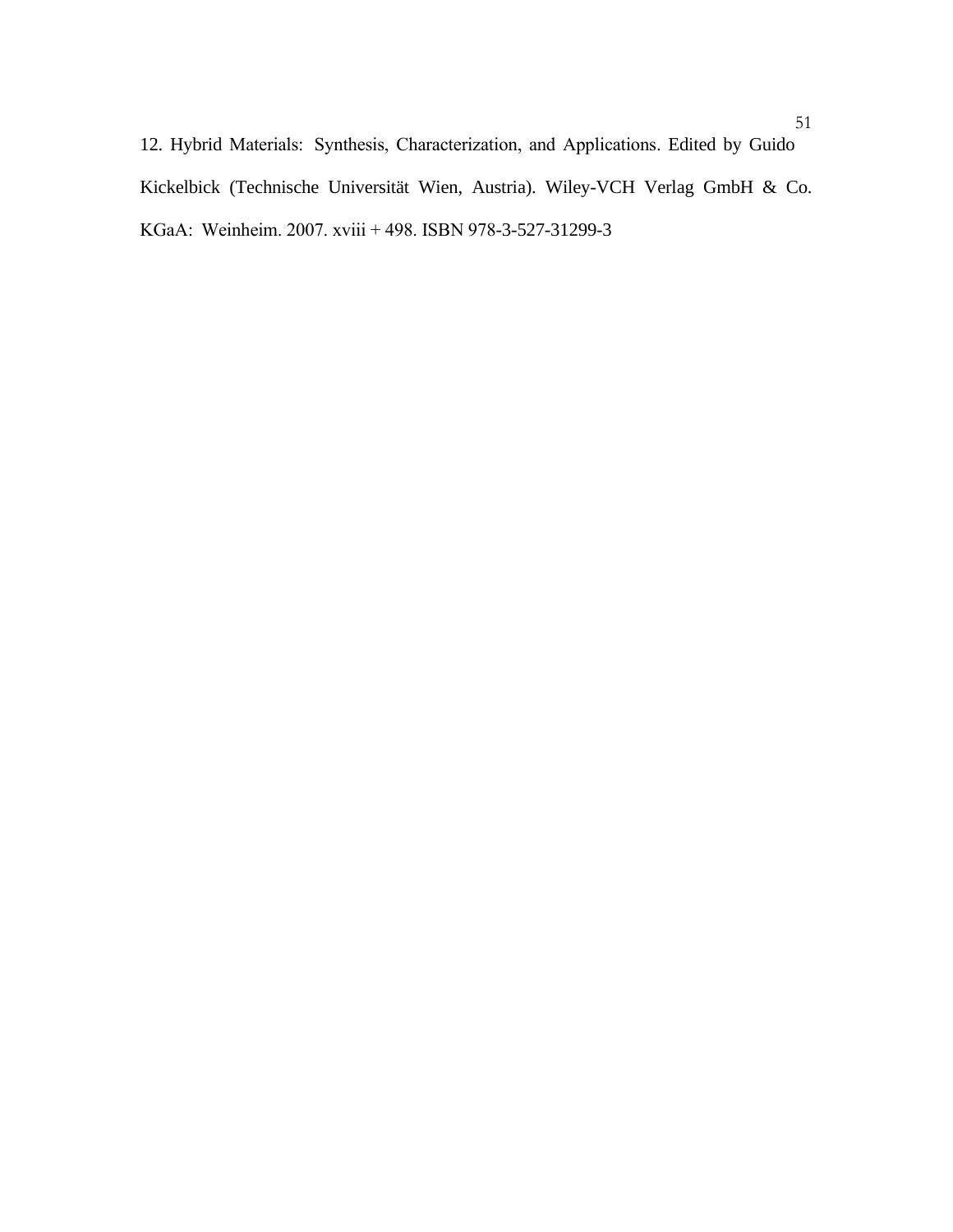# *Chapter 3*

#### THE IMPORTANCE OF GOOD ELECTRICAL CONTACT AND STABILITY

#### **Introduction**

The ability to monitor the various components of air in various settings can be conducted through various analytical instruments. These vapor detectors hold tremendous potential in their applications for disease diagnostics, explosive (TNT) detectors for the aversion of potential harm, harmful chemical detectors in lab settings and etc.<sup>1,2</sup> However, to detect these compounds require highly sensitive and expensive instruments. In today's modern word, advanced technologies do exist that can detect and analyze minute quantities of vapor (parts per billion (ppb)) such as the gas chromatography (GC). However, these types of instruments are costly, requiring a trained technician to operate and to maintain. Such instruments are also bulky and heavy that hampers its mobility and practicality to various settings such as Africa.<sup>1,4, 5</sup> Even here in the United States, rising health care costs prevent many from seeking medical attention. An apparatus that is simple, portable and have low cost/power is needed.

Traditional chemical sensors use a strict "lock-and key approach", but limited knowledge of specific biomarkers as well as variability across individuals (diet, habits, etc), makes this a poor approach for biomarker detection in human breath. Work done by the Lewis Group at Caltech on the electronic nose, utilizes a collective array of sensors to produce a distinct pattern which is than translated into developing a "fingerprint" for its classification of an analyte. Each sensor is designed to be broadly cross-responsive, and not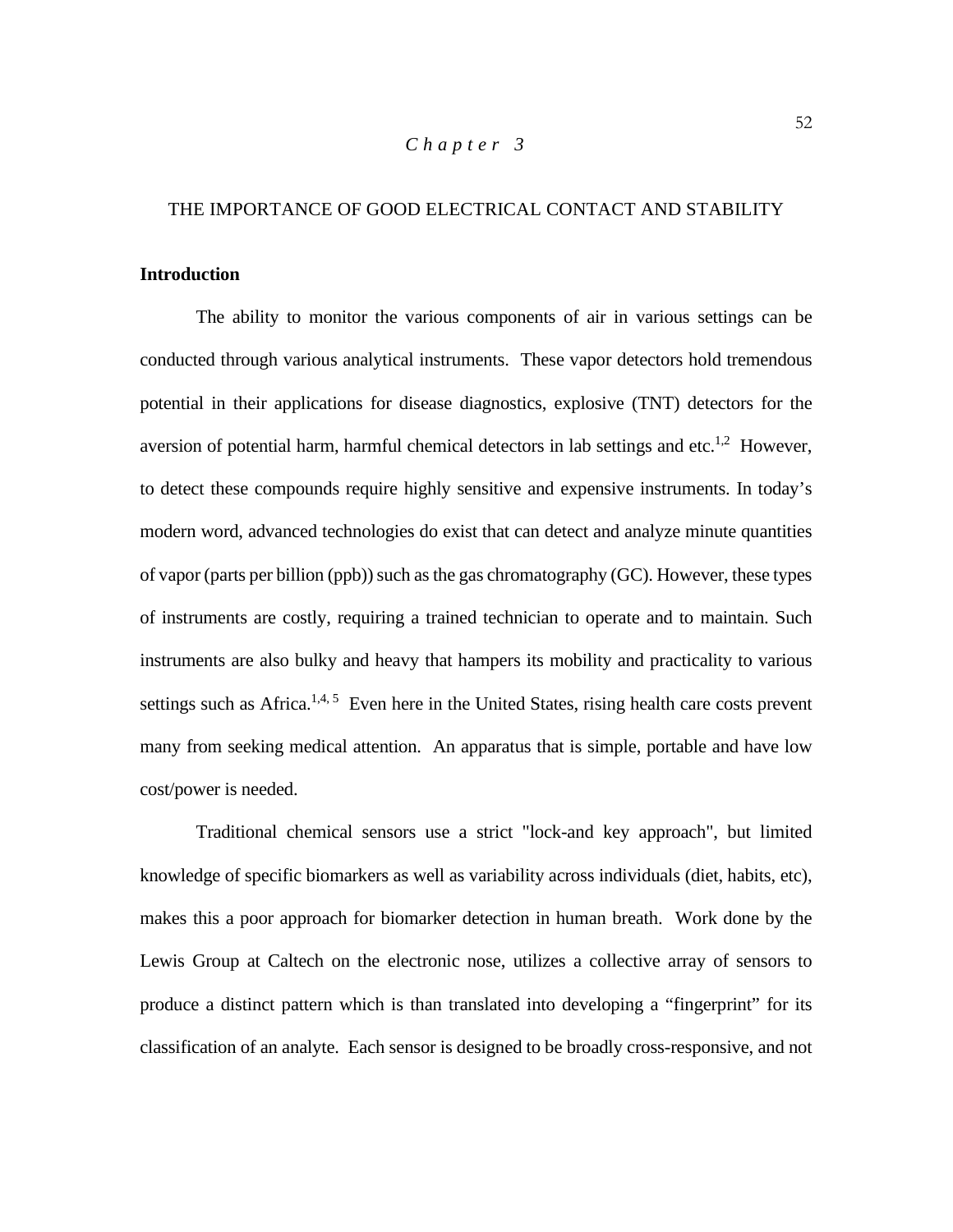reactive toward a specific individual analyte.<sup>1,2,4,5</sup> The group has previously explored various polymeric sensor films mixed with carbon black whereupon exposure to volatile organic vapors (VOCs) results in the analyte being adsorbed onto the film, altering the electrical conductivity (resistance) through changes in physiological properties of the films such as swelling and constricting.<sup>1</sup> By measuring the resistance change as various vapors are introduced, the device is kept relatively simple, easy to use and cheap. However, there are limitations to volumetric signal transduction because analytes with high vapor pressure will generate small signals because the equilibrium driving force favors keeping the analyte in the gas phase rather than in the solid phase.<sup>1,3</sup>

$$
K = \frac{\rho RT}{\gamma MP^{\circ}}
$$

**Equation 1.** Volumetric Signal transduction equation. K=Partition coefficient, ρ=sensor material density,  $T=$  sensor temperature,  $\gamma$ =activity coefficient of analyte within sensor material, M=Molar mass of the analyte, P<sup>o</sup>=vapor pressure of gaseous analyte of interest.

Due to the limitations stated earlier from volumetric signal transduction, focus was sought toward an amplification scheme. Specifically, by utilizing the concepts of the silvermirror reaction (Tollen's reagent), this project sought to use gold-nanoparticles capped with a monolayer of ligands equipped with terminal amines (instead of using a liquid ammonia solution) along with  $AgNO<sub>3</sub>$  (NaOH can be added: Tollen's reagent can be created with just ammonia and silver nitrate) to create silver nanoparticles within the film when it comes into contact with aldehydes (equation 2).<sup>7,9</sup> Tollen's reagent is a chemical reagent that is used to conduct chemical tests to detect aldehydes. The reagent is typically made with AgNO3,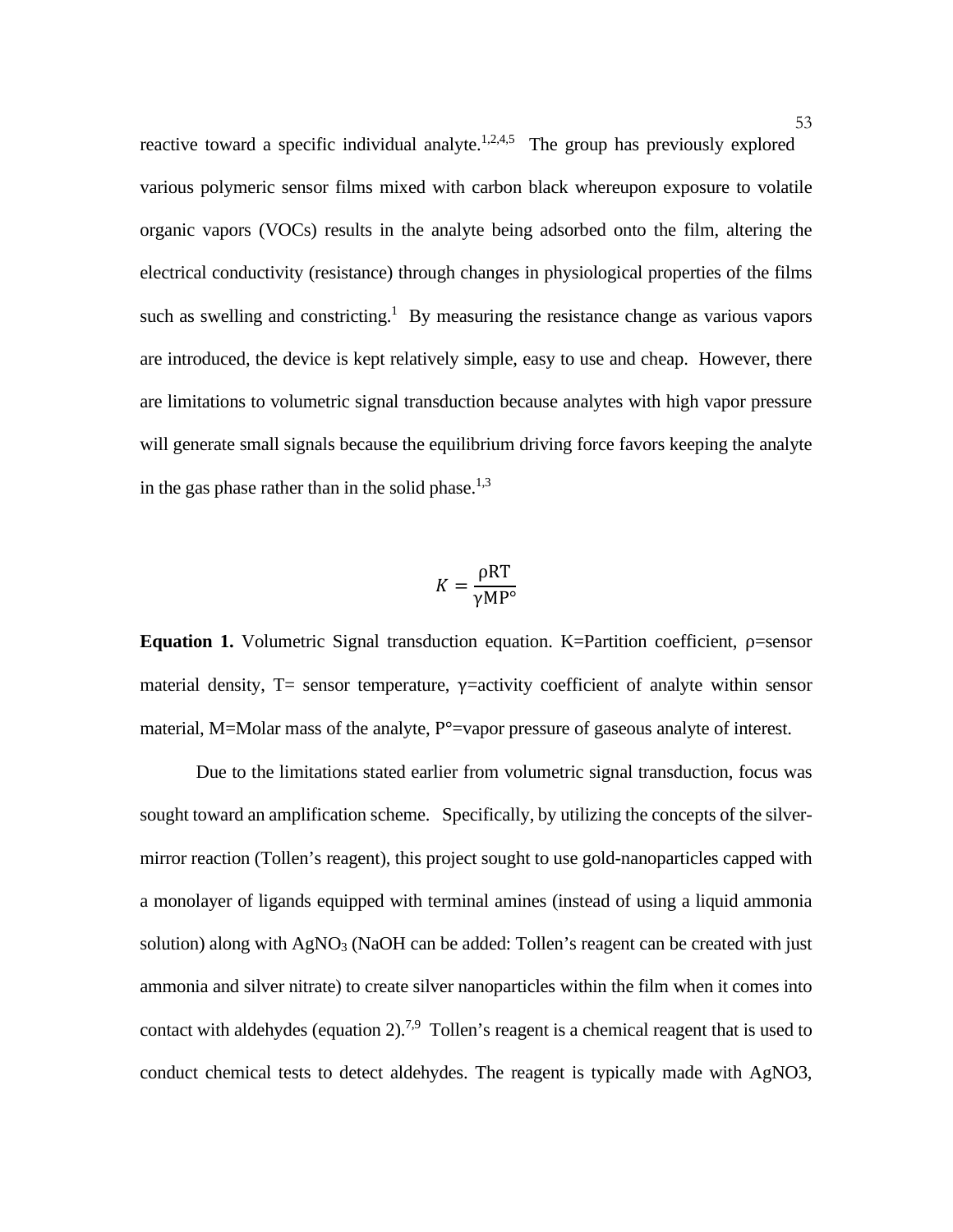ammonia groups, and NaOH as shown in equation 2, however NaOH is not necessary because as long as sufficient amine groups are present, diamminesilver(I) complex,  $[Ag(NH<sub>3</sub>)<sub>2</sub>]$ <sup>+</sup> can still be formed (will at first form silver oxide, but as amine groups are added, the complex will form).<sup>9,11</sup> A "positive" indication results in the silver complex reacting with the aldehyde to form a carboxylic acid and precipitate elemental silver. In the presence of a small amount of aldehyde, silver nanoparticles are formed as shown in equation 3. The reagent also can be used to test for terminal alkynes, where a yellow precipitate  $(\text{acetylide})$  will form.<sup>4a,b</sup>

**Equation 2.** Preparation of Tollen's reagent, a colorless, basic aqueous solution that coordinates with ammonia to create  $[Ag(NH_3)_2]NO_3$  or  $[Ag(NH_3)_2]^+$ .

$$
2 AgNO3 + 2 NaOH \rightarrow Ag2O + 2 NaNO3 + H2O
$$

$$
2 AgNO_3 + 4 NH_3 + 2 NaNO_3 + H_2O \rightarrow 2[Ag(NH_3)_2]NO_3 + 2 NaOH
$$

**Equation 3.** Tollen's reagent reacts with the aldehyde to form a carboxylic acid and precipitates elemental silver.

$$
[Ag(NH_3)_2]^+ + RCHO + H_2O \rightarrow 2 Ag_{(s)} + 4 NH_3 + RCO_2H + 2 H^+
$$

By utilizing gold nanoparticles capped with ligands equipped with terminal amines along with NaOH and  $AgNO<sub>3</sub>$ , a sensitive amplification scheme can be created. In a film of the functionalized gold nanoparticles and  $AgNO<sub>3</sub>$  (with or without NaOH), the AgNO<sub>3</sub> will cross react with the terminal amine ends of the gold nanoparticles to form the necessary  $[Ag(NH_3)_2]^+$ .<sup>4a,b,c</sup> And as small amounts of gaseous aldehydes are introduced to the film, the  $[Ag(NH_3)_2]^+$  will react with the gaseous aldehyde to form silver nanoparticles and also start to coat the gold nanoparticles with silver to create Au/Ag nanostructure, decreasing the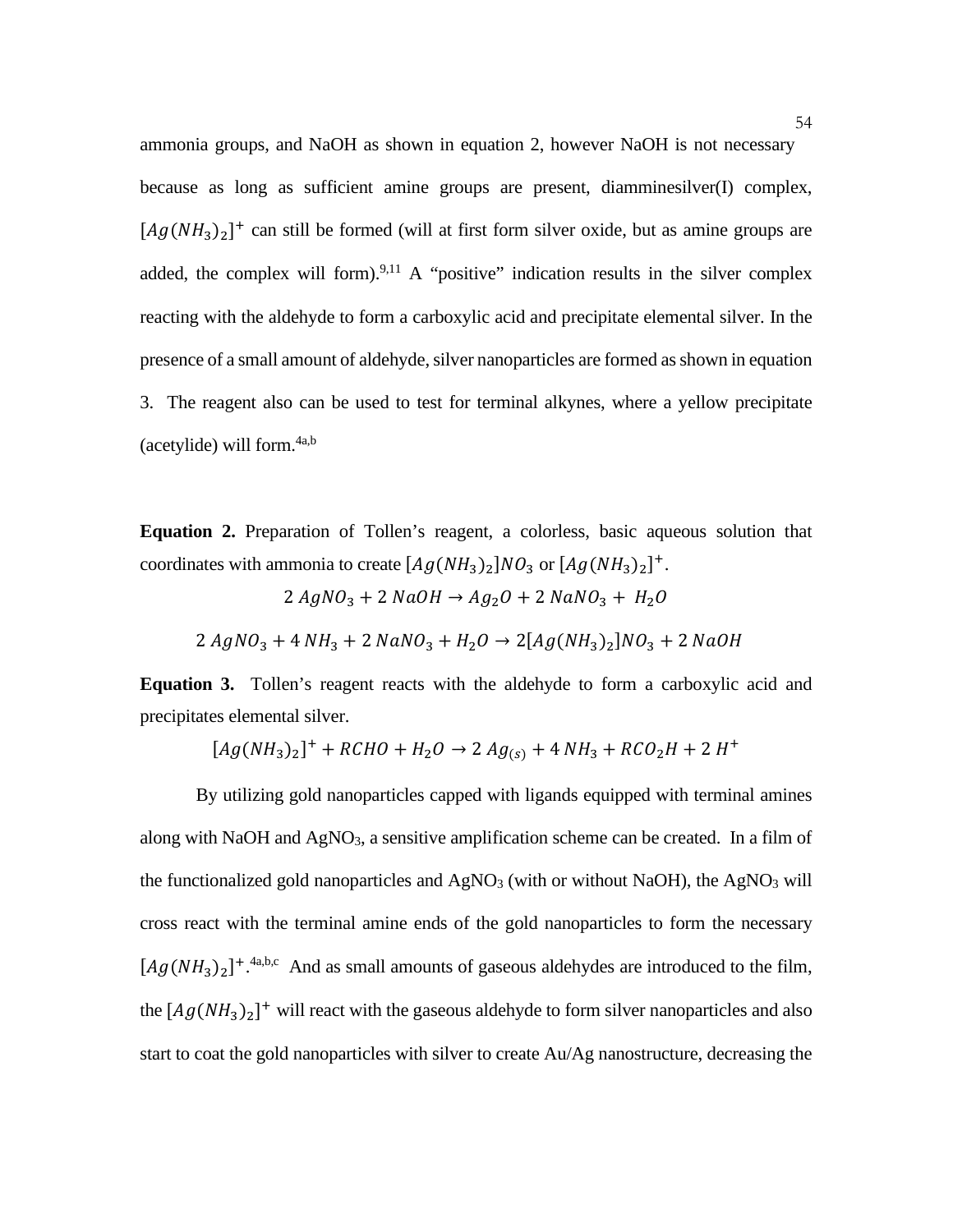resistance. A possible resistance change is also expected when the Tollen's reagent nanoparticle film comes into contact with terminal alkyne groups due to formation of acetylide, a yellow precipitate. Agarose gel was selected to hold the tollen's reagent and gold nanoparticles because of its porosity, ease of use and durability.

# **Methods**

#### *Preparation of amine terminated Au nanoparticles through deprotection*

Briefly, citrate (10mM) was added injected into an aqueous solution of a 100ml HAuCl4 (1mM). Solution should change color from pale yellow to wine red. Finally, the solution as cooled to room temperature under stirring and store at 4C for further use.

#### *Preparation of amine terminated Au nanoparticles through deprotection*

Briefly, 10ml of NaBH4 (10mM)was added slowly drop-wise into a mixture of di-boccystamine (38.8 mM) ,100ml HAuCl4 (1mM) and TOAB (10mM). Solution should change color from pale yellow to wine red. Finally, the solution as cooled to room temperature under stirring and store at 4C for further use. To deprotect and expose the amine terminal group, 10ml solution (5mM) of trifluoracetic acid was added slowly and stirred for 30min. Trifluoracetic acid was removed through vacuum rotary evaporator.

#### *Tollen's stock solution Preparation*

1ml AgNO3 solution (0.5M) was added to 1040ul aqueous ammonia (25%-28%), followed by addition of NaOH (3M, 650ul). Water was used to reach the final volume of 20mL. This tollens stock contains about 25mM of [Ag(NH3)2]OH and 1 mM free NH3 H2O.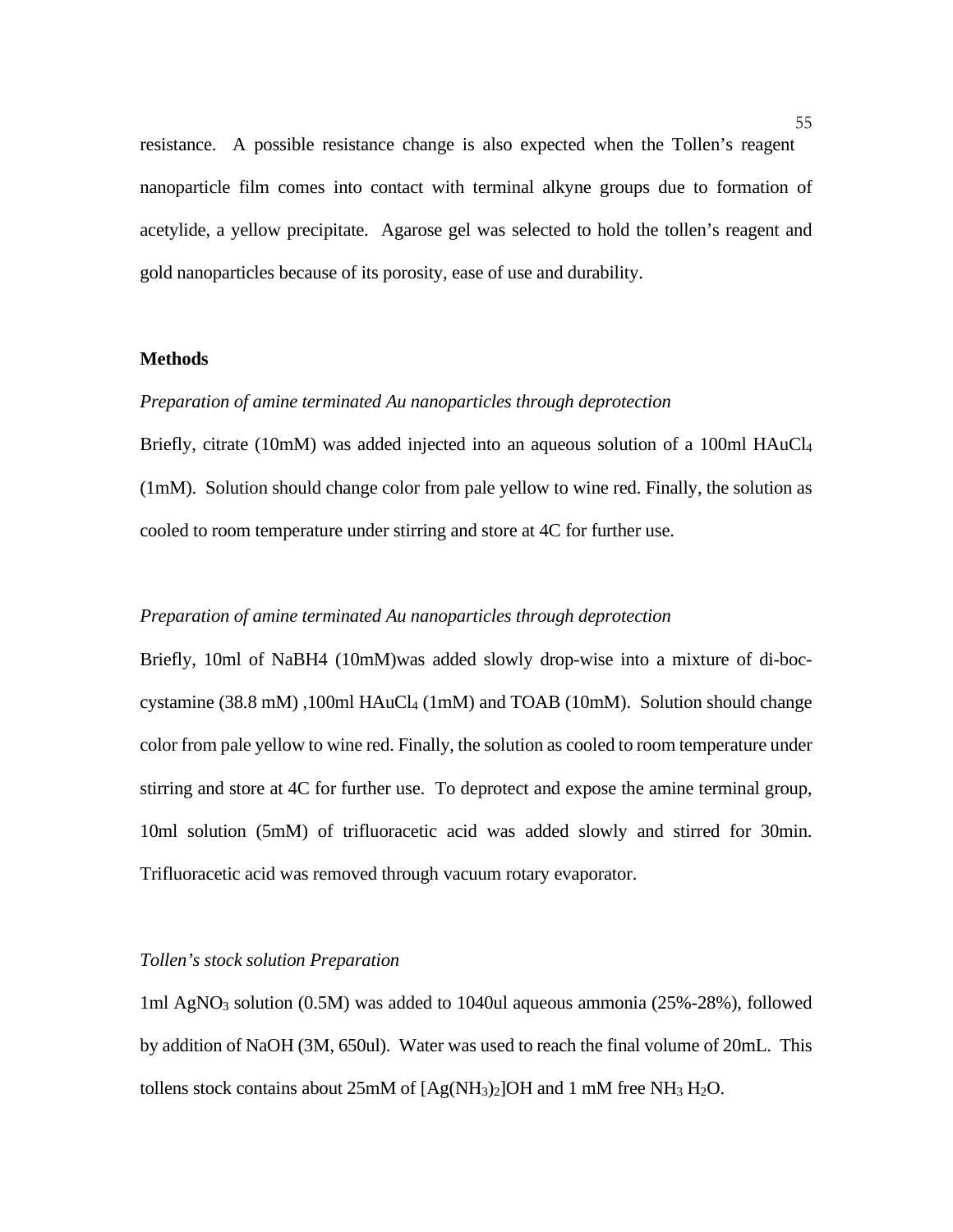#### *Preparation of agarose gels*

To boiled water (5mL) agar powder was added (varying concentrations-started at 0.1g). The solution was heated and stirred until the agar powder dissolved completely. Agar solution (1.5 mL) was pipetted to a Petri dish (3.5cm). When the agar solution was cooled to about 50C, Au NPs colloidal (6nM, 0.4 mL) and Tollens reagent (0.5 mL0 were added into the agar solution. Finally, the agar solution was molded into gel by placing the Petri dish into a refrigerator at 0C for 2min. The as-prepared agarose gel was cut into smaller ones with spherical shape for further use.

# *Agarose gel, colorimetric detection of HCHO*

The agarose gel was immersed into 5mL of HCHO aqueous solution with various concentration. 30min later they were taken out and photographed, carried out at ambient temperature (28C)

# **Results**

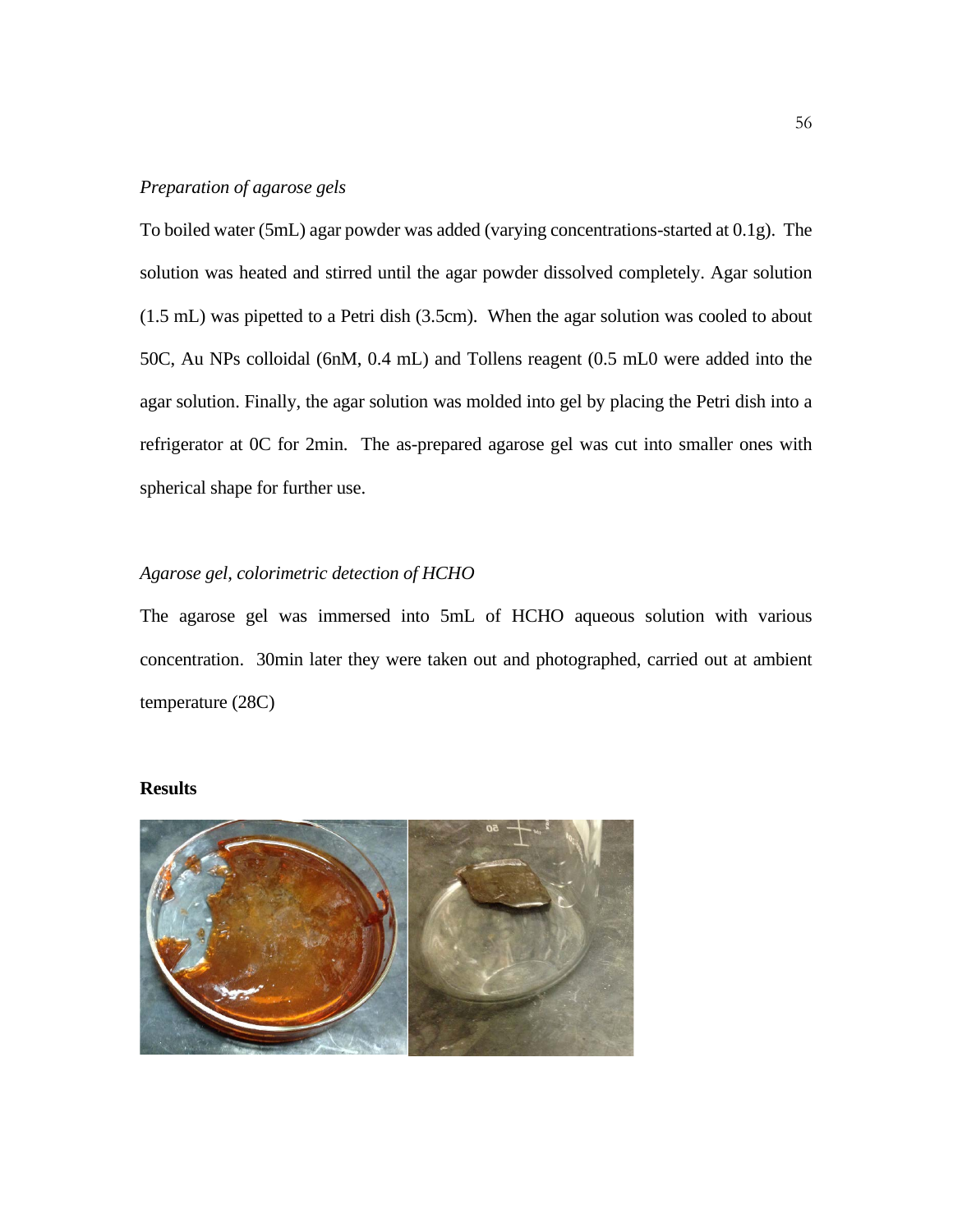**Figure 1.** Initial colorimetric detection of agarose gel mixed with citrate-NP. The picture on the left shows citrate Au nanoparticles and Tollen's reagent loaded agarose gel that was molded and cooled, and pieces of the agarose gel were placed in dilute concentrations of acetaldehyde. The picture on the right: Agarose gel that changed color when placed in 10% acetaldehyde solution and water.



**Figure 2.** Molded agarose gel mixed with citrate-NP, and Tollen's reagent. After molding and cooling, pieces of the gel were placed on interdigitated electrodes.

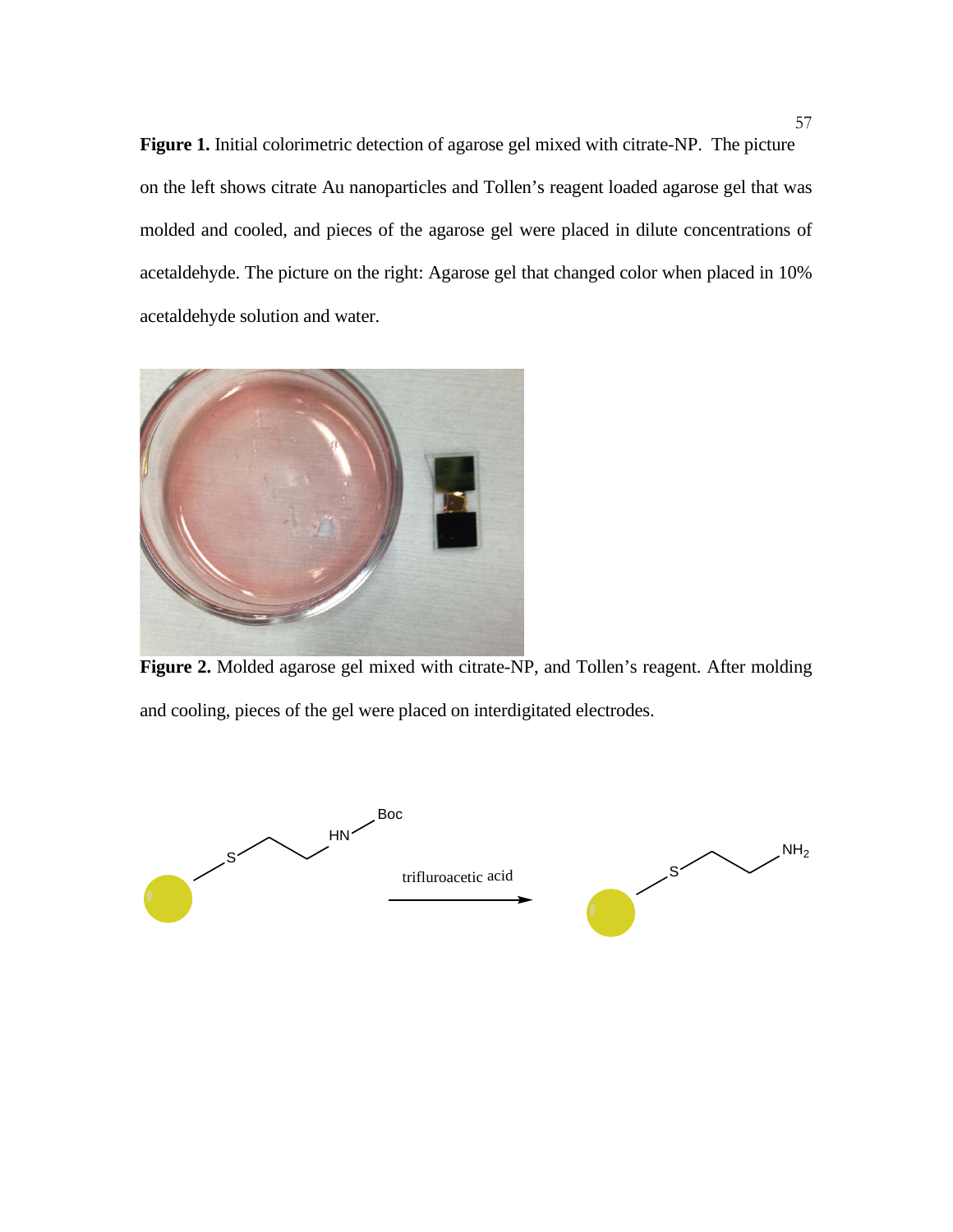

**Figure 3.** Synthesis of amine terminated Au nanoparticles by using di-boc-cystamine as the

initial protecting group and deprotecting it through usage of trifluoracetic acid.



Figure 4. Hydrogels were used to "load" Tollen's reagent into the polymer. The left most exhibited a light purple color after Tollen's reagent absorption and darkened in color due to silver nanoparticle formation in varying concentrations of acetaldehyde in water (right 3).

58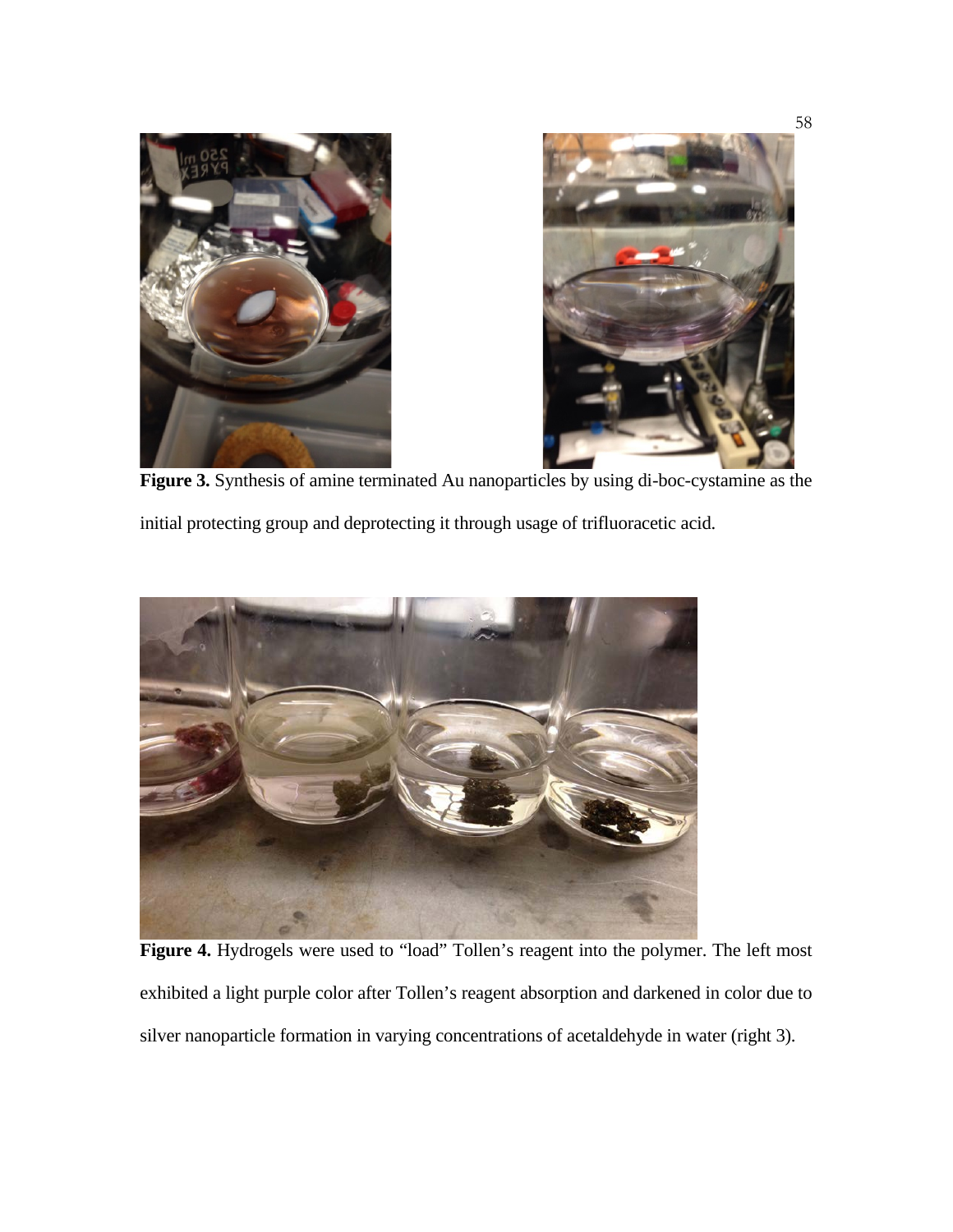#### **Discussion/results**

Initial testing was conducted by creating agarose gel loaded with Tollen's reagent and citrate capped gold nanoparticles. The loaded agarose gel was placed in dilute aqueous concentrations of acetaldehyde to conduct preliminary tests to ensure the sensor will react with acetaldehyde. The dilutions were conducted at 50%, 25%, and 10% using water. All gels placed in the 50%, 25% and 10% solutions exhibited a color change; figure 1 shows a dark color change in 10% solution. The color change was expected because due to the silver complex forming silver particles after reacting with the acetylaldehyde.<sup>7,8,13</sup> After this preliminary testing, a 1.3% agarose gel loaded with Tollen's reagent and citrate capped gold nanoparticles was cut and placed onto an interdigitated electrode as shown in figure 2. Optimized standardization on percent agarose usage was conducted where it was found that going below 0.7% agarose gel, the material fell apart, while going above 3% viscosity made the gel too stiff so that it did not adhere to the electrode well.

Varied percent agarose gel was tested and placed on the electrode with a baseline resistance ranging from 50k-200k ohms. However, upon exposure, signals were very hard to obtain as shown in SI 1. Poor signal was possibly due to poor adherence of the agarose gel and the unstable nature of tollen's reagent (silver amine complex). Therefore, two different approaches were used. The  $1<sup>st</sup>$  approach was to provide stability to the silver amine complex; utilizing amine terminated Au nanoparticles as shown in figure 3, where the end group of the amine terminated Au nanoparticles could provide stability through its nitrogen end group. The  $2<sup>nd</sup>$  method involved exploration of different holding mediums beside agarose gel such as hydrogels as shown in figure 4. 6,10,11 However, the amine terminated Au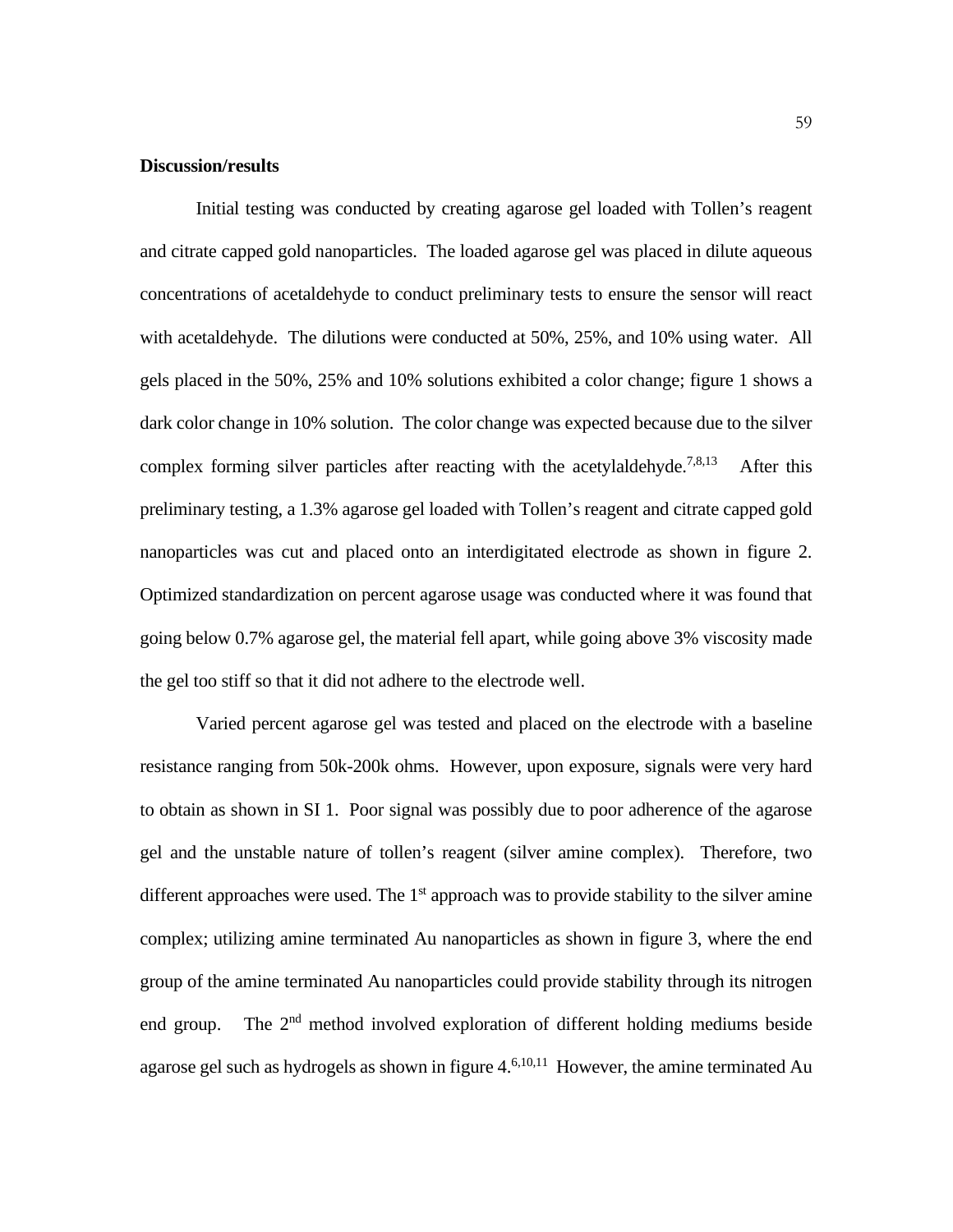nanoparticles were shown to be extremely unstable and crashed out within 10min of deprotection as shown in SI 2. For the  $2<sup>nd</sup>$  method, the hydrogels absorbed Tollen's reagent well, however it had poor adherence to the interdigitated electrode and as soon as the hydrogel dried, the hydrogel darkened in color, and the silver amine complex crashed out.

# **Conclusion**

Through this it was found that good contact and stability within the material is essential to achieve good signal, where without a stable baseline resistance, a sensor for the electronic nose cannot be produced.

#### **References**

1. Gao, T., Woodka, M.D., Brunschwig, B.S., Lewis, N.S. Chemiresistors for Array-Based Vapor Sensing Using Composites of Carbon Black with Low Volatility Organic Molecules. *Chem. Mater*. **2006**, 18, 5193-5202

2. E. Garcia-Berrios, J. C. Theriot, M. D. Woodka and N. S. Lewis. Detection of ammonia, 2,4,6-trinitrotoluene, and common organic vapors using thin-film carbon blackmetalloporphyrin composite chemiresistors . *Sensors and Actuators B-Chemical*, **2013** , *188*, 761-767

3. Garcia-Berrios, T. Gao, D. Walker, B. S. Brunschwig and N. S. Lewis. Composites of carboxylate-capped TiO2 nanoparticles and carbon black as chemiresistive vapor sensors *Sensors and Actuators B-Chemical*, **2011** , *158*, 17-22

4. Garcia-Berrios, T. Gao, J. C. Theriot, M. D. Woodka, B. S. Brunschwig and N. S. Lewis. Response and Discrimination Performance of Arrays of Organothiol-Capped Au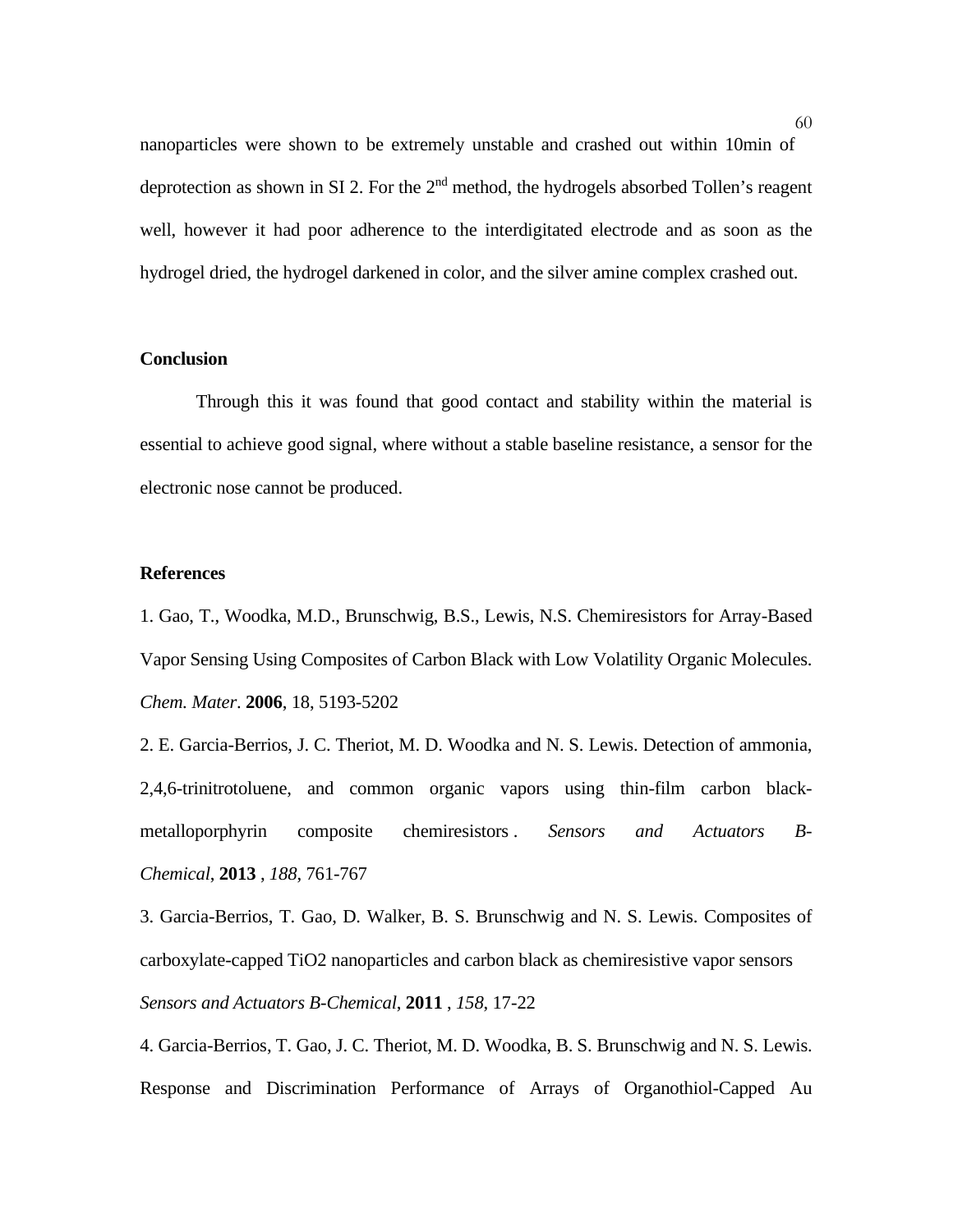Nanoparticle Chemiresistive Vapor Sensors. *Journal of Physical Chemistry C*, **2011** , *115*, 6208-6217

5. Garcia-Berrios, T. Gao, M. D. Woodka, S. Maldonado, B. S. Brunschwig, M. W. Ellsworth and N. S. Lewis. Response versus Chain Length of Alkanethiol-Capped Au Nanoparticle Chemiresistive Chemical Vapor Sensors. *Journal of Physical Chemistry C*, **2010**, *114*, 21914-21920

6. Zeng, J., Fan, S., Zhao, C., Wang, Q., Zhou, T., Chen, X., Yan, Z., Li, Y., Xing, W., Wang, X. A colorimetric agarose gel for formaldehyde measurement based on nanotechnology involving Tollens reaction. Chem. Commun., **2014**, 50, 8121.

7. Fink, J., Kiely, C.J., Bethell, D., Schiffrin, D.J. Self-Organization of Nanosized Gold Particles. Chem. Mater. **1998**, 10, 922-926

8. Reaction of Amines.

<https://www2.chemistry.msu.edu/faculty/reusch/virttxtjml/amine2.html>

9. Gibbs. H.D. Phenol Tests. 1. A Classification of the Tests and a Review of the Literature. Chem. Re., **1936**, 3, 291

10. Sun, J., Zhao, X., Illeperuma, W.R.K., Chaudhuri, O., Oh, K.H., Mooney, D.J., Vlassak,

J.J., Suo, Z. Highly stretchable and tough hydrogels. *Nature*. **2012**, 489, 133-136.

11. Buenger, D., Touz, F., Groll, J. Hydrogels in sensing applications. *Prog. Polym. Sci.* **2012**, 37, 1678-1719

12. Porter, T.L., Stewart, R., Reed, J., Morton, K. Models of Hydrogel Swelling with Applications to Hydration Sensing. *Sensors*. **2007**, 7, 1980-1991

13.Takuro Niidome, T., Nakashima, K., Takahashi, H., Niidome, Y. Preparation of primary amine-modified gold nanoparticles and their transfection ability into cultivated cells. Chem.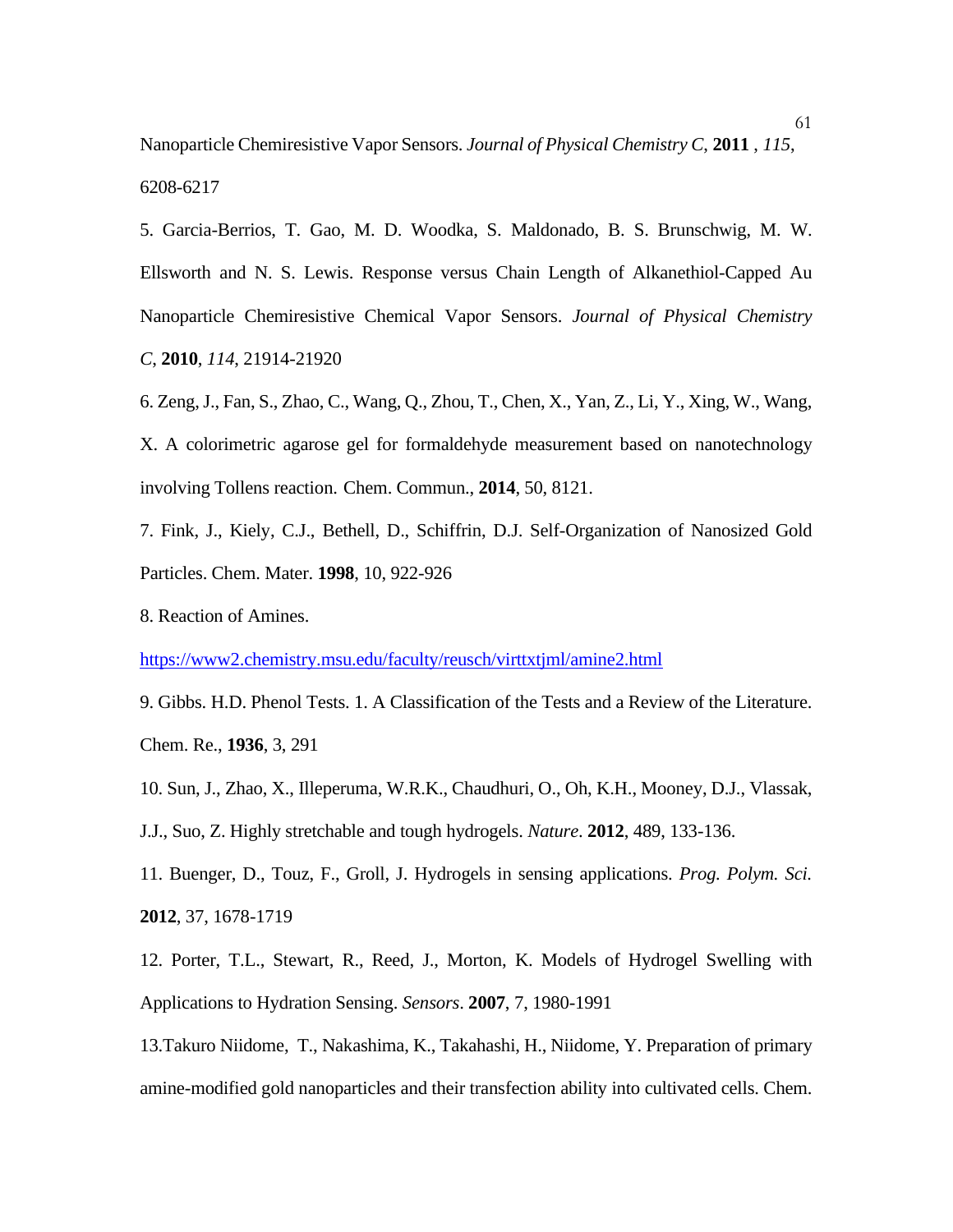Commun., **2004**, 197

# **Supporting Information**



**SI 1.** Example baseline/experiment run of 1.3% agarose gel loaded with citrate Au nanoparticles and Tollen's reagent. The baseline signal was non-existent and unstable.